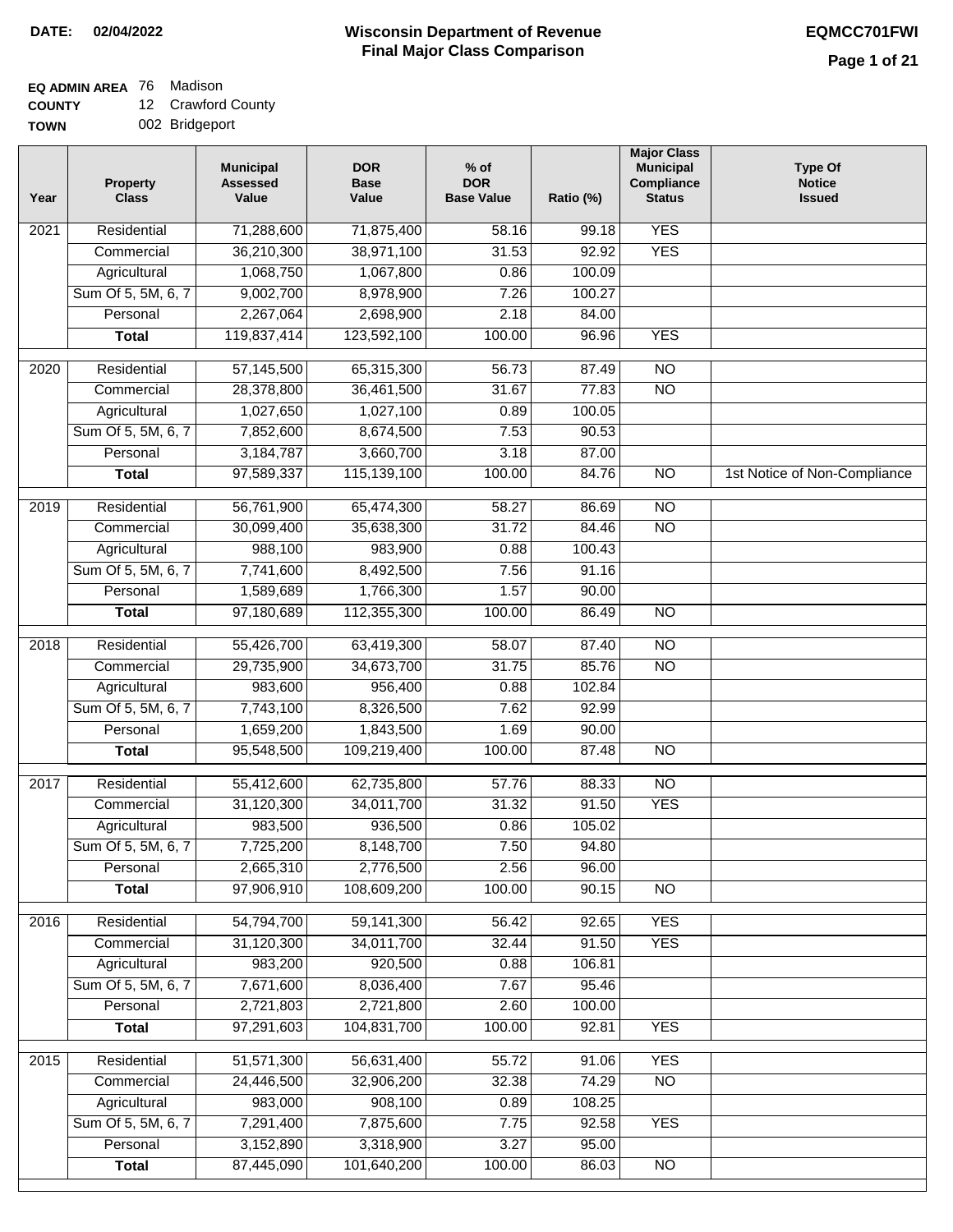### **EQ ADMIN AREA** 76 Madison

**COUNTY** 12 Crawford County

**TOWN** 004 Clayton

| Year | <b>Property</b><br><b>Class</b> | <b>Municipal</b><br><b>Assessed</b><br>Value | <b>DOR</b><br><b>Base</b><br>Value | $%$ of<br><b>DOR</b><br><b>Base Value</b> | Ratio (%) | <b>Major Class</b><br><b>Municipal</b><br>Compliance<br><b>Status</b> | <b>Type Of</b><br><b>Notice</b><br><b>Issued</b> |
|------|---------------------------------|----------------------------------------------|------------------------------------|-------------------------------------------|-----------|-----------------------------------------------------------------------|--------------------------------------------------|
| 2021 | Residential                     | 36,350,900                                   | 38,054,700                         | 43.09                                     | 95.52     | <b>YES</b>                                                            |                                                  |
|      | Commercial                      | 2,840,900                                    | 3,451,700                          | 3.91                                      | 82.30     |                                                                       |                                                  |
|      | Agricultural                    | 4,133,600                                    | 4,250,600                          | 4.81                                      | 97.25     |                                                                       |                                                  |
|      | Sum Of 5, 5M, 6, 7              | 40,917,200                                   | 42,362,700                         | 47.97                                     | 96.59     | <b>YES</b>                                                            |                                                  |
|      | Personal                        | 179,600                                      | 184,800                            | 0.21                                      | 97.19     |                                                                       |                                                  |
|      | <b>Total</b>                    | 84,422,200                                   | 88,304,500                         | 100.00                                    | 95.60     | <b>YES</b>                                                            |                                                  |
| 2020 | Residential                     | 35,559,700                                   | 37,380,200                         | 43.28                                     | 95.13     | <b>YES</b>                                                            |                                                  |
|      | Commercial                      | 2,840,900                                    | 3,196,000                          | 3.70                                      | 88.89     |                                                                       |                                                  |
|      | Agricultural                    | 4,088,000                                    | 4,087,400                          | 4.73                                      | 100.01    |                                                                       |                                                  |
|      | Sum Of 5, 5M, 6, 7              | 41,257,900                                   | 41,500,200                         | 48.06                                     | 99.42     | <b>YES</b>                                                            |                                                  |
|      | Personal                        | 194,600                                      | 194,600                            | 0.23                                      | 100.00    |                                                                       |                                                  |
|      | <b>Total</b>                    | 83,941,100                                   | 86,358,400                         | 100.00                                    | 97.20     | <b>YES</b>                                                            |                                                  |
| 2019 | Residential                     | 29,443,600                                   | 33,839,100                         | 41.82                                     | 87.01     | $\overline{10}$                                                       |                                                  |
|      | Commercial                      | 3,130,100                                    | 3,062,500                          | 3.78                                      | 102.21    |                                                                       |                                                  |
|      | Agricultural                    | 3,673,100                                    | 3,929,400                          | 4.86                                      | 93.48     |                                                                       |                                                  |
|      | Sum Of 5, 5M, 6, 7              | 37,462,100                                   | 39,855,400                         | 49.25                                     | 94.00     | <b>YES</b>                                                            |                                                  |
|      | Personal                        | 222,000                                      | 237,700                            | 0.29                                      | 93.40     |                                                                       |                                                  |
|      | <b>Total</b>                    | 73,930,900                                   | 80,924,100                         | 100.00                                    | 91.36     | $\overline{NO}$                                                       |                                                  |
| 2018 | Residential                     | 29,283,800                                   | 33,009,900                         | 41.82                                     | 88.71     | $\overline{NO}$                                                       |                                                  |
|      | Commercial                      | 3,186,100                                    | 3,056,800                          | 3.87                                      | 104.23    |                                                                       |                                                  |
|      | Agricultural                    | 3,667,000                                    | 3,825,300                          | 4.85                                      | 95.86     |                                                                       |                                                  |
|      | Sum Of 5, 5M, 6, 7              | 37,405,600                                   | 38,857,700                         | 49.22                                     | 96.26     | <b>YES</b>                                                            |                                                  |
|      | Personal                        | 181,300                                      | 189,300                            | 0.24                                      | 95.77     |                                                                       |                                                  |
|      | <b>Total</b>                    | 73,723,800                                   | 78,939,000                         | 100.00                                    | 93.39     | <b>NO</b>                                                             |                                                  |
| 2017 | Residential                     |                                              |                                    |                                           | 93.16     | <b>YES</b>                                                            |                                                  |
|      | Commercial                      | 28,873,200<br>2,907,400                      | 30,993,800<br>2,690,000            | 41.37<br>3.59                             | 108.08    |                                                                       |                                                  |
|      | Agricultural                    | 3,489,700                                    | 3,737,100                          | 4.99                                      | 93.38     |                                                                       |                                                  |
|      | Sum Of 5, 5M, 6, 7              | 36,229,100                                   | 37,223,100                         | 49.68                                     | 97.33     | <b>YES</b>                                                            |                                                  |
|      | Personal                        | 258,000                                      | 276,700                            | 0.37                                      | 93.24     |                                                                       |                                                  |
|      | <b>Total</b>                    | 71,757,400                                   | 74,920,700                         | 100.00                                    | 95.78     | <b>YES</b>                                                            |                                                  |
|      |                                 |                                              |                                    |                                           |           |                                                                       |                                                  |
| 2016 | Residential                     | 28,465,700                                   | 29,578,100                         | 40.76                                     | 96.24     | <b>YES</b>                                                            |                                                  |
|      | Commercial                      | 2,838,100                                    | 2,637,100                          | 3.63                                      | 107.62    |                                                                       |                                                  |
|      | Agricultural                    | 3,630,200                                    | 3,671,200                          | 5.06                                      | 98.88     |                                                                       |                                                  |
|      | Sum Of 5, 5M, 6, 7              | 32,394,900                                   | 36,332,100                         | 50.07                                     | 89.16     | N <sub>O</sub>                                                        |                                                  |
|      | Personal                        | 339,500                                      | 343,400                            | 0.47                                      | 98.86     |                                                                       |                                                  |
|      | <b>Total</b>                    | 67,668,400                                   | 72,561,900                         | 100.00                                    | 93.26     | N <sub>O</sub>                                                        |                                                  |
| 2015 | Residential                     | 27,722,000                                   | 27,441,100                         | 39.06                                     | 101.02    | <b>YES</b>                                                            |                                                  |
|      | Commercial                      | 3,144,700                                    | 2,939,300                          | 4.18                                      | 106.99    |                                                                       |                                                  |
|      | Agricultural                    | 3,640,700                                    | 3,636,500                          | 5.18                                      | 100.12    |                                                                       |                                                  |
|      | Sum Of 5, 5M, 6, 7              | 31,948,000                                   | 35,865,000                         | 51.05                                     | 89.08     | <b>NO</b>                                                             |                                                  |
|      | Personal                        | 372,900                                      | 377,300                            | 0.54                                      | 98.83     |                                                                       |                                                  |
|      | <b>Total</b>                    | 66,828,300                                   | 70,259,200                         | 100.00                                    | 95.12     | NO                                                                    |                                                  |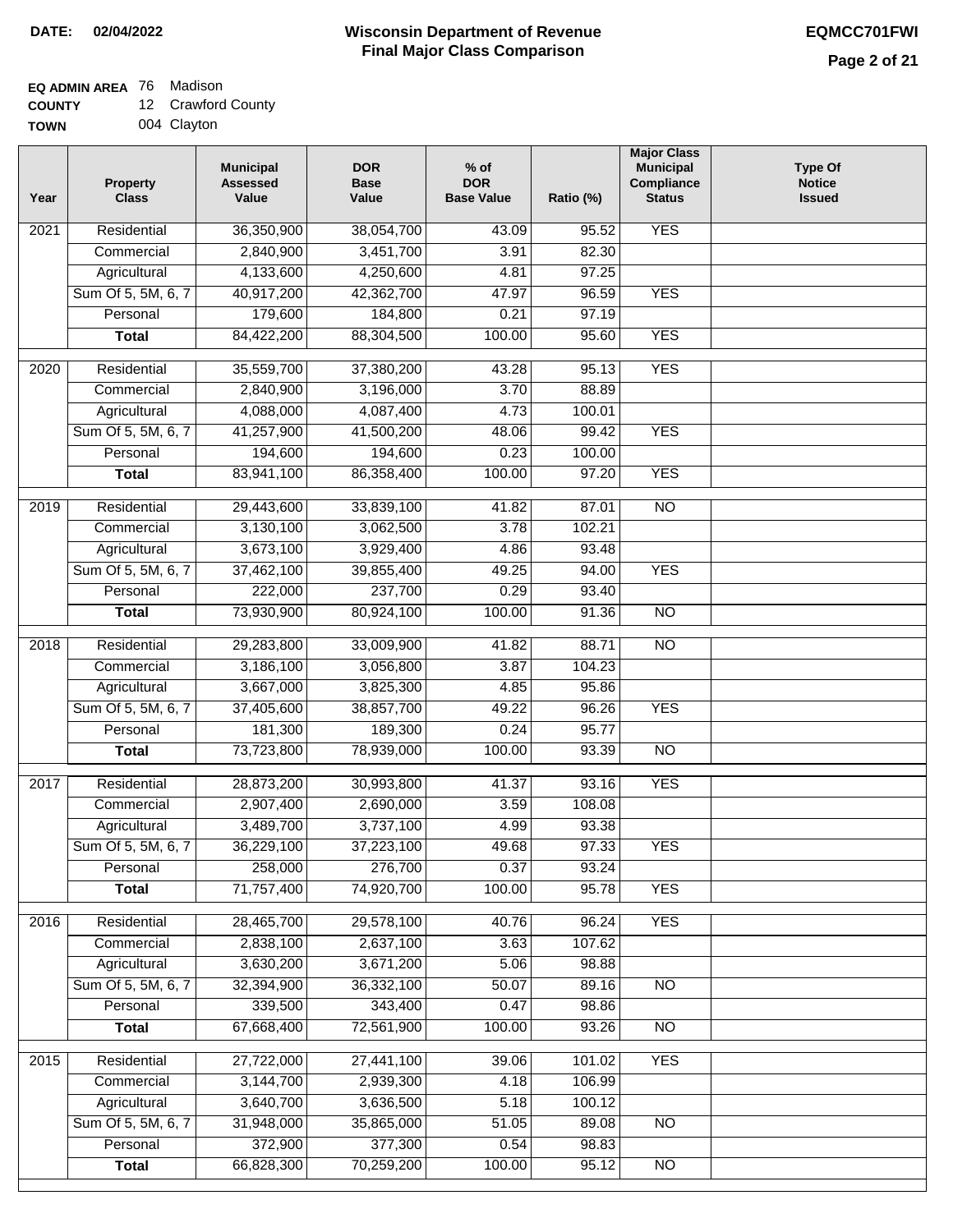## **EQ ADMIN AREA** 76 Madison

| <b>COUNTY</b> | 12 Crawford County |
|---------------|--------------------|
|---------------|--------------------|

**TOWN** 006 Eastman

| Year              | <b>Property</b><br><b>Class</b> | <b>Municipal</b><br><b>Assessed</b><br>Value | <b>DOR</b><br><b>Base</b><br>Value | % of<br><b>DOR</b><br><b>Base Value</b> | Ratio (%)        | <b>Major Class</b><br><b>Municipal</b><br>Compliance<br><b>Status</b> | <b>Type Of</b><br><b>Notice</b><br><b>Issued</b> |
|-------------------|---------------------------------|----------------------------------------------|------------------------------------|-----------------------------------------|------------------|-----------------------------------------------------------------------|--------------------------------------------------|
| 2021              | Residential                     | 32,567,600                                   | 40,146,300                         | 47.87                                   | 81.12            | N <sub>O</sub>                                                        |                                                  |
|                   | Commercial                      | 989,900                                      | 1,144,900                          | 1.37                                    | 86.46            |                                                                       |                                                  |
|                   | Agricultural                    | 4,779,400                                    | 4,998,900                          | 5.96                                    | 95.61            |                                                                       |                                                  |
|                   | Sum Of 5, 5M, 6, 7              | 35,027,600                                   | 36,846,000                         | 43.93                                   | 95.06            | <b>YES</b>                                                            |                                                  |
|                   | Personal                        | 700,700                                      | 733,500                            | 0.87                                    | 95.53            |                                                                       |                                                  |
|                   | <b>Total</b>                    | 74,065,200                                   | 83,869,600                         | 100.00                                  | 88.31            | $\overline{NO}$                                                       |                                                  |
| 2020              | Residential                     | 32,178,500                                   | 34,880,800                         | 44.94                                   | 92.25            | <b>YES</b>                                                            |                                                  |
|                   | Commercial                      | 989,900                                      | 1,060,100                          | 1.37                                    | 93.38            |                                                                       |                                                  |
|                   | Agricultural                    | 4,615,700                                    | 4,824,200                          | 6.22                                    | 95.68            |                                                                       |                                                  |
|                   | Sum Of 5, 5M, 6, 7              | 35,599,600                                   | 36,049,700                         | 46.45                                   | 98.75            | <b>YES</b>                                                            |                                                  |
|                   | Personal                        | 763,300                                      | 798,200                            | 1.03                                    | 95.63            |                                                                       |                                                  |
|                   | <b>Total</b>                    | 74,147,000                                   | 77,613,000                         | 100.00                                  | 95.53            | <b>YES</b>                                                            |                                                  |
| 2019              | Residential                     | 31,699,400                                   | 34,381,600                         | 45.09                                   | 92.20            | <b>YES</b>                                                            |                                                  |
|                   | Commercial                      | 996,800                                      | 1,036,500                          | 1.36                                    | 96.17            |                                                                       |                                                  |
|                   | Agricultural                    | 4,285,900                                    | 4,629,700                          | 6.07                                    | 92.57            |                                                                       |                                                  |
|                   | Sum Of 5, 5M, 6, 7              | 35,178,200                                   | 35,417,000                         | 46.44                                   | 99.33            | <b>YES</b>                                                            |                                                  |
|                   | Personal                        | 762,400                                      | 792,900                            | 1.04                                    | 96.15            |                                                                       |                                                  |
|                   | <b>Total</b>                    | 72,922,700                                   | 76,257,700                         | 100.00                                  | 95.63            | <b>YES</b>                                                            |                                                  |
|                   |                                 |                                              |                                    |                                         |                  |                                                                       |                                                  |
| $\overline{2018}$ | Residential                     | 31,301,500                                   | 33,913,100                         | 44.89                                   | 92.30            | <b>YES</b>                                                            |                                                  |
|                   | Commercial                      | 1,001,400                                    | 1,041,400                          | 1.38                                    | 96.16            |                                                                       |                                                  |
|                   | Agricultural                    | 4,296,700                                    | 4,519,100                          | 5.98                                    | 95.08            |                                                                       |                                                  |
|                   | Sum Of 5, 5M, 6, 7              | 35,214,600                                   | 35,236,200                         | 46.65                                   | 99.94            | <b>YES</b>                                                            |                                                  |
|                   | Personal                        | 820,700                                      | 831,000                            | 1.10                                    | 98.76            |                                                                       |                                                  |
|                   | <b>Total</b>                    | 72,634,900                                   | 75,540,800                         | 100.00                                  | 96.15            | <b>YES</b>                                                            |                                                  |
| 2017              | Residential                     | 30,495,300                                   | 31,935,500                         | 43.93                                   | 95.49            | <b>YES</b>                                                            |                                                  |
|                   | Commercial                      | 910,400                                      | 938,300                            | 1.29                                    | 97.03            |                                                                       |                                                  |
|                   | Agricultural                    | 4,298,500                                    | 4,412,900                          | 6.07                                    | 97.41            |                                                                       |                                                  |
|                   | Sum Of 5, 5M, 6, 7              | 35,557,400                                   | 34,876,000                         | 47.97                                   | 101.95           | YES                                                                   |                                                  |
|                   | Personal                        | 541,300                                      | 535,900                            | 0.74                                    | 101.01           |                                                                       |                                                  |
|                   | <b>Total</b>                    | 71,802,900                                   | 72,698,600                         | 100.00                                  | 98.77            | <b>YES</b>                                                            |                                                  |
| 2016              | Residential                     | 29,578,900                                   | 29,971,200                         | 42.94                                   | 98.69            | <b>YES</b>                                                            |                                                  |
|                   | Commercial                      | 906,900                                      | 934,800                            | 1.34                                    | 97.02            |                                                                       |                                                  |
|                   | Agricultural                    | 4,294,200                                    | 4,334,100                          | 6.21                                    | 99.08            |                                                                       |                                                  |
|                   | Sum Of 5, 5M, 6, 7              | 35,263,100                                   | 34,044,900                         | 48.78                                   | 103.58           | <b>YES</b>                                                            |                                                  |
|                   | Personal                        | 533,700                                      | 508,200                            | 0.73                                    | 105.02           |                                                                       |                                                  |
|                   | <b>Total</b>                    | 70,576,800                                   | 69,793,200                         | 100.00                                  | 101.12           | <b>YES</b>                                                            |                                                  |
|                   |                                 |                                              |                                    |                                         |                  |                                                                       |                                                  |
| $\overline{2015}$ | Residential                     | 28,469,200                                   | 27,374,400                         | 41.84                                   | 104.00           | <b>YES</b>                                                            |                                                  |
|                   | Commercial                      | 871,500                                      | 901,100                            | 1.38                                    | 96.72            |                                                                       |                                                  |
|                   | Agricultural                    | 4,297,800                                    | 4,284,700                          | 6.55                                    | 100.31           |                                                                       |                                                  |
|                   | Sum Of 5, 5M, 6, 7<br>Personal  | 34,346,600<br>562,600                        | 32,356,300<br>516,100              | 49.45<br>0.79                           | 106.15<br>109.01 | <b>YES</b>                                                            |                                                  |
|                   | <b>Total</b>                    | 68,547,700                                   | 65,432,600                         | 100.00                                  | 104.76           | <b>YES</b>                                                            |                                                  |
|                   |                                 |                                              |                                    |                                         |                  |                                                                       |                                                  |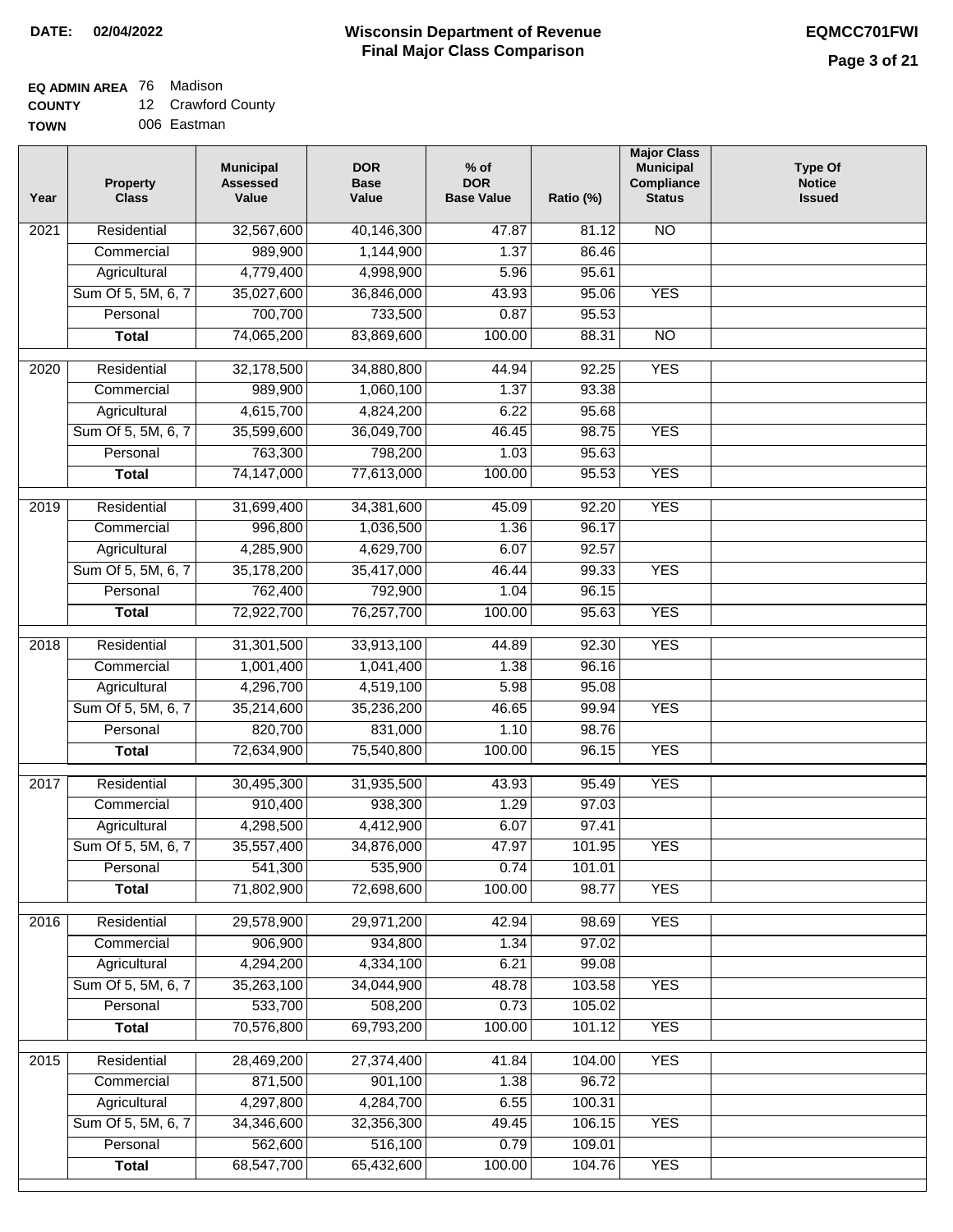### **EQ ADMIN AREA** 76 Madison

**COUNTY** 12 Crawford County

**TOWN** 008 Freeman

| Year              | <b>Property</b><br><b>Class</b> | <b>Municipal</b><br><b>Assessed</b><br>Value | <b>DOR</b><br><b>Base</b><br>Value | $%$ of<br><b>DOR</b><br><b>Base Value</b> | Ratio (%)       | <b>Major Class</b><br><b>Municipal</b><br>Compliance<br><b>Status</b> | <b>Type Of</b><br><b>Notice</b><br><b>Issued</b> |
|-------------------|---------------------------------|----------------------------------------------|------------------------------------|-------------------------------------------|-----------------|-----------------------------------------------------------------------|--------------------------------------------------|
| $\overline{202}1$ | Residential                     | 54,610,100                                   | 66,589,500                         | 60.41                                     | 82.01           | <b>NO</b>                                                             |                                                  |
|                   | Commercial                      | 123,100                                      | 146,400                            | 0.13                                      | 84.08           |                                                                       |                                                  |
|                   | Agricultural                    | 2,435,400                                    | 2,794,600                          | 2.54                                      | 87.15           |                                                                       |                                                  |
|                   | Sum Of 5, 5M, 6, 7              | 35,572,600                                   | 40,581,000                         | 36.81                                     | 87.66           | $\overline{NO}$                                                       |                                                  |
|                   | Personal                        | 108,000                                      | 124,100                            | 0.11                                      | 87.03           |                                                                       |                                                  |
|                   | <b>Total</b>                    | 92,849,200                                   | 110,235,600                        | 100.00                                    | 84.23           | $\overline{NO}$                                                       |                                                  |
| $\overline{2020}$ | Residential                     | 53,751,000                                   | 58,999,800                         | 59.03                                     | 91.10           | <b>YES</b>                                                            |                                                  |
|                   | Commercial                      | 123,100                                      | 135,500                            | 0.14                                      | 90.85           |                                                                       |                                                  |
|                   | Agricultural                    | 2,542,400                                    | 2,677,800                          | 2.68                                      | 94.94           |                                                                       |                                                  |
|                   | Sum Of 5, 5M, 6, 7              | 34,993,200                                   | 37,999,300                         | 38.02                                     | 92.09           | <b>YES</b>                                                            |                                                  |
|                   | Personal                        | 117,900                                      | 131,000                            | 0.13                                      | 90.00           |                                                                       |                                                  |
|                   | <b>Total</b>                    | 91,527,600                                   | 99,943,400                         | 100.00                                    | 91.58           | <b>YES</b>                                                            |                                                  |
|                   |                                 |                                              |                                    |                                           |                 |                                                                       |                                                  |
| 2019              | Residential                     | 52,949,000                                   | 56,896,700                         | 58.61                                     | 93.06           | <b>YES</b>                                                            |                                                  |
|                   | Commercial                      | 123,100                                      | 131,600                            | 0.14                                      | 93.54           |                                                                       |                                                  |
|                   | Agricultural                    | 2,451,200                                    | 2,572,300                          | 2.65                                      | 95.29           |                                                                       |                                                  |
|                   | Sum Of 5, 5M, 6, 7              | 34,852,700                                   | 37,362,900                         | 38.49                                     | 93.28           | <b>YES</b>                                                            |                                                  |
|                   | Personal                        | 107,300                                      | 112,900                            | 0.12                                      | 95.04           |                                                                       |                                                  |
|                   | <b>Total</b>                    | 90,483,300                                   | 97,076,400                         | 100.00                                    | 93.21           | <b>YES</b>                                                            |                                                  |
| 2018              | Residential                     | 51,602,200                                   | 53,325,100                         | 57.36                                     | 96.77           | <b>YES</b>                                                            |                                                  |
|                   | Commercial                      | 123,100                                      | 129,000                            | 0.14                                      | 95.43           |                                                                       |                                                  |
|                   | Agricultural                    | 2,430,900                                    | 2,504,500                          | 2.69                                      | 97.06           |                                                                       |                                                  |
|                   | Sum Of 5, 5M, 6, 7              | 34,960,600                                   | 36,861,100                         | 39.65                                     | 94.84           | <b>YES</b>                                                            |                                                  |
|                   | Personal                        | 147,700                                      | 152,300                            | 0.16                                      | 96.98           |                                                                       |                                                  |
|                   | <b>Total</b>                    | 89,264,500                                   | 92,972,000                         | 100.00                                    | 96.01           | <b>YES</b>                                                            |                                                  |
| 2017              | Residential                     | 50,751,800                                   | 50,525,700                         | 56.33                                     | 100.45          | <b>YES</b>                                                            |                                                  |
|                   | Commercial                      | 123,100                                      | 125,200                            | 0.14                                      | 98.32           |                                                                       |                                                  |
|                   | Agricultural                    | 2,452,900                                    | 2,444,800                          | 2.73                                      | 100.33          |                                                                       |                                                  |
|                   | Sum Of 5, 5M, 6, 7              | 34,997,400                                   | 36,440,000                         | 40.63                                     | 96.04           | <b>YES</b>                                                            |                                                  |
|                   | Personal                        | 157,400                                      | 157,400                            | 0.18                                      | 100.00          |                                                                       |                                                  |
|                   | <b>Total</b>                    | 88,482,600                                   | 89,693,100                         | 100.00                                    | 98.65           | <b>YES</b>                                                            |                                                  |
| 2016              | Residential                     | 50,466,500                                   | 49,764,600                         |                                           |                 | <b>YES</b>                                                            |                                                  |
|                   | Commercial                      | 123,100                                      | 125,200                            | 56.83<br>0.14                             | 101.41<br>98.32 |                                                                       |                                                  |
|                   | Agricultural                    | 2,416,300                                    | 2,415,300                          | 2.76                                      | 100.04          |                                                                       |                                                  |
|                   | Sum Of 5, 5M, 6, 7              | 34,508,300                                   | 35,096,900                         | 40.08                                     | 98.32           | <b>YES</b>                                                            |                                                  |
|                   | Personal                        | 165,000                                      | 165,000                            | 0.19                                      | 100.00          |                                                                       |                                                  |
|                   | <b>Total</b>                    | 87,679,200                                   | 87,567,000                         | 100.00                                    | 100.13          | <b>YES</b>                                                            |                                                  |
|                   |                                 |                                              |                                    |                                           |                 |                                                                       |                                                  |
| 2015              | Residential                     | 46,913,800                                   | 47,350,400                         | 56.53                                     | 99.08           | <b>YES</b>                                                            |                                                  |
|                   | Commercial                      | 120,000                                      | 125,500                            | 0.15                                      | 95.62           |                                                                       |                                                  |
|                   | Agricultural                    | 2,461,700                                    | 2,457,400                          | 2.93                                      | 100.17          |                                                                       |                                                  |
|                   | Sum Of 5, 5M, 6, 7              | 30,340,100                                   | 33,675,200                         | 40.21                                     | 90.10           | <b>YES</b>                                                            |                                                  |
|                   | Personal                        | 150,200                                      | 150,200                            | 0.18                                      | 100.00          |                                                                       |                                                  |
|                   | <b>Total</b>                    | 79,985,800                                   | 83,758,700                         | 100.00                                    | 95.50           | <b>YES</b>                                                            |                                                  |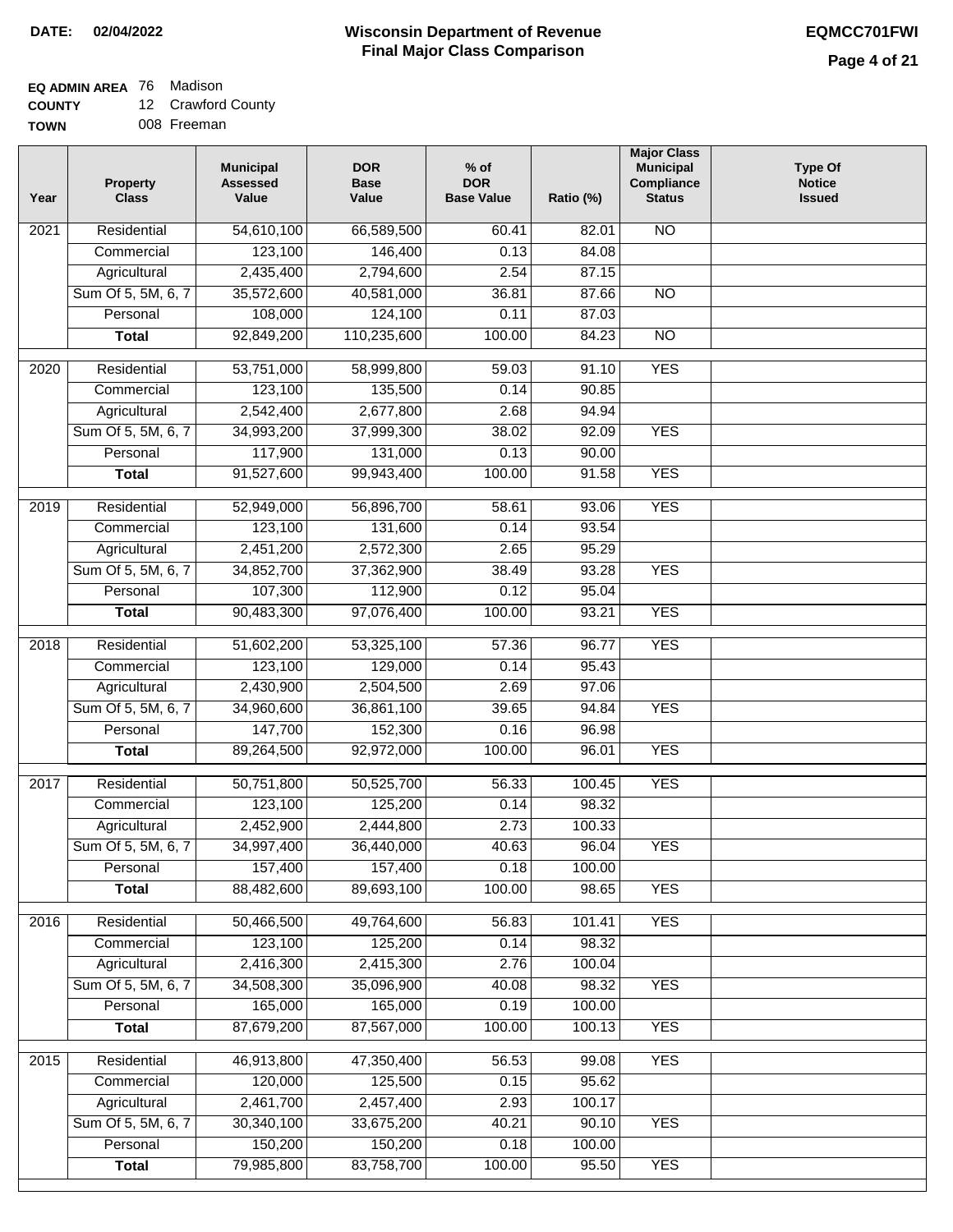### **Wisconsin Department of Revenue Final Major Class Comparison DATE: 02/04/2022 EQMCC701FWI**

## **EQ ADMIN AREA** 76 Madison

**COUNTY** 12 Crawford County

**TOWN** 010 Haney

| Year              | <b>Property</b><br><b>Class</b> | <b>Municipal</b><br><b>Assessed</b><br>Value | <b>DOR</b><br><b>Base</b><br>Value | $%$ of<br><b>DOR</b><br><b>Base Value</b> | Ratio (%) | <b>Major Class</b><br><b>Municipal</b><br>Compliance<br><b>Status</b> | <b>Type Of</b><br><b>Notice</b><br><b>Issued</b> |
|-------------------|---------------------------------|----------------------------------------------|------------------------------------|-------------------------------------------|-----------|-----------------------------------------------------------------------|--------------------------------------------------|
| 2021              | Residential                     | 8,556,100                                    | 10,777,000                         | 38.40                                     | 79.39     | <b>NO</b>                                                             |                                                  |
|                   | Commercial                      | 39,300                                       | 57,600                             | 0.21                                      | 68.23     |                                                                       |                                                  |
|                   | Agricultural                    | 1,976,600                                    | 1,976,100                          | 7.04                                      | 100.03    |                                                                       |                                                  |
|                   | Sum Of 5, 5M, 6, 7              | 12,756,400                                   | 15,168,100                         | 54.05                                     | 84.10     | $\overline{NO}$                                                       |                                                  |
|                   | Personal                        | 75,600                                       | 85,000                             | 0.30                                      | 88.94     |                                                                       |                                                  |
|                   | <b>Total</b>                    | 23,404,000                                   | 28,063,800                         | 100.00                                    | 83.40     | $\overline{NO}$                                                       | 1st Notice of Non-Compliance                     |
| 2020              | Residential                     | 8,462,000                                    | 9,544,900                          | 36.47                                     | 88.65     | $\overline{NO}$                                                       |                                                  |
|                   | Commercial                      | 39,300                                       | 53,300                             | 0.20                                      | 73.73     |                                                                       |                                                  |
|                   | Agricultural                    | 1,906,500                                    | 1,902,500                          | 7.27                                      | 100.21    |                                                                       |                                                  |
|                   | Sum Of 5, 5M, 6, 7              | 12,731,100                                   | 14,596,700                         | 55.77                                     | 87.22     | $\overline{NO}$                                                       |                                                  |
|                   | Personal                        | 72,900                                       | 74,300                             | 0.28                                      | 98.12     |                                                                       |                                                  |
|                   | <b>Total</b>                    | 23,211,800                                   | 26, 171, 700                       | 100.00                                    | 88.69     | $\overline{NO}$                                                       |                                                  |
| 2019              | Residential                     | 8,413,100                                    | 9,320,100                          | 36.10                                     | 90.27     | <b>YES</b>                                                            |                                                  |
|                   | Commercial                      | 39,300                                       | 51,700                             | 0.20                                      | 76.02     |                                                                       |                                                  |
|                   | Agricultural                    | 1,822,400                                    | 1,818,600                          | 7.04                                      | 100.21    |                                                                       |                                                  |
|                   | Sum Of 5, 5M, 6, 7              | 12,540,600                                   | 14,548,700                         | 56.35                                     | 86.20     | $\overline{NO}$                                                       |                                                  |
|                   | Personal                        | 73,750                                       | 80,100                             | 0.31                                      | 92.07     |                                                                       |                                                  |
|                   | <b>Total</b>                    | 22,889,150                                   | 25,819,200                         | 100.00                                    | 88.65     | <b>NO</b>                                                             |                                                  |
| $\overline{2018}$ | Residential                     | 8,247,800                                    | 8,961,300                          | 36.05                                     | 92.04     | <b>YES</b>                                                            |                                                  |
|                   | Commercial                      | 39,300                                       | 51,100                             | 0.21                                      | 76.91     |                                                                       |                                                  |
|                   | Agricultural                    | 1,880,200                                    | 1,782,900                          | 7.17                                      | 105.46    |                                                                       |                                                  |
|                   | Sum Of 5, 5M, 6, 7              | 12,420,900                                   | 13,987,400                         | 56.27                                     | 88.80     | <b>NO</b>                                                             |                                                  |
|                   | Personal                        | 71,000                                       | 77,100                             | 0.31                                      | 92.09     |                                                                       |                                                  |
|                   | <b>Total</b>                    | 22,659,200                                   | 24,859,800                         | 100.00                                    | 91.15     | $\overline{10}$                                                       |                                                  |
| 2017              | Residential                     | 8,040,700                                    | 8,564,900                          | 35.37                                     | 93.88     | <b>YES</b>                                                            |                                                  |
|                   | Commercial                      | 39,300                                       | 49,700                             | 0.21                                      | 79.07     |                                                                       |                                                  |
|                   | Agricultural                    | 1,879,600                                    | 1,737,700                          | 7.18                                      | 108.17    |                                                                       |                                                  |
|                   | Sum Of 5, 5M, 6, 7              | 12,442,700                                   | 13,778,400                         | 56.90                                     | 90.31     | <b>YES</b>                                                            |                                                  |
|                   | Personal                        | 78,300                                       | 83,300                             | 0.34                                      | 94.00     |                                                                       |                                                  |
|                   | <b>Total</b>                    | 22,480,600                                   | 24,214,000                         | 100.00                                    | 92.84     | <b>YES</b>                                                            |                                                  |
| 2016              | Residential                     | 7,918,200                                    | 8,140,500                          | 34.83                                     | 97.27     | <b>YES</b>                                                            |                                                  |
|                   | Commercial                      | 39,300                                       | 49,700                             | 0.21                                      | 79.07     |                                                                       |                                                  |
|                   | Agricultural                    | 1,880,400                                    | 1,708,200                          | 7.31                                      | 110.08    |                                                                       |                                                  |
|                   | Sum Of 5, 5M, 6, 7              | 12,301,600                                   | 13,393,500                         | 57.31                                     | 91.85     | <b>YES</b>                                                            |                                                  |
|                   | Personal                        | 79,500                                       | 79,500                             | 0.34                                      | 100.00    |                                                                       |                                                  |
|                   | <b>Total</b>                    | 22,219,000                                   | 23,371,400                         | 100.00                                    | 95.07     | <b>YES</b>                                                            |                                                  |
| 2015              | Residential                     | 7,385,000                                    | 8,008,200                          | 35.41                                     | 92.22     | <b>YES</b>                                                            |                                                  |
|                   | Commercial                      | 34,500                                       | 49,700                             | 0.22                                      | 69.42     |                                                                       |                                                  |
|                   | Agricultural                    | 1,877,600                                    | 1,685,300                          | 7.45                                      | 111.41    |                                                                       |                                                  |
|                   | Sum Of 5, 5M, 6, 7              | 10,931,400                                   | 12,791,900                         | 56.56                                     | 85.46     | <b>NO</b>                                                             |                                                  |
|                   | Personal                        | 78,500                                       | 82,600                             | 0.37                                      | 95.04     |                                                                       |                                                  |
|                   | <b>Total</b>                    | 20,307,000                                   | 22,617,700                         | 100.00                                    | 89.78     | $\overline{NO}$                                                       |                                                  |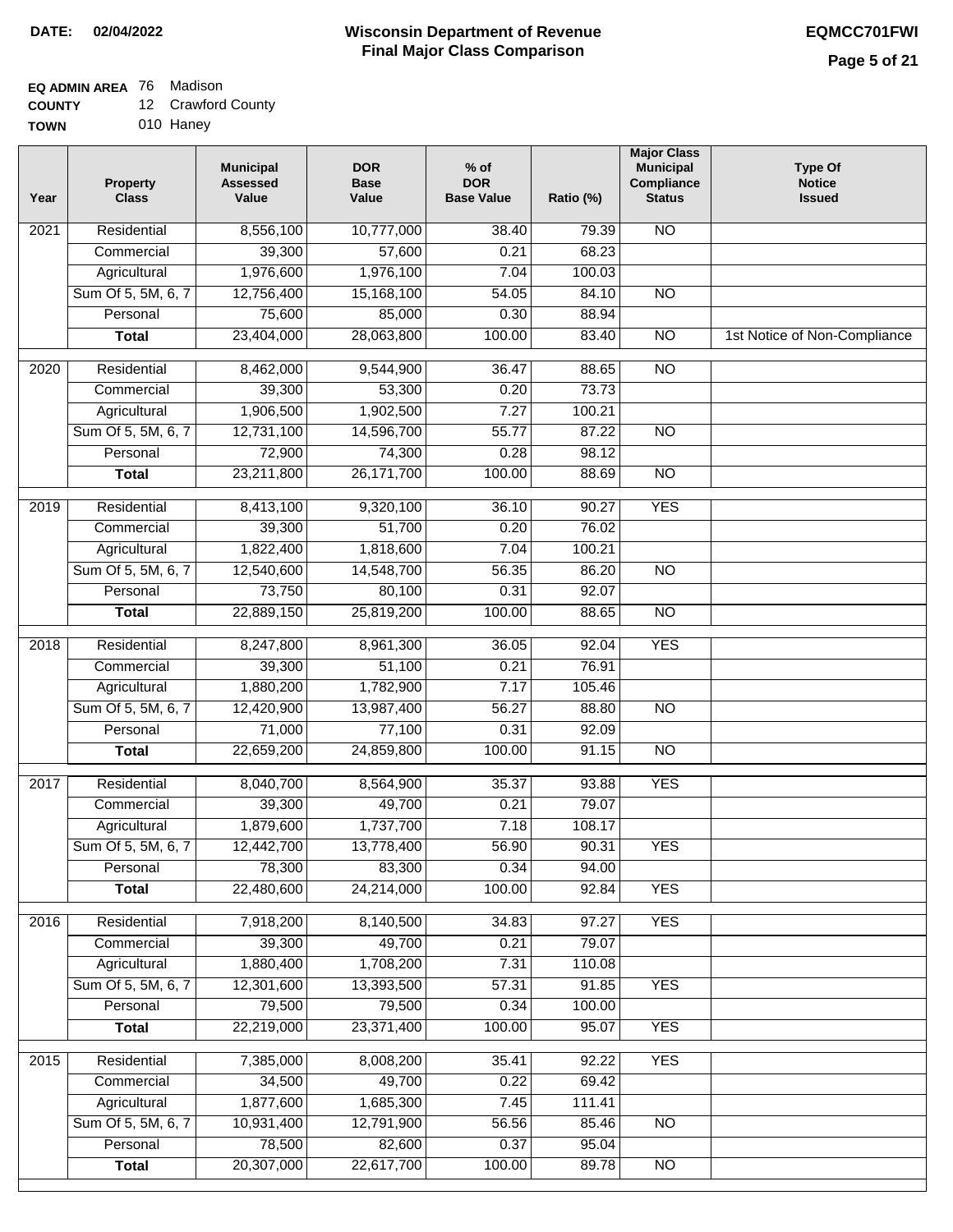## **EQ ADMIN AREA** 76 Madison

**COUNTY** 12 Crawford County

**TOWN** 012 Marietta

| Year              | <b>Property</b><br><b>Class</b> | <b>Municipal</b><br><b>Assessed</b><br>Value | <b>DOR</b><br>Base<br>Value | $%$ of<br><b>DOR</b><br><b>Base Value</b> | Ratio (%) | <b>Major Class</b><br><b>Municipal</b><br>Compliance<br><b>Status</b> | <b>Type Of</b><br><b>Notice</b><br><b>Issued</b> |
|-------------------|---------------------------------|----------------------------------------------|-----------------------------|-------------------------------------------|-----------|-----------------------------------------------------------------------|--------------------------------------------------|
| $\overline{202}1$ | Residential                     | 26,556,300                                   | 32,890,300                  | 61.04                                     | 80.74     | N <sub>O</sub>                                                        |                                                  |
|                   | Commercial                      | 290,200                                      | 318,600                     | 0.59                                      | 91.09     |                                                                       |                                                  |
|                   | Agricultural                    | 2,481,000                                    | 2,808,500                   | 5.21                                      | 88.34     |                                                                       |                                                  |
|                   | Sum Of 5, 5M, 6, 7              | 13,810,600                                   | 17,650,500                  | 32.76                                     | 78.24     | $\overline{NO}$                                                       |                                                  |
|                   | Personal                        | 188,100                                      | 213,100                     | 0.40                                      | 88.27     |                                                                       |                                                  |
|                   | <b>Total</b>                    | 43,326,200                                   | 53,881,000                  | 100.00                                    | 80.41     | $\overline{NO}$                                                       | 2nd Notice of Non-Compliance                     |
| $\overline{2020}$ | Residential                     | 26,305,400                                   | 28,548,800                  | 58.34                                     | 92.14     | <b>YES</b>                                                            |                                                  |
|                   | Commercial                      | 290,200                                      | 295,000                     | 0.60                                      | 98.37     |                                                                       |                                                  |
|                   | Agricultural                    | 2,522,500                                    | 2,699,200                   | 5.52                                      | 93.45     |                                                                       |                                                  |
|                   | Sum Of 5, 5M, 6, 7              | 13,895,600                                   | 17,192,000                  | 35.13                                     | 80.83     | $\overline{NO}$                                                       |                                                  |
|                   | Personal                        | 188,300                                      | 201,600                     | 0.41                                      | 93.40     |                                                                       |                                                  |
|                   | <b>Total</b>                    | 43,202,000                                   | 48,936,600                  | 100.00                                    | 88.28     | $\overline{NO}$                                                       | 1st Notice of Non-Compliance                     |
| 2019              | Residential                     | 25,691,700                                   | 26,067,800                  | 56.91                                     | 98.56     | <b>YES</b>                                                            |                                                  |
|                   | Commercial                      | 290,200                                      | 286,400                     | 0.63                                      | 101.33    |                                                                       |                                                  |
|                   | Agricultural                    | 2,662,000                                    | 2,594,100                   | 5.66                                      | 102.62    |                                                                       |                                                  |
|                   | Sum Of 5, 5M, 6, 7              | 13,927,800                                   | 16,634,200                  | 36.32                                     | 83.73     | $\overline{NO}$                                                       |                                                  |
|                   | Personal                        | 211,400                                      | 220,600                     | 0.48                                      | 95.83     |                                                                       |                                                  |
|                   | <b>Total</b>                    | 42,783,100                                   | 45,803,100                  | 100.00                                    | 93.41     | $\overline{NO}$                                                       |                                                  |
| 2018              | Residential                     | 25,035,200                                   | 24,897,000                  | 56.23                                     | 100.56    | <b>YES</b>                                                            |                                                  |
|                   | Commercial                      | 440,300                                      | 430,300                     | 0.97                                      | 102.32    |                                                                       |                                                  |
|                   | Agricultural                    | 2,628,800                                    | 2,487,300                   | 5.62                                      | 105.69    |                                                                       |                                                  |
|                   | Sum Of 5, 5M, 6, 7              | 14,100,100                                   | 16,241,000                  | 36.68                                     | 86.82     | $\overline{10}$                                                       |                                                  |
|                   | Personal                        | 218,000                                      | 223,900                     | 0.51                                      | 97.36     |                                                                       |                                                  |
|                   | <b>Total</b>                    | 42,422,400                                   | 44,279,500                  | 100.00                                    | 95.81     | <b>NO</b>                                                             |                                                  |
| 2017              | Residential                     | 24,668,000                                   | 24,034,300                  | 55.71                                     | 102.64    | <b>YES</b>                                                            |                                                  |
|                   | Commercial                      | 429,800                                      | 407,300                     | 0.94                                      | 105.52    |                                                                       |                                                  |
|                   | Agricultural                    | 2,629,700                                    | 2,423,000                   | 5.62                                      | 108.53    |                                                                       |                                                  |
|                   | Sum Of 5, 5M, 6, 7              | 14,059,200                                   | 16,065,900                  | 37.24                                     | 87.51     | <b>NO</b>                                                             |                                                  |
|                   | Personal                        | 205,700                                      | 209,900                     | 0.49                                      | 98.00     |                                                                       |                                                  |
|                   | <b>Total</b>                    | 41,992,400                                   | 43,140,400                  | 100.00                                    | 97.34     | <b>NO</b>                                                             |                                                  |
| 2016              | Residential                     | 24,480,500                                   | 24,126,500                  | 57.34                                     | 101.47    | <b>YES</b>                                                            |                                                  |
|                   | Commercial                      | 455,600                                      | 431,800                     | 1.03                                      | 105.51    |                                                                       |                                                  |
|                   | Agricultural                    | 2,659,100                                    | 2,414,700                   | 5.74                                      | 110.12    |                                                                       |                                                  |
|                   | Sum Of 5, 5M, 6, 7              | 13,411,000                                   | 14,896,100                  | 35.40                                     | 90.03     | <b>YES</b>                                                            |                                                  |
|                   | Personal                        | 206,700                                      | 208,700                     | 0.50                                      | 99.04     |                                                                       |                                                  |
|                   | <b>Total</b>                    | 41,212,900                                   | 42,077,800                  | 100.00                                    | 97.94     | <b>YES</b>                                                            |                                                  |
| 2015              | Residential                     | 24,532,500                                   | 24,044,500                  | 58.36                                     | 102.03    | <b>YES</b>                                                            |                                                  |
|                   | Commercial                      | 455,600                                      | 431,800                     | 1.05                                      | 105.51    |                                                                       |                                                  |
|                   | Agricultural                    | 2,671,500                                    | 2,397,600                   | 5.82                                      | 111.42    |                                                                       |                                                  |
|                   | Sum Of 5, 5M, 6, 7              | 13,080,500                                   | 14, 154, 200                | 34.36                                     | 92.41     | <b>YES</b>                                                            |                                                  |
|                   | Personal                        | 172,300                                      | 170,600                     | 0.41                                      | 101.00    |                                                                       |                                                  |
|                   | <b>Total</b>                    | 40,912,400                                   | 41,198,700                  | 100.00                                    | 99.31     | <b>YES</b>                                                            |                                                  |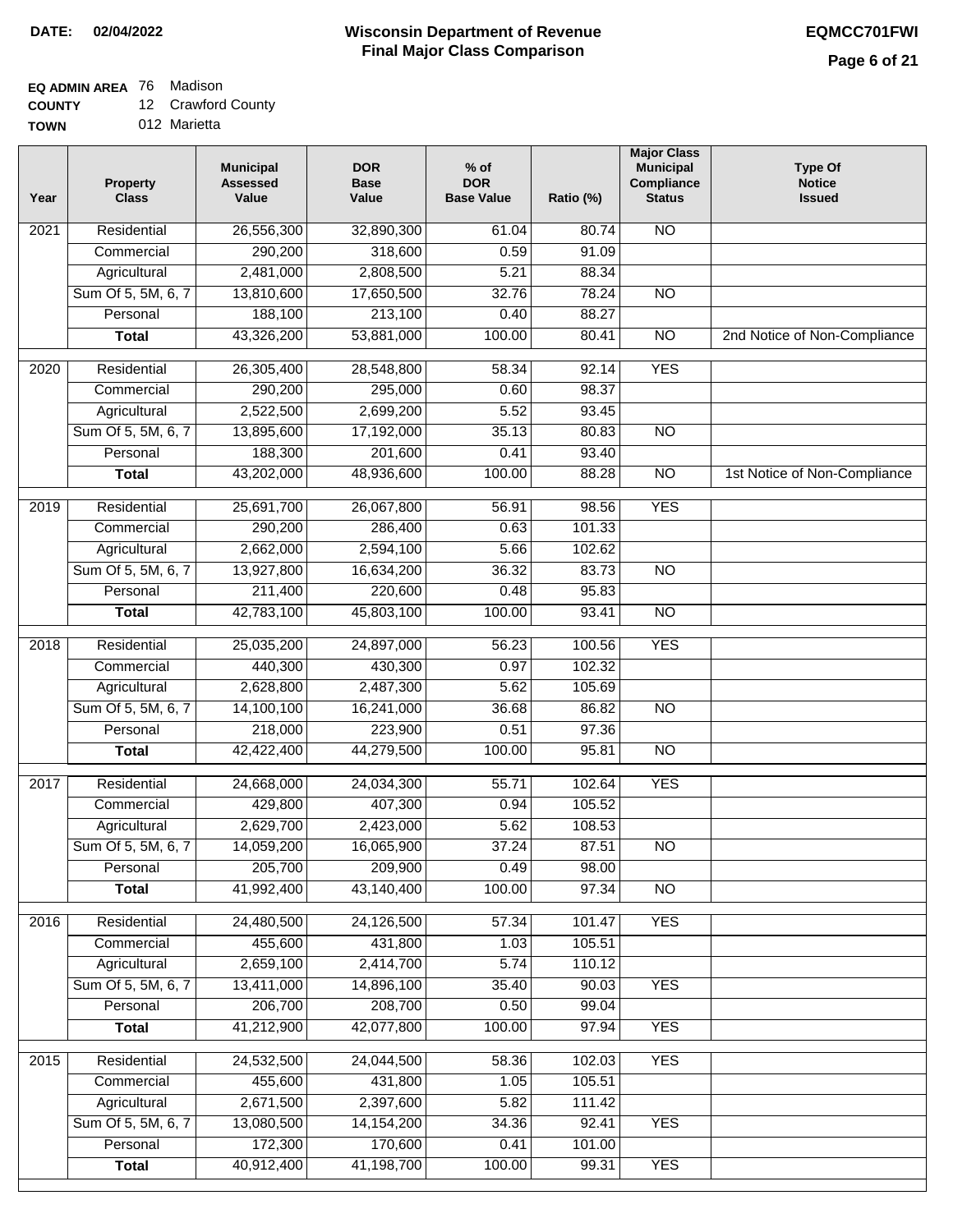### **Wisconsin Department of Revenue Final Major Class Comparison DATE: 02/04/2022 EQMCC701FWI**

**EQ ADMIN AREA** 76 Madison

**COUNTY TOWN** 12 Crawford County 014 Prairie Du Chien

| Year | <b>Property</b><br><b>Class</b> | <b>Municipal</b><br><b>Assessed</b><br>Value | <b>DOR</b><br><b>Base</b><br>Value | $%$ of<br><b>DOR</b><br><b>Base Value</b> | Ratio (%) | <b>Major Class</b><br><b>Municipal</b><br>Compliance<br><b>Status</b> | <b>Type Of</b><br><b>Notice</b><br><b>Issued</b> |
|------|---------------------------------|----------------------------------------------|------------------------------------|-------------------------------------------|-----------|-----------------------------------------------------------------------|--------------------------------------------------|
| 2021 | Residential                     | 43,230,100                                   | 46,696,500                         | 64.22                                     | 92.58     | <b>YES</b>                                                            |                                                  |
|      | Commercial                      | 6,994,200                                    | 8,094,500                          | 11.13                                     | 86.41     | $\overline{NO}$                                                       |                                                  |
|      | Agricultural                    | 2,045,500                                    | 2,044,200                          | 2.81                                      | 100.06    |                                                                       |                                                  |
|      | Sum Of 5, 5M, 6, 7              | 14,523,000                                   | 15,310,600                         | 21.06                                     | 94.86     | <b>YES</b>                                                            |                                                  |
|      | Personal                        | 534,590                                      | 568,800                            | 0.78                                      | 93.99     |                                                                       |                                                  |
|      | <b>Total</b>                    | 67,327,390                                   | 72,714,600                         | 100.00                                    | 92.59     | $\overline{NO}$                                                       |                                                  |
| 2020 | Residential                     | 43,196,100                                   | 43,320,400                         | 63.38                                     | 99.71     | <b>YES</b>                                                            |                                                  |
|      | Commercial                      | 7,078,500                                    | 7,598,600                          | 11.12                                     | 93.16     | <b>YES</b>                                                            |                                                  |
|      | Agricultural                    | 1,973,800                                    | 1,970,700                          | 2.88                                      | 100.16    |                                                                       |                                                  |
|      | Sum Of 5, 5M, 6, 7              | 14,572,500                                   | 14,895,900                         | 21.79                                     | 97.83     | <b>YES</b>                                                            |                                                  |
|      | Personal                        | 557,190                                      | 568,600                            | 0.83                                      | 97.99     |                                                                       |                                                  |
|      | <b>Total</b>                    | 67,378,090                                   | 68,354,200                         | 100.00                                    | 98.57     | <b>YES</b>                                                            |                                                  |
|      |                                 |                                              |                                    |                                           |           |                                                                       |                                                  |
| 2019 | Residential                     | 38,174,600                                   | 43,365,600                         | 63.81                                     | 88.03     | $\overline{NO}$                                                       |                                                  |
|      | Commercial                      | 7,042,800                                    | 7,367,700                          | 10.84                                     | 95.59     | <b>YES</b>                                                            |                                                  |
|      | Agricultural                    | 1,898,500                                    | 1,894,600                          | 2.79                                      | 100.21    |                                                                       |                                                  |
|      | Sum Of 5, 5M, 6, 7              | 13,052,500                                   | 14,745,600                         | 21.70                                     | 88.52     | $\overline{NO}$                                                       |                                                  |
|      | Personal                        | 544,556                                      | 591,900                            | 0.87                                      | 92.00     |                                                                       |                                                  |
|      | <b>Total</b>                    | 60,712,956                                   | 67,965,400                         | 100.00                                    | 89.33     | <b>NO</b>                                                             |                                                  |
| 2018 | Residential                     | 37,840,200                                   | 43,172,100                         | 64.14                                     | 87.65     | $\overline{NO}$                                                       |                                                  |
|      | Commercial                      | 6,905,100                                    | 7,171,600                          | 10.66                                     | 96.28     | <b>YES</b>                                                            |                                                  |
|      | Agricultural                    | 1,963,500                                    | 1,843,700                          | 2.74                                      | 106.50    |                                                                       |                                                  |
|      | Sum Of 5, 5M, 6, 7              | 13,132,500                                   | 14,504,600                         | 21.55                                     | 90.54     | <b>YES</b>                                                            |                                                  |
|      | Personal                        | 563,772                                      | 612,800                            | 0.91                                      | 92.00     |                                                                       |                                                  |
|      | <b>Total</b>                    | 60,405,072                                   | 67,304,800                         | 100.00                                    | 89.75     | $\overline{NO}$                                                       |                                                  |
| 2017 | Residential                     | 37,096,600                                   | 41,453,000                         | 63.37                                     | 89.49     | $\overline{NO}$                                                       |                                                  |
|      | Commercial                      | 6,720,900                                    | 6,913,200                          | 10.57                                     | 97.22     | <b>YES</b>                                                            |                                                  |
|      | Agricultural                    | 1,983,400                                    | 1,812,200                          | 2.77                                      | 109.45    |                                                                       |                                                  |
|      | Sum Of 5, 5M, 6, 7              | 13,196,300                                   | 14,324,100                         | 21.90                                     | 92.13     | <b>YES</b>                                                            |                                                  |
|      | Personal                        | 858,232                                      | 913,000                            | 1.40                                      | 94.00     |                                                                       |                                                  |
|      | <b>Total</b>                    | 59,855,432                                   | 65,415,500                         | 100.00                                    | 91.50     | $\overline{NO}$                                                       |                                                  |
| 2016 | Residential                     | 36,925,500                                   | 39,309,100                         | 62.33                                     | 93.94     | <b>YES</b>                                                            |                                                  |
|      | Commercial                      | 6,710,200                                    | 6,766,100                          | 10.73                                     | 99.17     | <b>YES</b>                                                            |                                                  |
|      | Agricultural                    | 1,972,900                                    | 1,774,300                          | 2.81                                      | 111.19    |                                                                       |                                                  |
|      | Sum Of 5, 5M, 6, 7              | 13,346,900                                   | 14,370,500                         | 22.79                                     | 92.88     | <b>YES</b>                                                            |                                                  |
|      | Personal                        | 828,551                                      | 845,500                            | 1.34                                      | 98.00     |                                                                       |                                                  |
|      | <b>Total</b>                    | 59,784,051                                   | 63,065,500                         | 100.00                                    | 94.80     | <b>YES</b>                                                            |                                                  |
|      |                                 |                                              |                                    |                                           |           |                                                                       |                                                  |
| 2015 | Residential                     | 36,072,100                                   | 36,617,300                         | 61.24                                     | 98.51     | <b>YES</b>                                                            |                                                  |
|      | Commercial                      | 6,526,600                                    | 6,591,600                          | 11.02                                     | 99.01     | <b>YES</b>                                                            |                                                  |
|      | Agricultural                    | 1,959,300                                    | 1,757,600                          | 2.94                                      | 111.48    |                                                                       |                                                  |
|      | Sum Of 5, 5M, 6, 7              | 13,086,200                                   | 13,911,000                         | 23.27                                     | 94.07     | <b>YES</b>                                                            |                                                  |
|      | Personal                        | 896,533                                      | 914,800                            | 1.53                                      | 98.00     |                                                                       |                                                  |
|      | <b>Total</b>                    | 58,540,733                                   | 59,792,300                         | 100.00                                    | 97.91     | <b>YES</b>                                                            |                                                  |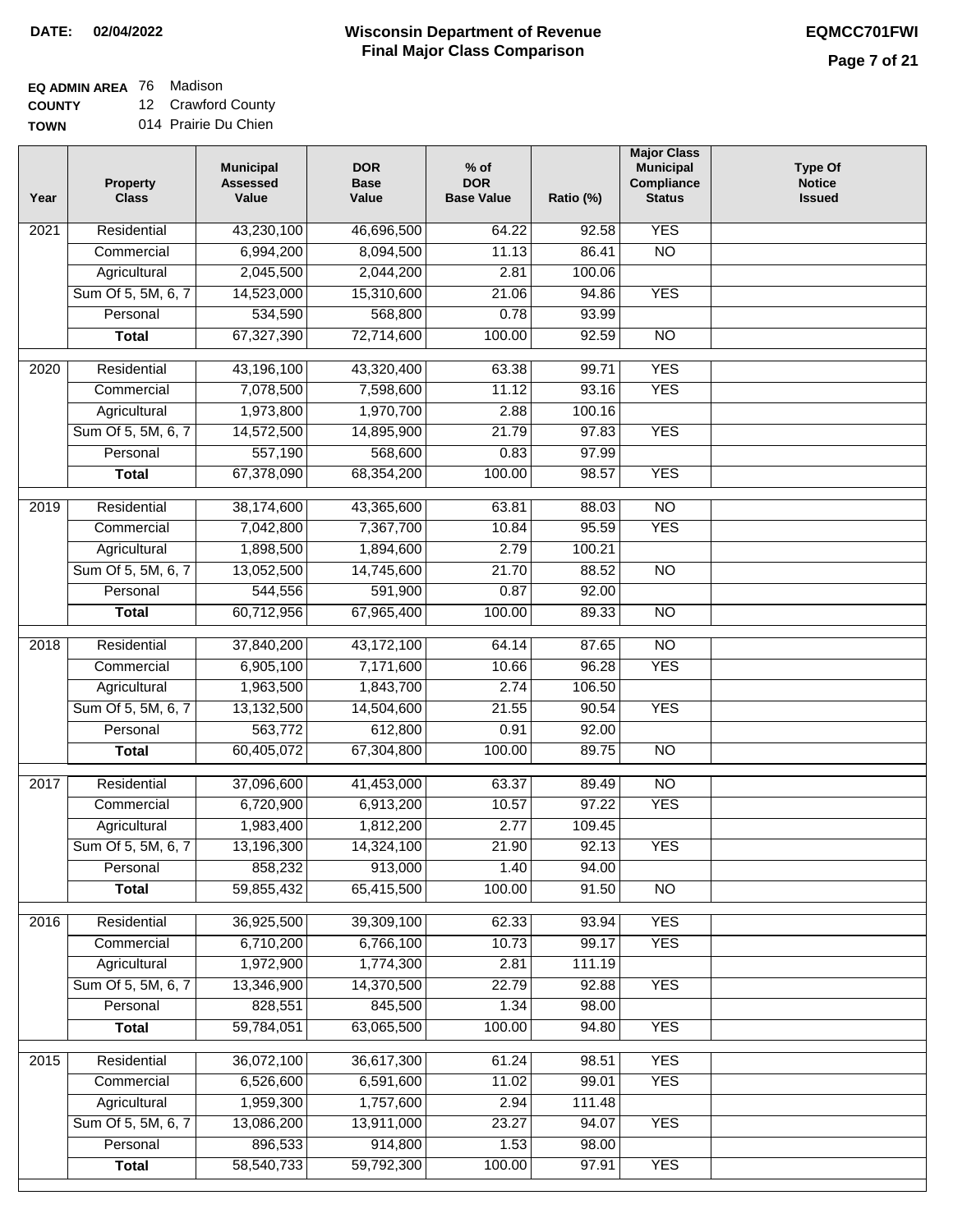# **EQ ADMIN AREA** 76 Madison

| <b>COUNTY</b> |  | 12 Crawford County |
|---------------|--|--------------------|
|---------------|--|--------------------|

**TOWN** 016 Scott

| Year              | <b>Property</b><br><b>Class</b> | <b>Municipal</b><br><b>Assessed</b><br>Value | <b>DOR</b><br><b>Base</b><br>Value | $%$ of<br><b>DOR</b><br><b>Base Value</b> | Ratio (%) | <b>Major Class</b><br><b>Municipal</b><br>Compliance<br><b>Status</b> | <b>Type Of</b><br><b>Notice</b><br><b>Issued</b> |
|-------------------|---------------------------------|----------------------------------------------|------------------------------------|-------------------------------------------|-----------|-----------------------------------------------------------------------|--------------------------------------------------|
| $\overline{202}1$ | Residential                     | 20,462,600                                   | 20,117,500                         | 44.41                                     | 101.72    | <b>YES</b>                                                            |                                                  |
|                   | Commercial                      | 416,800                                      | 420,000                            | 0.93                                      | 99.24     |                                                                       |                                                  |
|                   | Agricultural                    | 1,937,900                                    | 1,934,400                          | 4.27                                      | 100.18    |                                                                       |                                                  |
|                   | Sum Of 5, 5M, 6, 7              | 22,930,900                                   | 22,578,400                         | 49.85                                     | 101.56    | <b>YES</b>                                                            |                                                  |
|                   | Personal                        | 244,600                                      | 244,600                            | 0.54                                      | 100.00    |                                                                       |                                                  |
|                   | <b>Total</b>                    | 45,992,800                                   | 45,294,900                         | 100.00                                    | 101.54    | <b>YES</b>                                                            |                                                  |
| $\overline{2020}$ | Residential                     | 17,179,100                                   | 17,556,900                         | 41.95                                     | 97.85     | <b>YES</b>                                                            |                                                  |
|                   | Commercial                      | 337,300                                      | 373,300                            | 0.89                                      | 90.36     |                                                                       |                                                  |
|                   | Agricultural                    | 1,743,900                                    | 1,894,900                          | 4.53                                      | 92.03     |                                                                       |                                                  |
|                   | Sum Of 5, 5M, 6, 7              | 18,259,400                                   | 21,766,300                         | 52.01                                     | 83.89     | $\overline{NO}$                                                       |                                                  |
|                   | Personal                        | 238,800                                      | 259,600                            | 0.62                                      | 91.99     |                                                                       |                                                  |
|                   | <b>Total</b>                    | 37,758,500                                   | 41,851,000                         | 100.00                                    | 90.22     | $\overline{NO}$                                                       |                                                  |
| 2019              | Residential                     | 16,898,600                                   | 16,911,200                         | 41.33                                     | 99.93     | <b>YES</b>                                                            |                                                  |
|                   | Commercial                      | 337,300                                      | 362,400                            | 0.89                                      | 93.07     |                                                                       |                                                  |
|                   | Agricultural                    | 1,816,800                                    | 1,813,400                          | 4.43                                      | 100.19    |                                                                       |                                                  |
|                   | Sum Of 5, 5M, 6, 7              | 18,741,300                                   | 21,597,900                         | 52.78                                     | 86.77     | $\overline{NO}$                                                       |                                                  |
|                   | Personal                        | 233,000                                      | 233,000                            | 0.57                                      | 100.00    |                                                                       |                                                  |
|                   | <b>Total</b>                    | 38,027,000                                   | 40,917,900                         | 100.00                                    | 92.93     | $\overline{NO}$                                                       |                                                  |
| 2018              | Residential                     | 16,338,600                                   | 16,030,600                         | 41.79                                     | 101.92    | <b>YES</b>                                                            |                                                  |
|                   | Commercial                      | 337,300                                      | 362,400                            | 0.94                                      | 93.07     |                                                                       |                                                  |
|                   | Agricultural                    | 1,598,900                                    | 1,775,300                          | 4.63                                      | 90.06     |                                                                       |                                                  |
|                   | Sum Of 5, 5M, 6, 7              | 17,948,400                                   | 19,937,400                         | 51.98                                     | 90.02     | <b>YES</b>                                                            |                                                  |
|                   | Personal                        | 228,000                                      | 253,300                            | 0.66                                      | 90.01     |                                                                       |                                                  |
|                   | <b>Total</b>                    | 36,451,200                                   | 38,359,000                         | 100.00                                    | 95.03     | <b>YES</b>                                                            |                                                  |
| $\overline{2017}$ | Residential                     | 16,289,700                                   | 15,413,800                         | 41.19                                     | 105.68    | <b>YES</b>                                                            |                                                  |
|                   | Commercial                      | 337,300                                      | 351,900                            | 0.94                                      | 95.85     |                                                                       |                                                  |
|                   | Agricultural                    | 1,734,200                                    | 1,733,100                          | 4.63                                      | 100.06    |                                                                       |                                                  |
|                   | Sum Of 5, 5M, 6, 7              | 17,782,100                                   | 19,681,700                         | 52.60                                     | 90.35     | <b>YES</b>                                                            |                                                  |
|                   | Personal                        | 236,591                                      | 236,600                            | 0.63                                      | 100.00    |                                                                       |                                                  |
|                   | <b>Total</b>                    | 36,379,891                                   | 37,417,100                         | 100.00                                    | 97.23     | <b>YES</b>                                                            |                                                  |
| 2016              | Residential                     | 15,949,300                                   | 15,322,100                         | 42.07                                     | 104.09    | <b>YES</b>                                                            |                                                  |
|                   | Commercial                      | 327,600                                      | 342,200                            | 0.94                                      | 95.73     |                                                                       |                                                  |
|                   | Agricultural                    | 1,710,805                                    | 1,704,100                          | 4.68                                      | 100.39    |                                                                       |                                                  |
|                   | Sum Of 5, 5M, 6, 7              | 17,507,300                                   | 18,819,700                         | 51.68                                     | 93.03     | <b>YES</b>                                                            |                                                  |
|                   | Personal                        | 229,922                                      | 229,900                            | 0.63                                      | 100.01    |                                                                       |                                                  |
|                   | <b>Total</b>                    | 35,724,927                                   | 36,418,000                         | 100.00                                    | 98.10     | <b>YES</b>                                                            |                                                  |
| 2015              | Residential                     | 15,541,400                                   | 14,914,200                         | 42.14                                     | 104.21    | <b>YES</b>                                                            |                                                  |
|                   | Commercial                      | 327,600                                      | 342,200                            | 0.97                                      | 95.73     |                                                                       |                                                  |
|                   | Agricultural                    | 1,828,919                                    | 1,686,900                          | 4.77                                      | 108.42    |                                                                       |                                                  |
|                   | Sum Of 5, 5M, 6, 7              | 17,573,510                                   | 18,231,500                         | 51.51                                     | 96.39     | <b>YES</b>                                                            |                                                  |
|                   | Personal                        | 219,300                                      | 219,300                            | 0.62                                      | 100.00    |                                                                       |                                                  |
|                   | <b>Total</b>                    | 35,490,729                                   | 35,394,100                         | 100.00                                    | 100.27    | <b>YES</b>                                                            |                                                  |
|                   |                                 |                                              |                                    |                                           |           |                                                                       |                                                  |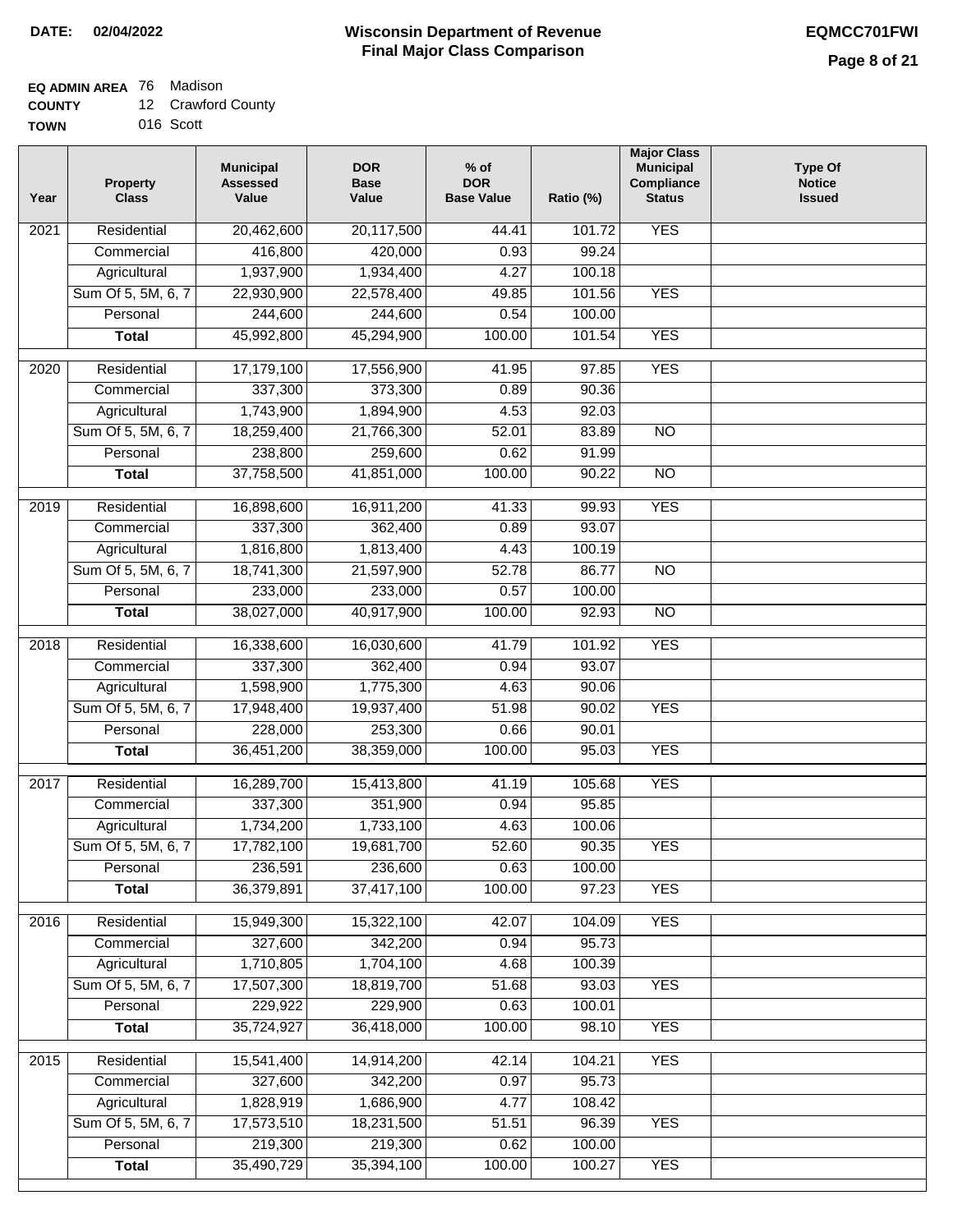## **EQ ADMIN AREA** 76 Madison

**COUNTY** 12 Crawford County

**TOWN** 018 Seneca

| Year              | <b>Property</b><br><b>Class</b> | <b>Municipal</b><br><b>Assessed</b><br>Value | <b>DOR</b><br><b>Base</b><br>Value | % of<br><b>DOR</b><br><b>Base Value</b> | Ratio (%) | <b>Major Class</b><br><b>Municipal</b><br>Compliance<br><b>Status</b> | <b>Type Of</b><br><b>Notice</b><br><b>Issued</b> |
|-------------------|---------------------------------|----------------------------------------------|------------------------------------|-----------------------------------------|-----------|-----------------------------------------------------------------------|--------------------------------------------------|
| $\overline{202}1$ | Residential                     | 57,916,100                                   | 70,244,600                         | 62.99                                   | 82.45     | <b>NO</b>                                                             |                                                  |
|                   | Commercial                      | 1,937,100                                    | 2,139,800                          | 1.92                                    | 90.53     |                                                                       |                                                  |
|                   | Agricultural                    | 3,424,600                                    | 3,768,500                          | 3.38                                    | 90.87     |                                                                       |                                                  |
|                   | Sum Of 5, 5M, 6, 7              | 29,297,200                                   | 34,675,200                         | 31.09                                   | 84.49     | $\overline{NO}$                                                       |                                                  |
|                   | Personal                        | 626,200                                      | 689,100                            | 0.62                                    | 90.87     |                                                                       |                                                  |
|                   | <b>Total</b>                    | 93,201,200                                   | 111,517,200                        | 100.00                                  | 83.58     | $\overline{NO}$                                                       |                                                  |
| $\overline{2020}$ | Residential                     | 57,370,800                                   | 62,425,700                         | 61.88                                   | 91.90     | <b>YES</b>                                                            |                                                  |
|                   | Commercial                      | 1,937,100                                    | 1,981,300                          | 1.96                                    | 97.77     |                                                                       |                                                  |
|                   | Agricultural                    | 3,369,500                                    | 3,620,000                          | 3.59                                    | 93.08     |                                                                       |                                                  |
|                   | Sum Of 5, 5M, 6, 7              | 28,375,400                                   | 32,190,600                         | 31.91                                   | 88.15     | $\overline{NO}$                                                       |                                                  |
|                   | Personal                        | 618,100                                      | 664,600                            | 0.66                                    | 93.00     |                                                                       |                                                  |
|                   | <b>Total</b>                    | 91,670,900                                   | 100,882,200                        | 100.00                                  | 90.87     | $\overline{NO}$                                                       |                                                  |
| 2019              | Residential                     | 56,343,900                                   | 60,146,400                         | 61.83                                   | 93.68     | <b>YES</b>                                                            |                                                  |
|                   | Commercial                      | 1,947,300                                    | 1,933,600                          | 1.99                                    | 100.71    |                                                                       |                                                  |
|                   | Agricultural                    | 3,458,400                                    | 3,478,200                          | 3.58                                    | 99.43     |                                                                       |                                                  |
|                   | Sum Of 5, 5M, 6, 7              | 28,482,100                                   | 31,041,200                         | 31.91                                   | 91.76     | <b>YES</b>                                                            |                                                  |
|                   | Personal                        | 647,300                                      | 681,300                            | 0.70                                    | 95.01     |                                                                       |                                                  |
|                   | <b>Total</b>                    | 90,879,000                                   | 97,280,700                         | 100.00                                  | 93.42     | <b>YES</b>                                                            |                                                  |
|                   |                                 |                                              |                                    |                                         |           |                                                                       |                                                  |
| 2018              | Residential                     | 55,385,700                                   | 56,995,000                         | 59.87                                   | 97.18     | <b>YES</b>                                                            |                                                  |
|                   | Commercial                      | 1,937,100                                    | 1,885,200                          | 1.98                                    | 102.75    |                                                                       |                                                  |
|                   | Agricultural                    | 3,459,900                                    | 3,389,400                          | 3.56                                    | 102.08    |                                                                       |                                                  |
|                   | Sum Of 5, 5M, 6, 7              | 28,987,300                                   | 32,195,800                         | 33.82                                   | 90.03     | <b>YES</b>                                                            |                                                  |
|                   | Personal                        | 687,700                                      | 728,800                            | 0.77                                    | 94.36     |                                                                       |                                                  |
|                   | <b>Total</b>                    | 90,457,700                                   | 95,194,200                         | 100.00                                  | 95.02     | <b>YES</b>                                                            |                                                  |
| 2017              | Residential                     | 54,426,200                                   | 57,221,100                         | 60.56                                   | 95.12     | <b>YES</b>                                                            |                                                  |
|                   | Commercial                      | 1,937,100                                    | 1,830,300                          | 1.94                                    | 105.84    |                                                                       |                                                  |
|                   | Agricultural                    | 3,457,200                                    | 3,296,300                          | 3.49                                    | 104.88    |                                                                       |                                                  |
|                   | Sum Of 5, 5M, 6, 7              | 28,589,200                                   | 31,340,000                         | 33.17                                   | 91.22     | <b>YES</b>                                                            |                                                  |
|                   | Personal                        | 758,800                                      | 798,800                            | 0.85                                    | 94.99     |                                                                       |                                                  |
|                   | <b>Total</b>                    | 89,168,500                                   | 94,486,500                         | 100.00                                  | 94.37     | <b>YES</b>                                                            |                                                  |
| 2016              | Residential                     | 53,029,300                                   | 55,654,500                         | 60.66                                   | 95.28     | <b>YES</b>                                                            |                                                  |
|                   | Commercial                      | 1,935,800                                    | 1,828,900                          | 1.99                                    | 105.85    |                                                                       |                                                  |
|                   | Agricultural                    | 3,448,300                                    | 3,243,400                          | 3.53                                    | 106.32    |                                                                       |                                                  |
|                   | Sum Of 5, 5M, 6, 7              | 28,342,000                                   | 30,387,300                         | 33.12                                   | 93.27     | <b>YES</b>                                                            |                                                  |
|                   | Personal                        | 633,200                                      | 639,500                            | 0.70                                    | 99.01     |                                                                       |                                                  |
|                   | <b>Total</b>                    | 87,388,600                                   | 91,753,600                         | 100.00                                  | 95.24     | <b>YES</b>                                                            |                                                  |
| 2015              | Residential                     | 52,813,300                                   | 52,887,400                         | 60.40                                   | 99.86     | <b>YES</b>                                                            |                                                  |
|                   | Commercial                      | 1,922,200                                    | 1,888,500                          | 2.16                                    | 101.78    |                                                                       |                                                  |
|                   | Agricultural                    | 3,445,500                                    | 3,196,500                          | 3.65                                    | 107.79    |                                                                       |                                                  |
|                   | Sum Of 5, 5M, 6, 7              | 27,793,900                                   | 29,017,300                         | 33.14                                   | 95.78     | <b>YES</b>                                                            |                                                  |
|                   | Personal                        | 567,400                                      | 567,400                            | 0.65                                    | 100.00    |                                                                       |                                                  |
|                   | <b>Total</b>                    | 86,542,300                                   | 87,557,100                         | 100.00                                  | 98.84     | <b>YES</b>                                                            |                                                  |
|                   |                                 |                                              |                                    |                                         |           |                                                                       |                                                  |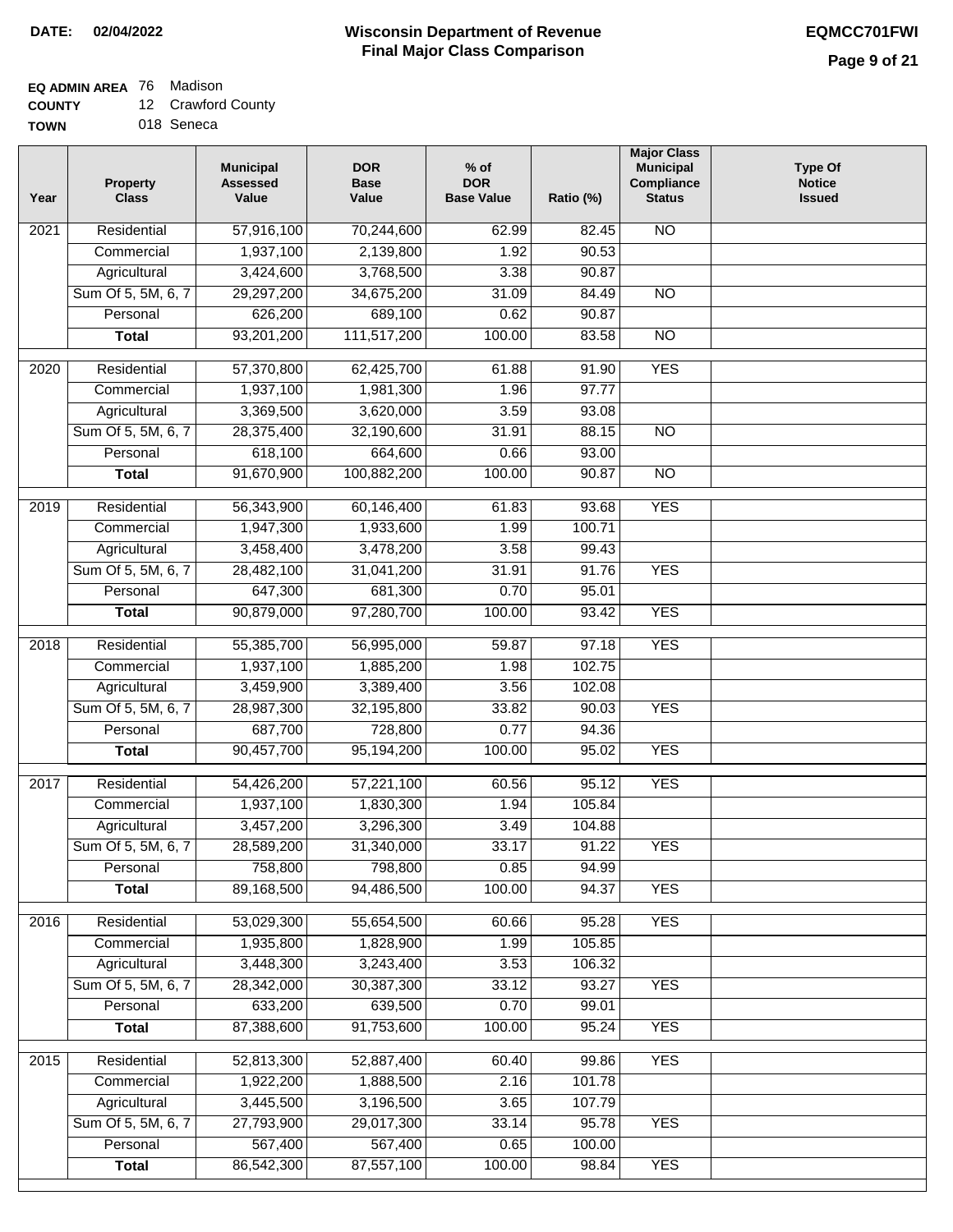## **EQ ADMIN AREA** 76 Madison

| 12 Crawford County<br><b>COUNTY</b> |  |
|-------------------------------------|--|
|-------------------------------------|--|

**TOWN** 020 Utica

| Year              | <b>Property</b><br><b>Class</b> | <b>Municipal</b><br><b>Assessed</b><br>Value | <b>DOR</b><br><b>Base</b><br>Value | % of<br><b>DOR</b><br><b>Base Value</b> | Ratio (%)      | <b>Major Class</b><br><b>Municipal</b><br>Compliance<br><b>Status</b> | <b>Type Of</b><br><b>Notice</b><br><b>Issued</b> |
|-------------------|---------------------------------|----------------------------------------------|------------------------------------|-----------------------------------------|----------------|-----------------------------------------------------------------------|--------------------------------------------------|
| $\overline{202}1$ | Residential                     | 7,536,200                                    | 8,541,500                          | 16.18                                   | 88.23          | <b>NO</b>                                                             |                                                  |
|                   | Commercial                      | 466,600                                      | 559,400                            | 1.06                                    | 83.41          |                                                                       |                                                  |
|                   | Agricultural                    | 3,674,000                                    | 4,025,500                          | 7.62                                    | 91.27          |                                                                       |                                                  |
|                   | Sum Of 5, 5M, 6, 7              | 34,309,300                                   | 39,518,700                         | 74.85                                   | 86.82          | $\overline{NO}$                                                       |                                                  |
|                   | Personal                        | 138,600                                      | 151,900                            | 0.29                                    | 91.24          |                                                                       |                                                  |
|                   | <b>Total</b>                    | 46,124,700                                   | 52,797,000                         | 100.00                                  | 87.36          | $\overline{NO}$                                                       |                                                  |
| $\overline{2020}$ | Residential                     | 7,520,900                                    | 7,892,000                          | 15.76                                   | 95.30          | <b>YES</b>                                                            |                                                  |
|                   | Commercial                      | 466,600                                      | 518,000                            | 1.03                                    | 90.08          |                                                                       |                                                  |
|                   | Agricultural                    | 3,591,400                                    | 3,862,100                          | 7.71                                    | 92.99          |                                                                       |                                                  |
|                   | Sum Of 5, 5M, 6, 7              | 33,961,400                                   | 37,648,400                         | 75.19                                   | 90.21          | <b>YES</b>                                                            |                                                  |
|                   | Personal                        | 141,100                                      | 151,900                            | 0.30                                    | 92.89          |                                                                       |                                                  |
|                   | <b>Total</b>                    | 45,681,400                                   | 50,072,400                         | 100.00                                  | 91.23          | <b>YES</b>                                                            |                                                  |
| $\frac{1}{2019}$  | Residential                     | 7,411,800                                    | 7,336,100                          | 15.03                                   | 101.03         | <b>YES</b>                                                            |                                                  |
|                   | Commercial                      | 466,600                                      | 502,900                            | 1.03                                    | 92.78          |                                                                       |                                                  |
|                   | Agricultural                    | 3,431,100                                    | 3,705,400                          | 7.59                                    | 92.60          |                                                                       |                                                  |
|                   | Sum Of 5, 5M, 6, 7              | 33,862,000                                   | 37,096,500                         | 75.99                                   | 91.28          | <b>YES</b>                                                            |                                                  |
|                   | Personal                        | 161,800                                      | 174,900                            | 0.36                                    | 92.51          |                                                                       |                                                  |
|                   | <b>Total</b>                    | 45,333,300                                   | 48,815,800                         | 100.00                                  | 92.87          | <b>YES</b>                                                            |                                                  |
| 2018              | Residential                     | 7,281,900                                    | 7,217,300                          | 14.94                                   | 100.90         | <b>YES</b>                                                            |                                                  |
|                   | Commercial                      | 466,600                                      | 502,900                            | 1.04                                    | 92.78          |                                                                       |                                                  |
|                   | Agricultural                    | 3,391,800                                    | 3,600,200                          | 7.45                                    | 94.21          |                                                                       |                                                  |
|                   | Sum Of 5, 5M, 6, 7              | 33,411,700                                   | 36,829,900                         | 76.24                                   | 90.72          | <b>YES</b>                                                            |                                                  |
|                   | Personal                        | 151,100                                      | 160,500                            | 0.33                                    | 94.14          |                                                                       |                                                  |
|                   | <b>Total</b>                    | 44,703,100                                   | 48,310,800                         | 100.00                                  | 92.53          | <b>YES</b>                                                            |                                                  |
|                   |                                 |                                              |                                    |                                         |                |                                                                       |                                                  |
| 2017              | Residential                     | 7,024,000                                    | 6,946,900                          | 14.89                                   | 101.11         | <b>YES</b>                                                            |                                                  |
|                   | Commercial                      | 482,800                                      | 504,800                            | 1.08                                    | 95.64          |                                                                       |                                                  |
|                   | Agricultural                    | 3,365,300                                    | 3,530,900                          | 7.57                                    | 95.31          |                                                                       |                                                  |
|                   | Sum Of 5, 5M, 6, 7              | 32,894,900                                   | 35,504,000                         | 76.12                                   | 92.65          | <b>YES</b>                                                            |                                                  |
|                   | Personal                        | 149,000                                      | 156,500                            | 0.34                                    | 95.21<br>94.15 | <b>YES</b>                                                            |                                                  |
|                   | <b>Total</b>                    | 43,916,000                                   | 46,643,100                         | 100.00                                  |                |                                                                       |                                                  |
| 2016              | Residential                     | 6,570,600                                    | 6,592,900                          | 14.62                                   | 99.66          | <b>YES</b>                                                            |                                                  |
|                   | Commercial                      | 457,900                                      | 504,300                            | 1.12                                    | 90.80          |                                                                       |                                                  |
|                   | Agricultural                    | 3,397,000                                    | 3,484,900                          | 7.73                                    | 97.48          |                                                                       |                                                  |
|                   | Sum Of 5, 5M, 6, 7              | 32,365,300                                   | 34, 363, 100                       | 76.19                                   | 94.19          | <b>YES</b>                                                            |                                                  |
|                   | Personal                        | 150,500                                      | 154,400                            | 0.34                                    | 97.47          |                                                                       |                                                  |
|                   | <b>Total</b>                    | 42,941,300                                   | 45,099,600                         | 100.00                                  | 95.21          | <b>YES</b>                                                            |                                                  |
| 2015              | Residential                     | 6,543,700                                    | 6,435,900                          | 14.69                                   | 101.67         | <b>YES</b>                                                            |                                                  |
|                   | Commercial                      | 457,900                                      | 504,300                            | 1.15                                    | 90.80          |                                                                       |                                                  |
|                   | Agricultural                    | 3,442,500                                    | 3,438,100                          | 7.85                                    | 100.13         |                                                                       |                                                  |
|                   | Sum Of 5, 5M, 6, 7              | 32,090,900                                   | 33,288,100                         | 75.97                                   | 96.40          | <b>YES</b>                                                            |                                                  |
|                   | Personal                        | 150,600                                      | 150,600                            | 0.34                                    | 100.00         |                                                                       |                                                  |
|                   | <b>Total</b>                    | 42,685,600                                   | 43,817,000                         | 100.00                                  | 97.42          | <b>YES</b>                                                            |                                                  |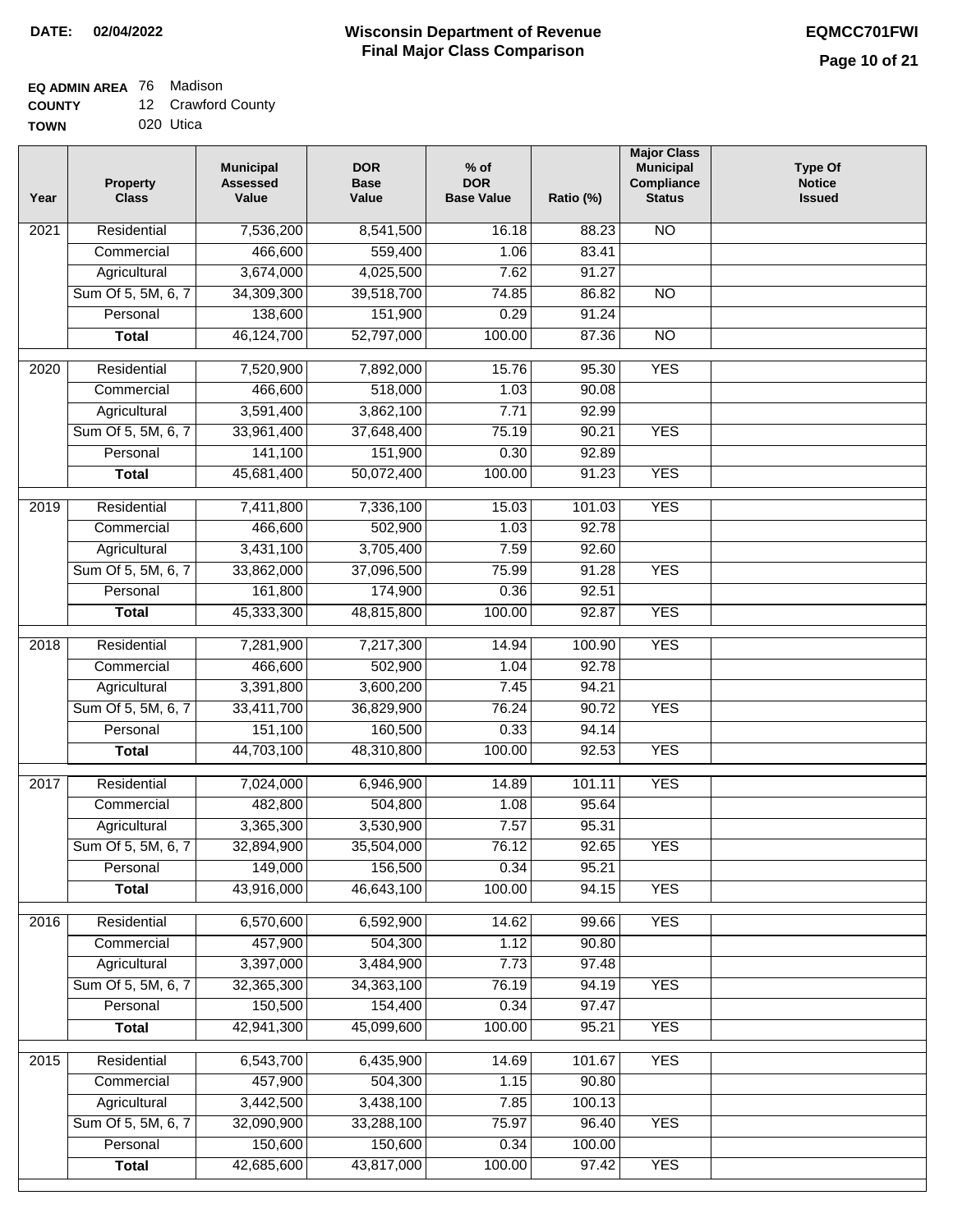### **Wisconsin Department of Revenue Final Major Class Comparison DATE: 02/04/2022 EQMCC701FWI**

## **EQ ADMIN AREA** 76 Madison

**COUNTY** 12 Crawford County

| <b>TOWN</b> | 022 Wauzeka |
|-------------|-------------|
|-------------|-------------|

| Year              | <b>Property</b><br><b>Class</b> | <b>Municipal</b><br><b>Assessed</b><br>Value | <b>DOR</b><br><b>Base</b><br>Value | $%$ of<br><b>DOR</b><br><b>Base Value</b> | Ratio (%) | <b>Major Class</b><br><b>Municipal</b><br>Compliance<br><b>Status</b> | <b>Type Of</b><br><b>Notice</b><br><b>Issued</b> |
|-------------------|---------------------------------|----------------------------------------------|------------------------------------|-------------------------------------------|-----------|-----------------------------------------------------------------------|--------------------------------------------------|
| $\overline{202}1$ | Residential                     | 12,315,500                                   | 16,205,300                         | 47.64                                     | 76.00     | <b>NO</b>                                                             |                                                  |
|                   | Commercial                      | 106,100                                      | 121,300                            | 0.36                                      | 87.47     |                                                                       |                                                  |
|                   | Agricultural                    | 2,240,600                                    | 2,194,900                          | 6.45                                      | 102.08    |                                                                       |                                                  |
|                   | Sum Of 5, 5M, 6, 7              | 13,994,000                                   | 15,422,200                         | 45.34                                     | 90.74     | <b>YES</b>                                                            |                                                  |
|                   | Personal                        | 64,000                                       | 71,100                             | 0.21                                      | 90.01     |                                                                       |                                                  |
|                   | <b>Total</b>                    | 28,720,200                                   | 34,014,800                         | 100.00                                    | 84.43     | $\overline{NO}$                                                       |                                                  |
| 2020              | Residential                     | 12,107,800                                   | 13,773,500                         | 44.89                                     | 87.91     | $\overline{NO}$                                                       |                                                  |
|                   | Commercial                      | 106,100                                      | 112,300                            | 0.37                                      | 94.48     |                                                                       |                                                  |
|                   | Agricultural                    | 2,169,600                                    | 2,126,400                          | 6.93                                      | 102.03    |                                                                       |                                                  |
|                   | Sum Of 5, 5M, 6, 7              | 13,796,200                                   | 14,595,300                         | 47.57                                     | 94.52     | <b>YES</b>                                                            |                                                  |
|                   | Personal                        | 67,600                                       | 73,500                             | 0.24                                      | 91.97     |                                                                       |                                                  |
|                   | <b>Total</b>                    | 28,247,300                                   | 30,681,000                         | 100.00                                    | 92.07     | $\overline{NO}$                                                       |                                                  |
| 2019              | Residential                     | 12,052,600                                   | 13,060,800                         | 43.97                                     | 92.28     | <b>YES</b>                                                            |                                                  |
|                   | Commercial                      | 106,100                                      | 109,100                            | 0.37                                      | 97.25     |                                                                       |                                                  |
|                   | Agricultural                    | 2,044,800                                    | 2,043,100                          | 6.88                                      | 100.08    |                                                                       |                                                  |
|                   | Sum Of 5, 5M, 6, 7              | 13,713,500                                   | 14,439,000                         | 48.60                                     | 94.98     | <b>YES</b>                                                            |                                                  |
|                   | Personal                        | 54,000                                       | 55,100                             | 0.19                                      | 98.00     |                                                                       |                                                  |
|                   | <b>Total</b>                    | 27,971,000                                   | 29,707,100                         | 100.00                                    | 94.16     | <b>YES</b>                                                            |                                                  |
|                   |                                 |                                              |                                    |                                           |           |                                                                       |                                                  |
| $\overline{20}18$ | Residential                     | 12,116,800                                   | 12,884,400                         | 43.84                                     | 94.04     | <b>YES</b>                                                            |                                                  |
|                   | Commercial                      | 106,100                                      | 108,000                            | 0.37                                      | 98.24     |                                                                       |                                                  |
|                   | Agricultural                    | 2,097,800                                    | 1,975,300                          | 6.72                                      | 106.20    |                                                                       |                                                  |
|                   | Sum Of 5, 5M, 6, 7              | 13,712,000                                   | 14,325,600                         | 48.75                                     | 95.72     | <b>YES</b>                                                            |                                                  |
|                   | Personal                        | 95,700                                       | 93,900                             | 0.32                                      | 101.92    |                                                                       |                                                  |
|                   | <b>Total</b>                    | 28,128,400                                   | 29,387,200                         | 100.00                                    | 95.72     | <b>YES</b>                                                            |                                                  |
| 2017              | Residential                     | 12,150,700                                   | 12,548,900                         | 43.84                                     | 96.83     | <b>YES</b>                                                            |                                                  |
|                   | Commercial                      | 131,400                                      | 129,800                            | 0.45                                      | 101.23    |                                                                       |                                                  |
|                   | Agricultural                    | 2,107,300                                    | 1,935,200                          | 6.76                                      | 108.89    |                                                                       |                                                  |
|                   | Sum Of 5, 5M, 6, 7              | 13,582,100                                   | 13,910,300                         | 48.60                                     | 97.64     | <b>YES</b>                                                            |                                                  |
|                   | Personal                        | 101,900                                      | 100,000                            | 0.35                                      | 101.90    |                                                                       |                                                  |
|                   | <b>Total</b>                    | 28,073,400                                   | 28,624,200                         | 100.00                                    | 98.08     | <b>YES</b>                                                            |                                                  |
| 2016              | Residential                     | 12,007,800                                   | 11,933,800                         | 43.16                                     | 100.62    | <b>YES</b>                                                            |                                                  |
|                   | Commercial                      | 119,200                                      | 117,800                            | 0.43                                      | 101.19    |                                                                       |                                                  |
|                   | Agricultural                    | 2,105,000                                    | 1,899,900                          | 6.87                                      | 110.80    |                                                                       |                                                  |
|                   | Sum Of 5, 5M, 6, 7              | 13,642,900                                   | 13,648,300                         | 49.36                                     | 99.96     | <b>YES</b>                                                            |                                                  |
|                   | Personal                        | 50,200                                       | 49,300                             | 0.18                                      | 101.83    |                                                                       |                                                  |
|                   | <b>Total</b>                    | 27,925,100                                   | 27,649,100                         | 100.00                                    | 101.00    | <b>YES</b>                                                            |                                                  |
| 2015              | Residential                     | 11,898,100                                   | 11,828,600                         | 44.43                                     | 100.59    | <b>YES</b>                                                            |                                                  |
|                   | Commercial                      | 119,200                                      | 117,800                            | 0.44                                      | 101.19    |                                                                       |                                                  |
|                   | Agricultural                    | 2,106,000                                    | 1,886,800                          | 7.09                                      | 111.62    |                                                                       |                                                  |
|                   | Sum Of 5, 5M, 6, 7              | 13,035,900                                   | 12,748,500                         | 47.88                                     | 102.25    | <b>YES</b>                                                            |                                                  |
|                   | Personal                        | 44,100                                       | 42,400                             | 0.16                                      | 104.01    |                                                                       |                                                  |
|                   | <b>Total</b>                    | 27,203,300                                   | 26,624,100                         | 100.00                                    | 102.18    | <b>YES</b>                                                            |                                                  |
|                   |                                 |                                              |                                    |                                           |           |                                                                       |                                                  |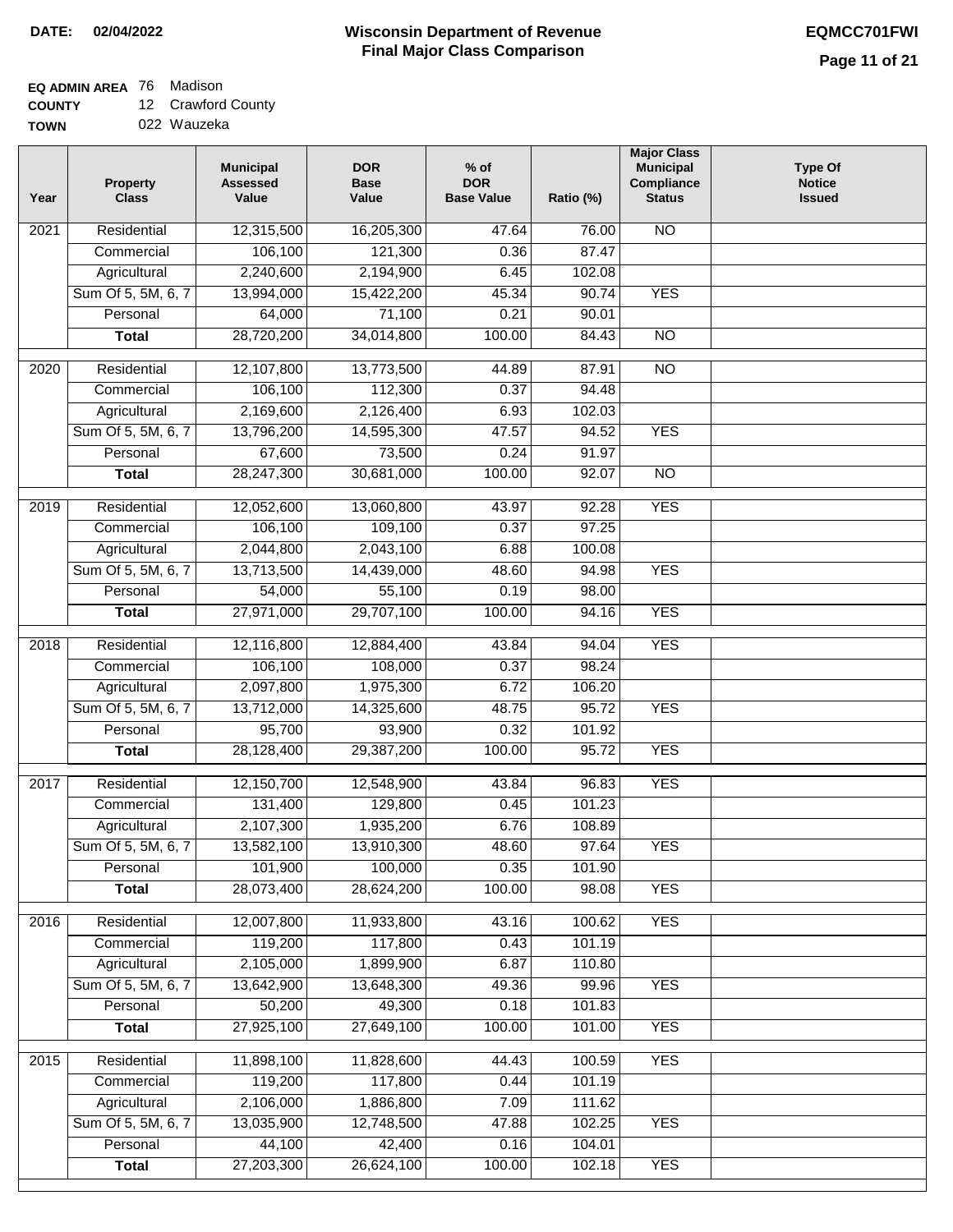### **Wisconsin Department of Revenue Final Major Class Comparison DATE: 02/04/2022 EQMCC701FWI**

٦

## **EQ ADMIN AREA** 76 Madison

**COUNTY** 12 Crawford County

| Year | Property<br><b>Class</b> | <b>Municipal</b><br><b>Assessed</b><br>Value | <b>DOR</b><br><b>Base</b><br>Value | $%$ of<br><b>DOR</b><br><b>Base Value</b> | Ratio (%) | <b>Major Class</b><br><b>Municipal</b><br>Compliance<br><b>Status</b> | <b>Type Of</b><br><b>Notice</b><br><b>Issued</b> |
|------|--------------------------|----------------------------------------------|------------------------------------|-------------------------------------------|-----------|-----------------------------------------------------------------------|--------------------------------------------------|
| 2021 | Residential              | 3,347,900                                    | 4,260,900                          | 58.19                                     | 78.57     | <b>NO</b>                                                             |                                                  |
|      | Commercial               | $\Omega$                                     | 0                                  | 0.00                                      | 0.00      |                                                                       |                                                  |
|      | Agricultural             | 148,100                                      | 174,000                            | 2.38                                      | 85.11     |                                                                       |                                                  |
|      | Sum Of 5, 5M, 6, 7       | 2,342,300                                    | 2,886,400                          | 39.42                                     | 81.15     | <b>NO</b>                                                             |                                                  |
|      | Personal                 | 1,000                                        | 1,200                              | 0.02                                      | 83.33     |                                                                       |                                                  |
|      | <b>Total</b>             | 5,839,300                                    | 7,322,500                          | 100.00                                    | 79.74     | $\overline{NO}$                                                       | 1st Notice of Non-Compliance                     |
| 2020 | Residential              | 3,302,600                                    | 3,712,100                          | 56.18                                     | 88.97     | $\overline{NO}$                                                       |                                                  |
|      | Commercial               | $\Omega$                                     | $\Omega$                           | 0.00                                      | 0.00      |                                                                       |                                                  |
|      | Agricultural             | 145,800                                      | 168,000                            | 2.54                                      | 86.79     |                                                                       |                                                  |
|      | Sum Of 5, 5M, 6, 7       | 2,343,900                                    | 2,725,800                          | 41.25                                     | 85.99     | $\overline{NO}$                                                       |                                                  |
|      | Personal                 | 1,300                                        | 1,500                              | 0.02                                      | 86.67     |                                                                       |                                                  |
|      | <b>Total</b>             | 5,793,600                                    | 6,607,400                          | 100.00                                    | 87.68     | $\overline{NO}$                                                       |                                                  |
|      |                          |                                              |                                    |                                           |           |                                                                       |                                                  |
| 2019 | Residential              | 3,302,600                                    | 3,675,300                          | 55.89                                     | 89.86     | <b>NO</b>                                                             |                                                  |
|      | Commercial               | $\Omega$                                     | $\Omega$                           | 0.00                                      | 0.00      |                                                                       |                                                  |
|      | Agricultural             | 145,300                                      | 161,200                            | 2.45                                      | 90.14     |                                                                       |                                                  |
|      | Sum Of 5, 5M, 6, 7       | 2,338,900                                    | 2,739,300                          | 41.66                                     | 85.38     | $\overline{NO}$                                                       |                                                  |
|      | Personal                 | $\overline{200}$                             | 200                                | 0.00                                      | 100.00    |                                                                       |                                                  |
|      | <b>Total</b>             | 5,787,000                                    | 6,576,000                          | 100.00                                    | 88.00     | $\overline{NO}$                                                       |                                                  |
| 2018 | Residential              | 3,302,600                                    | 3,638,900                          | 58.36                                     | 90.76     | <b>YES</b>                                                            |                                                  |
|      | Commercial               | $\Omega$                                     | 0                                  | 0.00                                      | 0.00      |                                                                       |                                                  |
|      | Agricultural             | 157,200                                      | 157,000                            | 2.52                                      | 100.13    |                                                                       |                                                  |
|      | Sum Of 5, 5M, 6, 7       | 2,163,900                                    | 2,438,900                          | 39.11                                     | 88.72     | $\overline{NO}$                                                       |                                                  |
|      | Personal                 | 500                                          | 500                                | 0.01                                      | 100.00    |                                                                       |                                                  |
|      | <b>Total</b>             | 5,624,200                                    | 6,235,300                          | 100.00                                    | 90.20     | <b>NO</b>                                                             |                                                  |
| 2017 | Residential              | 3,334,500                                    | 3,602,800                          | 59.14                                     | 92.55     | <b>YES</b>                                                            |                                                  |
|      | Commercial               | $\Omega$                                     | $\Omega$                           | 0.00                                      | 0.00      |                                                                       |                                                  |
|      | Agricultural             | 152,900                                      | 153,000                            | 2.51                                      | 99.93     |                                                                       |                                                  |
|      | Sum Of 5, 5M, 6, 7       | 2,144,600                                    | 2,335,300                          | 38.34                                     | 91.83     | <b>YES</b>                                                            |                                                  |
|      | Personal                 | 600                                          | 600                                | 0.01                                      | 100.00    |                                                                       |                                                  |
|      | <b>Total</b>             | 5,632,600                                    | 6,091,700                          | 100.00                                    | 92.46     | <b>YES</b>                                                            |                                                  |
| 2016 | Residential              | 3,312,200                                    | 3,476,200                          | 56.09                                     | 95.28     | <b>YES</b>                                                            |                                                  |
|      | Commercial               | 0                                            | 0                                  | 0.00                                      | 0.00      |                                                                       |                                                  |
|      | Agricultural             | 160,100                                      | 160,000                            | 2.58                                      | 100.06    |                                                                       |                                                  |
|      | Sum Of 5, 5M, 6, 7       | 2,370,800                                    | 2,560,200                          | 41.31                                     | 92.60     | <b>YES</b>                                                            |                                                  |
|      | Personal                 | 600                                          | 600                                | 0.01                                      | 100.00    |                                                                       |                                                  |
|      | <b>Total</b>             | 5,843,700                                    | 6,197,000                          | 100.00                                    | 94.30     | <b>YES</b>                                                            |                                                  |
|      |                          |                                              |                                    |                                           |           |                                                                       |                                                  |
| 2015 | Residential              | 3,298,000                                    | 3,476,200                          | 56.48                                     | 94.87     | <b>YES</b>                                                            |                                                  |
|      | Commercial               | 0                                            | 0                                  | 0.00                                      | 0.00      |                                                                       |                                                  |
|      | Agricultural             | 157,800                                      | 157,700                            | 2.56                                      | 100.06    |                                                                       |                                                  |
|      | Sum Of 5, 5M, 6, 7       | 2,423,800                                    | 2,520,500                          | 40.95                                     | 96.16     | <b>YES</b>                                                            |                                                  |
|      | Personal                 | 300                                          | 300                                | 0.00                                      | 100.00    |                                                                       |                                                  |
|      | <b>Total</b>             | 5,879,900                                    | 6,154,700                          | 100.00                                    | 95.54     | <b>YES</b>                                                            |                                                  |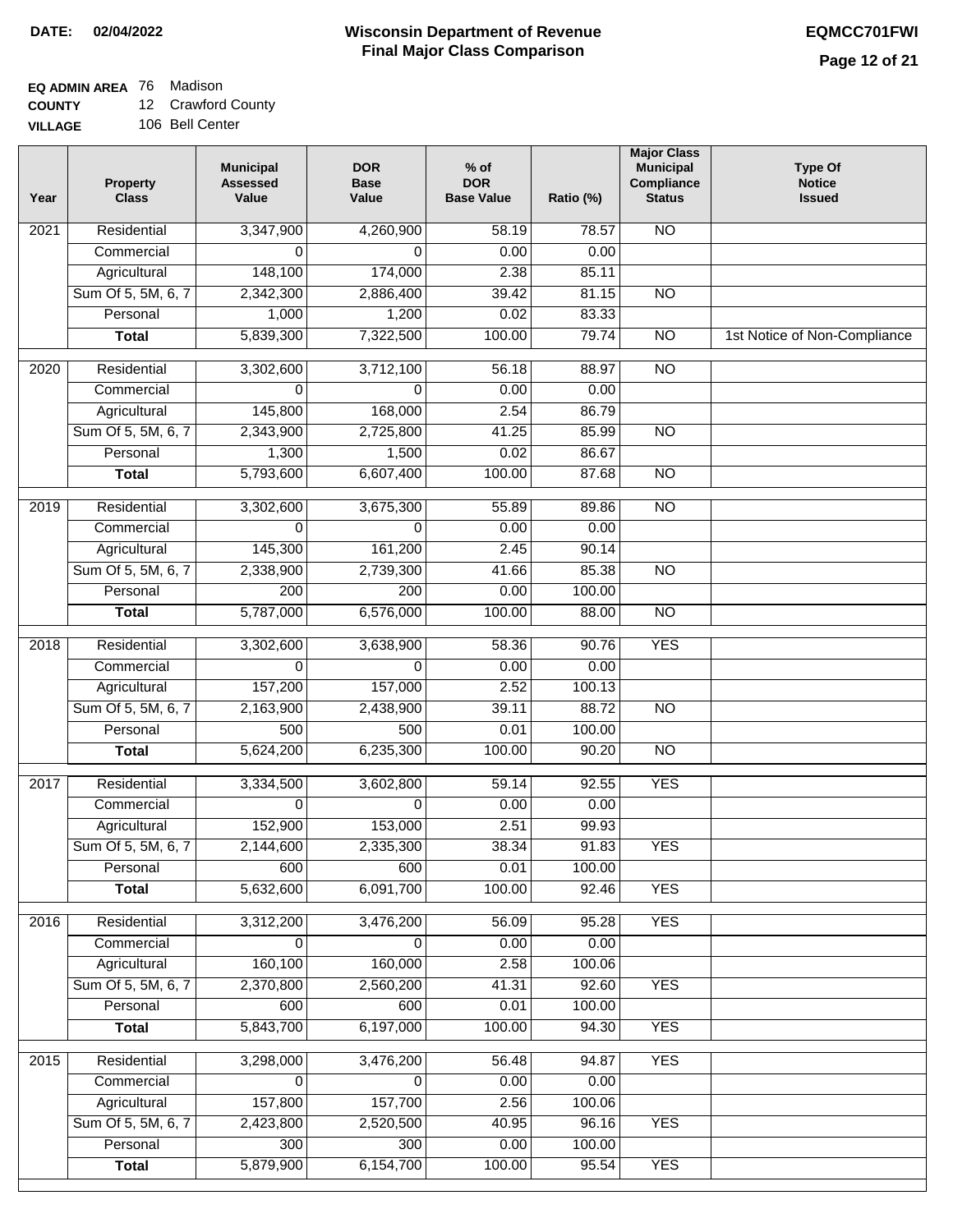## **EQ ADMIN AREA** 76 Madison

**COUNTY** 12 Crawford County

**VILLAGE** 121 Eastman

| Year              | <b>Property</b><br><b>Class</b> | <b>Municipal</b><br><b>Assessed</b><br>Value | <b>DOR</b><br><b>Base</b><br>Value | $%$ of<br><b>DOR</b><br><b>Base Value</b> | Ratio (%) | <b>Major Class</b><br><b>Municipal</b><br>Compliance<br><b>Status</b> | <b>Type Of</b><br><b>Notice</b><br><b>Issued</b> |
|-------------------|---------------------------------|----------------------------------------------|------------------------------------|-------------------------------------------|-----------|-----------------------------------------------------------------------|--------------------------------------------------|
| $\overline{202}1$ | Residential                     | 15,816,100                                   | 15,552,000                         | 80.90                                     | 101.70    | <b>YES</b>                                                            |                                                  |
|                   | Commercial                      | 1,494,500                                    | 1,196,600                          | 6.22                                      | 124.90    |                                                                       |                                                  |
|                   | Agricultural                    | 344,400                                      | 345,000                            | 1.79                                      | 99.83     |                                                                       |                                                  |
|                   | Sum Of 5, 5M, 6, 7              | 2,077,200                                    | 2,043,100                          | 10.63                                     | 101.67    | <b>YES</b>                                                            |                                                  |
|                   | Personal                        | 87,600                                       | 87,600                             | 0.46                                      | 100.00    |                                                                       |                                                  |
|                   | <b>Total</b>                    | 19,819,800                                   | 19,224,300                         | 100.00                                    | 103.10    | <b>YES</b>                                                            |                                                  |
| $\overline{2020}$ | Residential                     | 12,284,100                                   | 14,072,200                         | 79.72                                     | 87.29     | $\overline{NO}$                                                       |                                                  |
|                   | Commercial                      | 1,035,700                                    | 1,140,200                          | 6.46                                      | 90.83     |                                                                       |                                                  |
|                   | Agricultural                    | 299,300                                      | 331,500                            | 1.88                                      | 90.29     |                                                                       |                                                  |
|                   | Sum Of 5, 5M, 6, 7              | 1,775,600                                    | 2,045,000                          | 11.59                                     | 86.83     | $\overline{NO}$                                                       |                                                  |
|                   | Personal                        | 56,500                                       | 62,800                             | 0.36                                      | 89.97     |                                                                       |                                                  |
|                   | <b>Total</b>                    | 15,451,200                                   | 17,651,700                         | 100.00                                    | 87.53     | $\overline{NO}$                                                       | 2nd Notice of Non-Compliance                     |
| 2019              | Residential                     | 12,247,600                                   | 14,042,200                         | 79.99                                     | 87.22     | $\overline{NO}$                                                       |                                                  |
|                   | Commercial                      | 1,092,400                                    | 1,202,700                          | 6.85                                      | 90.83     |                                                                       |                                                  |
|                   | Agricultural                    | 288,100                                      | 319,400                            | 1.82                                      | 90.20     |                                                                       |                                                  |
|                   | Sum Of 5, 5M, 6, 7              | 1,648,500                                    | 1,931,000                          | 11.00                                     | 85.37     | $\overline{NO}$                                                       |                                                  |
|                   | Personal                        | 53,200                                       | 59,200                             | 0.34                                      | 89.86     |                                                                       |                                                  |
|                   | <b>Total</b>                    | 15,329,800                                   | 17,554,500                         | 100.00                                    | 87.33     | $\overline{NO}$                                                       | 1st Notice of Non-Compliance                     |
| 2018              | Residential                     | 12,209,600                                   | 14,000,200                         | 79.97                                     | 87.21     | $\overline{NO}$                                                       |                                                  |
|                   | Commercial                      | 1,092,400                                    | 1,202,700                          | 6.87                                      | 90.83     |                                                                       |                                                  |
|                   | Agricultural                    | 264,600                                      | 309,900                            | 1.77                                      | 85.38     |                                                                       |                                                  |
|                   | Sum Of 5, 5M, 6, 7              | 1,648,500                                    | 1,931,200                          | 11.03                                     | 85.36     | $\overline{10}$                                                       |                                                  |
|                   | Personal                        | 52,700                                       | 62,000                             | 0.35                                      | 85.00     |                                                                       |                                                  |
|                   | <b>Total</b>                    | 15,267,800                                   | 17,506,000                         | 100.00                                    | 87.21     | <b>NO</b>                                                             |                                                  |
| $\overline{2017}$ | Residential                     | 12,071,900                                   | 13,293,800                         | 78.98                                     | 90.81     | <b>YES</b>                                                            |                                                  |
|                   | Commercial                      | 1,122,600                                    | 1,217,100                          | 7.23                                      | 92.24     |                                                                       |                                                  |
|                   | Agricultural                    | 275,500                                      | 305,400                            | 1.81                                      | 90.21     |                                                                       |                                                  |
|                   | Sum Of 5, 5M, 6, 7              | 1,648,500                                    | 1,878,300                          | 11.16                                     | 87.77     | <b>NO</b>                                                             |                                                  |
|                   | Personal                        | 123,200                                      | 136,900                            | 0.81                                      | 89.99     |                                                                       |                                                  |
|                   | <b>Total</b>                    | 15,241,700                                   | 16,831,500                         | 100.00                                    | 90.55     | <b>NO</b>                                                             |                                                  |
| 2016              | Residential                     | 12,049,200                                   | 13,270,500                         | 78.91                                     | 90.80     | <b>YES</b>                                                            |                                                  |
|                   | Commercial                      | 1,155,800                                    | 1,242,000                          | 7.39                                      | 93.06     |                                                                       |                                                  |
|                   | Agricultural                    | 301,900                                      | 301,800                            | 1.79                                      | 100.03    |                                                                       |                                                  |
|                   | Sum Of 5, 5M, 6, 7              | 1,648,500                                    | 1,860,800                          | 11.07                                     | 88.59     | $\overline{NO}$                                                       |                                                  |
|                   | Personal                        | 141,100                                      | 141,100                            | 0.84                                      | 100.00    |                                                                       |                                                  |
|                   | <b>Total</b>                    | 15,296,500                                   | 16,816,200                         | 100.00                                    | 90.96     | N <sub>O</sub>                                                        |                                                  |
| 2015              | Residential                     | 11,990,300                                   | 13,233,900                         | 79.18                                     | 90.60     | <b>YES</b>                                                            |                                                  |
|                   | Commercial                      | 1,155,800                                    | 1,217,700                          | 7.29                                      | 94.92     | <b>YES</b>                                                            |                                                  |
|                   | Agricultural                    | 297,600                                      | 297,600                            | 1.78                                      | 100.00    |                                                                       |                                                  |
|                   | Sum Of 5, 5M, 6, 7              | 1,628,400                                    | 1,809,300                          | 10.83                                     | 90.00     | <b>YES</b>                                                            |                                                  |
|                   | Personal                        | 155,200                                      | 155,200                            | 0.93                                      | 100.00    |                                                                       |                                                  |
|                   | <b>Total</b>                    | 15,227,300                                   | 16,713,700                         | 100.00                                    | 91.11     | <b>YES</b>                                                            |                                                  |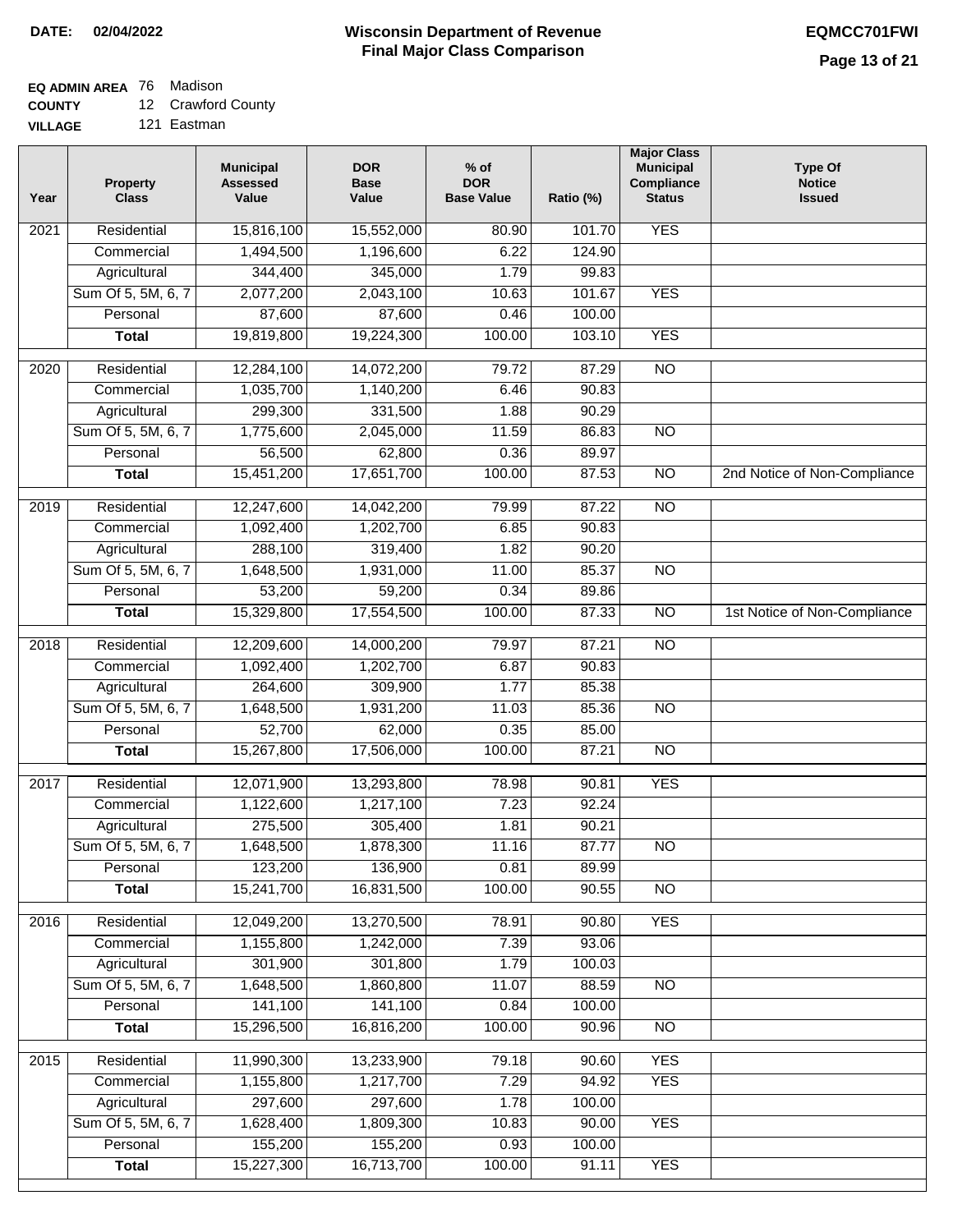## **EQ ADMIN AREA** 76 Madison

**COUNTY** 12 Crawford County

**VILLAGE** 126 Ferryville

| Year              | <b>Property</b><br><b>Class</b> | <b>Municipal</b><br><b>Assessed</b><br>Value | <b>DOR</b><br><b>Base</b><br>Value | $%$ of<br><b>DOR</b><br><b>Base Value</b> | Ratio (%) | <b>Major Class</b><br><b>Municipal</b><br>Compliance<br><b>Status</b> | <b>Type Of</b><br><b>Notice</b><br><b>Issued</b> |
|-------------------|---------------------------------|----------------------------------------------|------------------------------------|-------------------------------------------|-----------|-----------------------------------------------------------------------|--------------------------------------------------|
| $\frac{1}{202}$ 1 | Residential                     | 18,901,900                                   | 26,577,800                         | 88.83                                     | 71.12     | $\overline{NO}$                                                       |                                                  |
|                   | Commercial                      | 1,967,600                                    | 2,542,100                          | 8.50                                      | 77.40     |                                                                       |                                                  |
|                   | Agricultural                    | 3,900                                        | 4,300                              | 0.01                                      | 90.70     |                                                                       |                                                  |
|                   | Sum Of 5, 5M, 6, 7              | 420,100                                      | 567,800                            | 1.90                                      | 73.99     |                                                                       |                                                  |
|                   | Personal                        | 210,400                                      | 229,300                            | 0.77                                      | 91.76     |                                                                       |                                                  |
|                   | <b>Total</b>                    | 21,503,900                                   | 29,921,300                         | 100.00                                    | 71.87     | $\overline{NO}$                                                       | 1st Notice of Non-Compliance                     |
| 2020              | Residential                     | 18,648,500                                   | 23,947,200                         | 88.41                                     | 77.87     | $\overline{NO}$                                                       |                                                  |
|                   | Commercial                      | 1,967,600                                    | 2,375,800                          | 8.77                                      | 82.82     |                                                                       |                                                  |
|                   | Agricultural                    | 3,800                                        | 4,200                              | 0.02                                      | 90.48     |                                                                       |                                                  |
|                   | Sum Of 5, 5M, 6, 7              | 420,100                                      | 529,000                            | 1.95                                      | 79.41     |                                                                       |                                                  |
|                   | Personal                        | 212,500                                      | 231,500                            | 0.85                                      | 91.79     |                                                                       |                                                  |
|                   | <b>Total</b>                    | 21,252,500                                   | 27,087,700                         | 100.00                                    | 78.46     | $\overline{NO}$                                                       |                                                  |
| 2019              | Residential                     | 18,548,400                                   | 21,865,400                         | 88.31                                     | 84.83     | <b>NO</b>                                                             |                                                  |
|                   | Commercial                      | 1,980,400                                    | 2,220,400                          | 8.97                                      | 89.19     |                                                                       |                                                  |
|                   | Agricultural                    | 3,500                                        | 4,000                              | 0.02                                      | 87.50     |                                                                       |                                                  |
|                   | Sum Of 5, 5M, 6, 7              | 420,100                                      | 509,500                            | 2.06                                      | 82.45     |                                                                       |                                                  |
|                   | Personal                        | 142,100                                      | 161,600                            | 0.65                                      | 87.93     |                                                                       |                                                  |
|                   | <b>Total</b>                    | 21,094,500                                   | 24,760,900                         | 100.00                                    | 85.19     | $\overline{NO}$                                                       |                                                  |
| 2018              | Residential                     | 18,137,600                                   | 20,686,800                         | 88.22                                     | 87.68     | N <sub>O</sub>                                                        |                                                  |
|                   | Commercial                      | 1,913,400                                    | 2,108,100                          | 8.99                                      | 90.76     |                                                                       |                                                  |
|                   | Agricultural                    | 4,800                                        | 5,100                              | 0.02                                      | 94.12     |                                                                       |                                                  |
|                   | Sum Of 5, 5M, 6, 7              | 417,200                                      | 486,400                            | 2.07                                      | 85.77     |                                                                       |                                                  |
|                   | Personal                        | 151,300                                      | 163,100                            | 0.70                                      | 92.77     |                                                                       |                                                  |
|                   | <b>Total</b>                    | 20,624,300                                   | 23,449,500                         | 100.00                                    | 87.95     | <b>NO</b>                                                             |                                                  |
| $\overline{20}17$ | Residential                     | 18,108,600                                   | 19,498,300                         | 88.31                                     | 92.87     | <b>YES</b>                                                            |                                                  |
|                   | Commercial                      | 1,823,300                                    | 1,971,500                          | 8.93                                      | 92.48     |                                                                       |                                                  |
|                   | Agricultural                    | 4,600                                        | 5,000                              | 0.02                                      | 92.00     |                                                                       |                                                  |
|                   | Sum Of 5, 5M, 6, 7              | 423,200                                      | 473,300                            | 2.14                                      | 89.41     |                                                                       |                                                  |
|                   | Personal                        | 118,800                                      | 132,000                            | 0.60                                      | 90.00     |                                                                       |                                                  |
|                   | <b>Total</b>                    | 20,478,500                                   | 22,080,100                         | 100.00                                    | 92.75     | <b>YES</b>                                                            |                                                  |
| 2016              | Residential                     | 17,967,100                                   | 19,953,100                         | 88.31                                     | 90.05     | <b>YES</b>                                                            |                                                  |
|                   | Commercial                      | 1,816,100                                    | 2,003,500                          | 8.87                                      | 90.65     |                                                                       |                                                  |
|                   | Agricultural                    | 4,700                                        | 5,000                              | 0.02                                      | 94.00     |                                                                       |                                                  |
|                   | Sum Of 5, 5M, 6, 7              | 435,200                                      | 488,800                            | 2.16                                      | 89.03     |                                                                       |                                                  |
|                   | Personal                        | 136,100                                      | 144,800                            | 0.64                                      | 93.99     |                                                                       |                                                  |
|                   | <b>Total</b>                    | 20,359,200                                   | 22,595,200                         | 100.00                                    | 90.10     | <b>YES</b>                                                            |                                                  |
| 2015              | Residential                     | 17,825,500                                   | 18,933,200                         | 87.81                                     | 94.15     | <b>YES</b>                                                            |                                                  |
|                   | Commercial                      | 1,923,400                                    | 1,987,000                          | 9.22                                      | 96.80     | <b>YES</b>                                                            |                                                  |
|                   | Agricultural                    | 3,800                                        | 3,900                              | 0.02                                      | 97.44     |                                                                       |                                                  |
|                   | Sum Of 5, 5M, 6, 7              | 435,200                                      | 472,800                            | 2.19                                      | 92.05     |                                                                       |                                                  |
|                   | Personal                        | 158,800                                      | 163,600                            | 0.76                                      | 97.07     |                                                                       |                                                  |
|                   | <b>Total</b>                    | 20,346,700                                   | 21,560,500                         | 100.00                                    | 94.37     | <b>YES</b>                                                            |                                                  |
|                   |                                 |                                              |                                    |                                           |           |                                                                       |                                                  |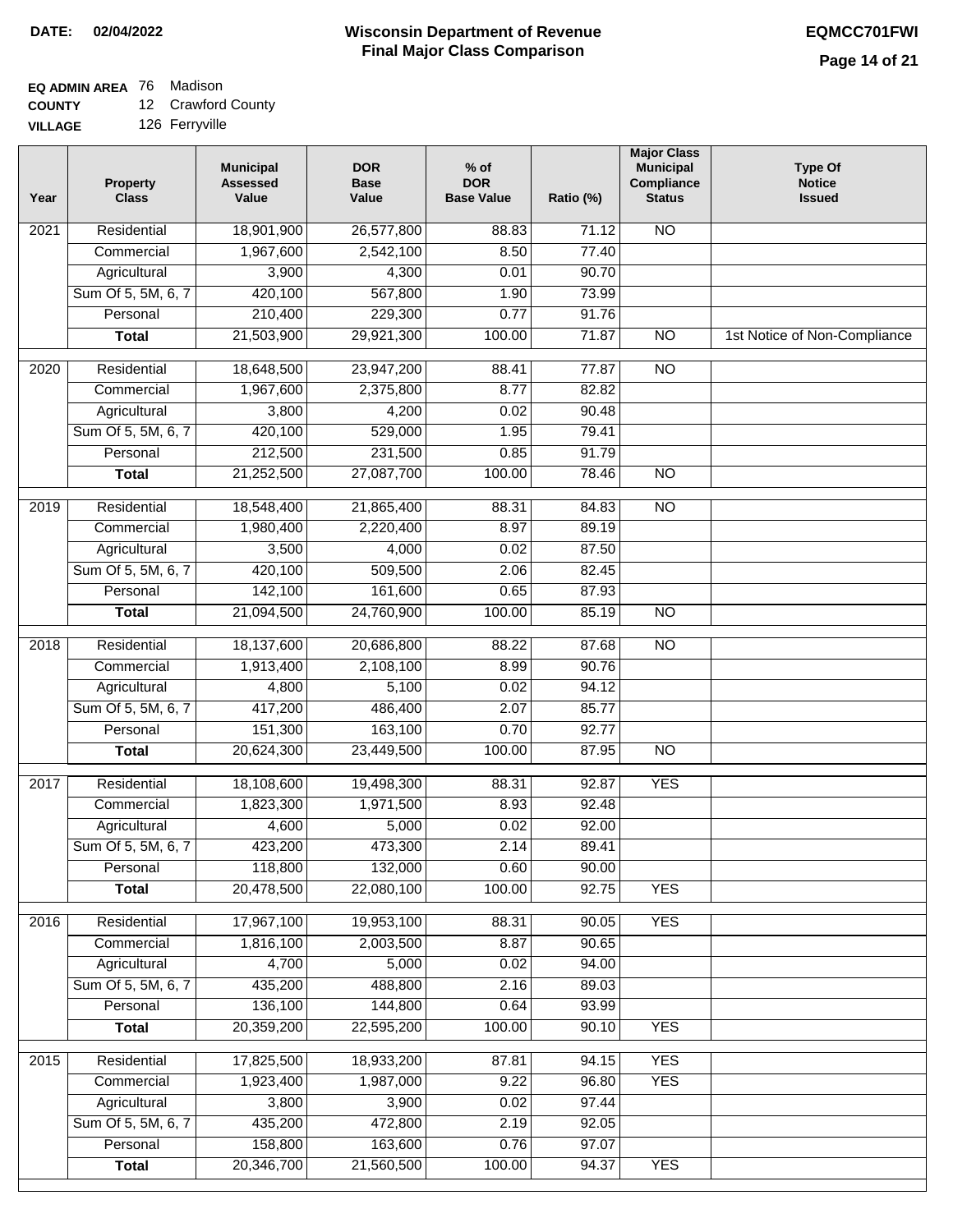## **EQ ADMIN AREA** 76 Madison

**COUNTY** 12 Crawford County

| Year | <b>Property</b><br><b>Class</b> | <b>Municipal</b><br><b>Assessed</b><br>Value | <b>DOR</b><br><b>Base</b><br>Value | $%$ of<br><b>DOR</b><br><b>Base Value</b> | Ratio (%) | <b>Major Class</b><br><b>Municipal</b><br>Compliance<br><b>Status</b> | <b>Type Of</b><br><b>Notice</b><br><b>Issued</b> |
|------|---------------------------------|----------------------------------------------|------------------------------------|-------------------------------------------|-----------|-----------------------------------------------------------------------|--------------------------------------------------|
| 2021 | Residential                     | 16,120,300                                   | 19,614,400                         | 74.61                                     | 82.19     | N <sub>O</sub>                                                        |                                                  |
|      | Commercial                      | 3,236,700                                    | 3,522,900                          | 13.40                                     | 91.88     | <b>YES</b>                                                            |                                                  |
|      | Agricultural                    | 119,000                                      | 139,600                            | 0.53                                      | 85.24     |                                                                       |                                                  |
|      | Sum Of 5, 5M, 6, 7              | 2,379,600                                    | 2,807,600                          | 10.68                                     | 84.76     | $\overline{NO}$                                                       |                                                  |
|      | Personal                        | 175,100                                      | 206,000                            | 0.78                                      | 85.00     |                                                                       |                                                  |
|      | <b>Total</b>                    | 22,030,700                                   | 26,290,500                         | 100.00                                    | 83.80     | $\overline{NO}$                                                       | 1st Notice of Non-Compliance                     |
| 2020 | Residential                     | 15,915,400                                   | 18,470,800                         | 74.86                                     | 86.17     | $\overline{3}$                                                        |                                                  |
|      | Commercial                      | 3,214,400                                    | 3,367,000                          | 13.65                                     | 95.47     | <b>YES</b>                                                            |                                                  |
|      | Agricultural                    | 118,800                                      | 133,200                            | 0.54                                      | 89.19     |                                                                       |                                                  |
|      | Sum Of 5, 5M, 6, 7              | 2,224,100                                    | 2,482,600                          | 10.06                                     | 89.59     | $\overline{NO}$                                                       |                                                  |
|      | Personal                        | 186,400                                      | 219,300                            | 0.89                                      | 85.00     |                                                                       |                                                  |
|      | <b>Total</b>                    | 21,659,100                                   | 24,672,900                         | 100.00                                    | 87.78     | $\overline{NO}$                                                       |                                                  |
| 2019 | Residential                     | 15,910,200                                   | 18,205,400                         | 75.60                                     | 87.39     | N <sub>O</sub>                                                        |                                                  |
|      | Commercial                      | 3,223,200                                    | 3,303,700                          | 13.72                                     | 97.56     | <b>YES</b>                                                            |                                                  |
|      | Agricultural                    | 130,200                                      | 130,100                            | 0.54                                      | 100.08    |                                                                       |                                                  |
|      | Sum Of 5, 5M, 6, 7              | 2,066,600                                    | 2,192,800                          | 9.11                                      | 94.24     |                                                                       |                                                  |
|      | Personal                        | 213,100                                      | 250,700                            | 1.04                                      | 85.00     |                                                                       |                                                  |
|      | <b>Total</b>                    | 21,543,300                                   | 24,082,700                         | 100.00                                    | 89.46     | <b>NO</b>                                                             |                                                  |
| 2018 | Residential                     | 15,665,300                                   | 17,936,400                         | 74.78                                     | 87.34     | $\overline{NO}$                                                       |                                                  |
|      | Commercial                      | 3,361,400                                    | 3,445,500                          | 14.36                                     | 97.56     | <b>YES</b>                                                            |                                                  |
|      | Agricultural                    | 126,900                                      | 126,400                            | 0.53                                      | 100.40    |                                                                       |                                                  |
|      | Sum Of 5, 5M, 6, 7              | 2,029,400                                    | 2,170,900                          | 9.05                                      | 93.48     |                                                                       |                                                  |
|      | Personal                        | 276,800                                      | 307,600                            | 1.28                                      | 89.99     |                                                                       |                                                  |
|      | <b>Total</b>                    | 21,459,800                                   | 23,986,800                         | 100.00                                    | 89.47     | $\overline{10}$                                                       |                                                  |
| 2017 | Residential                     | 15,650,400                                   | 17,184,800                         | 74.40                                     | 91.07     | <b>YES</b>                                                            |                                                  |
|      | Commercial                      | 3,450,900                                    | 3,377,900                          | 14.62                                     | 102.16    | <b>YES</b>                                                            |                                                  |
|      | Agricultural                    | 123,800                                      | 123,400                            | 0.53                                      | 100.32    |                                                                       |                                                  |
|      | Sum Of 5, 5M, 6, 7              | 1,946,300                                    | 2,017,200                          | 8.73                                      | 96.49     |                                                                       |                                                  |
|      | Personal                        | 394,800                                      | 394,800                            | 1.71                                      | 100.00    |                                                                       |                                                  |
|      | <b>Total</b>                    | 21,566,200                                   | 23,098,100                         | 100.00                                    | 93.37     | <b>YES</b>                                                            |                                                  |
| 2016 | Residential                     | 15,579,300                                   | 16,140,300                         | 72.94                                     | 96.52     | <b>YES</b>                                                            |                                                  |
|      | Commercial                      | 3,447,700                                    | 3,439,000                          | 15.54                                     | 100.25    | <b>YES</b>                                                            |                                                  |
|      | Agricultural                    | 122,100                                      | 121,800                            | 0.55                                      | 100.25    |                                                                       |                                                  |
|      | Sum Of 5, 5M, 6, 7              | 1,993,900                                    | 2,055,700                          | 9.29                                      | 96.99     |                                                                       |                                                  |
|      | Personal                        | 372,900                                      | 372,900                            | 1.69                                      | 100.00    |                                                                       |                                                  |
|      | <b>Total</b>                    | 21,515,900                                   | 22,129,700                         | 100.00                                    | 97.23     | <b>YES</b>                                                            |                                                  |
| 2015 | Residential                     | 15,529,600                                   | 15,179,200                         | 71.76                                     | 102.31    | <b>YES</b>                                                            |                                                  |
|      | Commercial                      | 3,449,000                                    | 3,372,900                          | 15.94                                     | 102.26    | <b>YES</b>                                                            |                                                  |
|      | Agricultural                    | 120,400                                      | 120,200                            | 0.57                                      | 100.17    |                                                                       |                                                  |
|      | Sum Of 5, 5M, 6, 7              | 1,993,900                                    | 1,999,800                          | 9.45                                      | 99.70     | <b>YES</b>                                                            |                                                  |
|      | Personal                        | 481,900                                      | 481,900                            | 2.28                                      | 100.00    |                                                                       |                                                  |
|      | <b>Total</b>                    | 21,574,800                                   | 21,154,000                         | 100.00                                    | 101.99    | <b>YES</b>                                                            |                                                  |
|      |                                 |                                              |                                    |                                           |           |                                                                       |                                                  |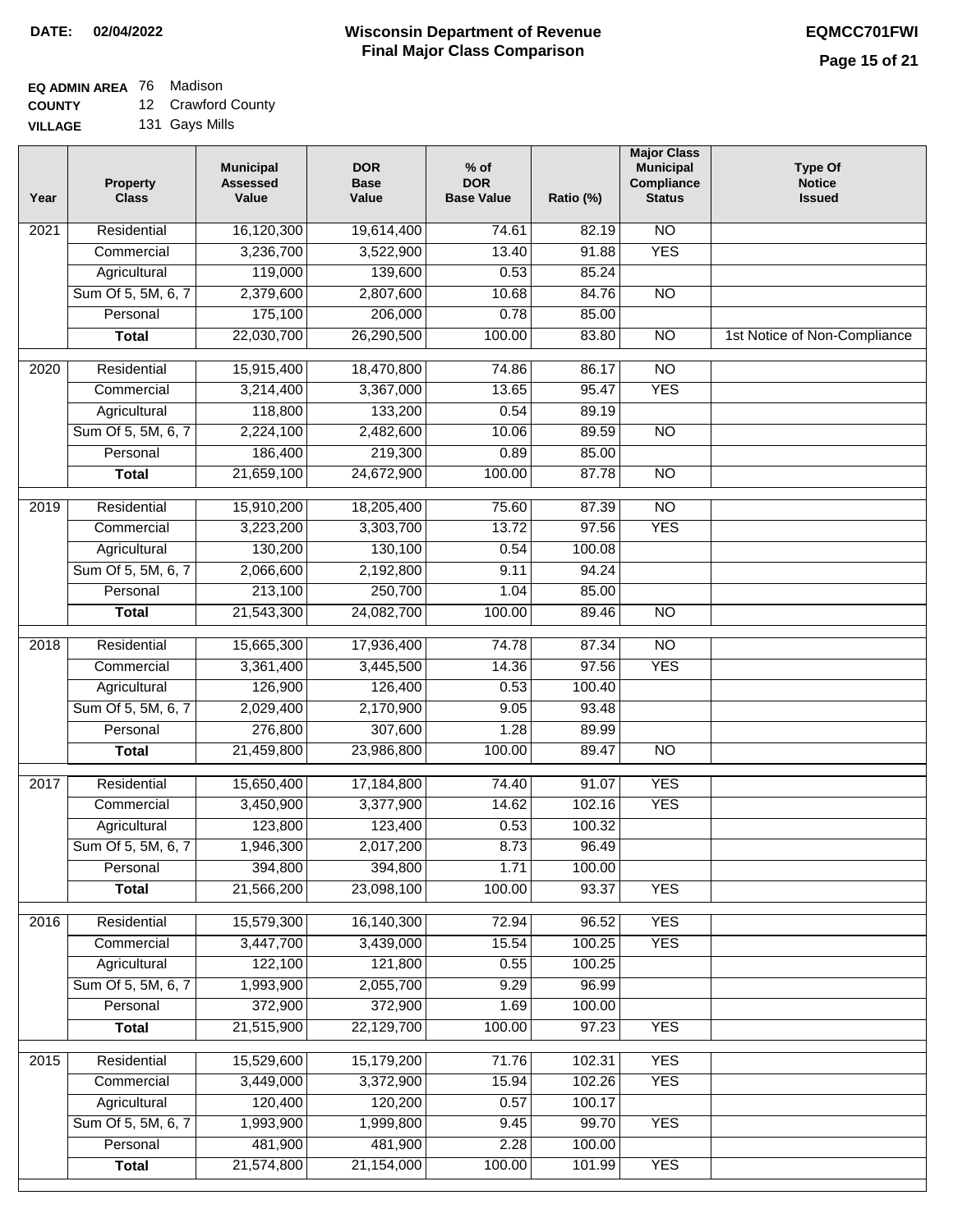# **EQ ADMIN AREA** 76 Madison

**COUNTY** 12 Crawford County

**VILLAGE** 146 Lynxville

| Residential<br>8,119,800<br><b>NO</b><br>$\overline{202}1$<br>9,503,800<br>84.22<br>85.44<br>693,600<br>767,600<br>6.80<br>90.36<br>Commercial<br>47,700<br>Agricultural<br>47,300<br>100.85<br>0.42<br>Sum Of 5, 5M, 6, 7<br>953,700<br>761,400<br>8.45<br>79.84<br>10,623<br>11,800<br>Personal<br>0.10<br>90.03<br>9,633,123<br>11,284,200<br>100.00<br>85.37<br><b>Total</b><br><b>NO</b><br><b>YES</b><br>$\overline{2020}$<br>Residential<br>8,009,700<br>8,806,400<br>83.55<br>90.95<br>752,800<br>95.11<br>Commercial<br>791,500<br>7.51<br>45,800<br>45,600<br>0.43<br>100.44<br>Agricultural<br>Sum Of 5, 5M, 6, 7<br>761,400<br>880,500<br>8.35<br>86.47<br>15,450<br>16,400<br>Personal<br>0.16<br>94.21<br>9,585,150<br><b>YES</b><br>10,540,400<br>100.00<br><b>Total</b><br>90.94<br><b>YES</b><br>2019<br>Residential<br>7,978,900<br>8,521,400<br>83.44<br>93.63<br>762,800<br>786,000<br>7.70<br>97.05<br>Commercial<br>44,000<br>43,800<br>100.46<br>Agricultural<br>0.43<br>Sum Of 5, 5M, 6, 7<br>761,400<br>842,500<br>8.25<br>90.37<br>17,250<br>Personal<br>18,300<br>0.18<br>94.26<br>9,564,350<br>10,212,000<br>100.00<br>93.66<br><b>YES</b><br><b>Total</b><br>Residential<br>7,890,100<br>83.22<br>93.59<br><b>YES</b><br>2018<br>8,430,200<br>762,800<br>7.76<br>97.05<br>Commercial<br>786,000<br>45,500<br>42,500<br>107.06<br>Agricultural<br>0.42<br>760,300<br>Sum Of 5, 5M, 6, 7<br>856,500<br>8.45<br>88.77<br>Personal<br>14,050<br>15,000<br>0.15<br>93.67<br>9,472,750<br>10,130,200<br>100.00<br><b>YES</b><br><b>Total</b><br>93.51<br>2017<br>Residential<br>7,809,900<br>93.73<br><b>YES</b><br>8,332,100<br>83.06<br>Commercial<br>762,800<br>770,600<br>7.68<br>98.99<br>45,500<br>41,500<br>0.41<br>109.64<br>Agricultural<br>759,100<br>89.75<br>Sum Of 5, 5M, 6, 7<br>845,800<br>8.43<br>0.41<br>Personal<br>42,150<br>41,300<br>102.06<br>9,419,450<br>10,031,300<br>100.00<br>93.90<br><b>YES</b><br><b>Total</b><br><b>YES</b><br>Residential<br>7,795,900<br>7,843,000<br>99.40<br>2016<br>82.26<br>759,300<br>782,800<br>8.21<br>97.00<br>Commercial<br>45,500<br>40,800<br>111.52<br>Agricultural<br>0.43<br>Sum Of 5, 5M, 6, 7<br>759,200<br>824,300<br>8.65<br>92.10<br>45,350<br>43,600<br>Personal<br>0.46<br>104.01<br>9,405,250<br>9,534,500<br>100.00<br>98.64<br><b>YES</b><br><b>Total</b><br><b>YES</b><br>Residential<br>7,880,500<br>7,453,500<br>81.70<br>105.73<br>2015<br>759,300<br>767,500<br>8.41<br>98.93<br><b>YES</b><br>Commercial<br>46,300<br>40,100<br>0.44<br>115.46<br>Agricultural<br>Sum Of 5, 5M, 6, 7<br>773,200<br>812,800<br>8.91<br>95.13<br><b>YES</b><br>47,100<br>49,500<br>Personal<br>0.54<br>95.15<br>9,506,400<br>9,123,400<br>100.00<br><b>YES</b><br><b>Total</b><br>104.20 | Year | <b>Property</b><br><b>Class</b> | <b>Municipal</b><br><b>Assessed</b><br>Value | <b>DOR</b><br><b>Base</b><br>Value | $%$ of<br><b>DOR</b><br><b>Base Value</b> | Ratio (%) | <b>Major Class</b><br><b>Municipal</b><br>Compliance<br><b>Status</b> | <b>Type Of</b><br><b>Notice</b><br><b>Issued</b> |
|------------------------------------------------------------------------------------------------------------------------------------------------------------------------------------------------------------------------------------------------------------------------------------------------------------------------------------------------------------------------------------------------------------------------------------------------------------------------------------------------------------------------------------------------------------------------------------------------------------------------------------------------------------------------------------------------------------------------------------------------------------------------------------------------------------------------------------------------------------------------------------------------------------------------------------------------------------------------------------------------------------------------------------------------------------------------------------------------------------------------------------------------------------------------------------------------------------------------------------------------------------------------------------------------------------------------------------------------------------------------------------------------------------------------------------------------------------------------------------------------------------------------------------------------------------------------------------------------------------------------------------------------------------------------------------------------------------------------------------------------------------------------------------------------------------------------------------------------------------------------------------------------------------------------------------------------------------------------------------------------------------------------------------------------------------------------------------------------------------------------------------------------------------------------------------------------------------------------------------------------------------------------------------------------------------------------------------------------------------------------------------------------------------------------------------------------------------------------------------------------------------------------------------------------------------------------------------------------------------------------------------------------------------------------------------------------------------------------------------------------------------------------------|------|---------------------------------|----------------------------------------------|------------------------------------|-------------------------------------------|-----------|-----------------------------------------------------------------------|--------------------------------------------------|
|                                                                                                                                                                                                                                                                                                                                                                                                                                                                                                                                                                                                                                                                                                                                                                                                                                                                                                                                                                                                                                                                                                                                                                                                                                                                                                                                                                                                                                                                                                                                                                                                                                                                                                                                                                                                                                                                                                                                                                                                                                                                                                                                                                                                                                                                                                                                                                                                                                                                                                                                                                                                                                                                                                                                                                              |      |                                 |                                              |                                    |                                           |           |                                                                       |                                                  |
|                                                                                                                                                                                                                                                                                                                                                                                                                                                                                                                                                                                                                                                                                                                                                                                                                                                                                                                                                                                                                                                                                                                                                                                                                                                                                                                                                                                                                                                                                                                                                                                                                                                                                                                                                                                                                                                                                                                                                                                                                                                                                                                                                                                                                                                                                                                                                                                                                                                                                                                                                                                                                                                                                                                                                                              |      |                                 |                                              |                                    |                                           |           |                                                                       |                                                  |
|                                                                                                                                                                                                                                                                                                                                                                                                                                                                                                                                                                                                                                                                                                                                                                                                                                                                                                                                                                                                                                                                                                                                                                                                                                                                                                                                                                                                                                                                                                                                                                                                                                                                                                                                                                                                                                                                                                                                                                                                                                                                                                                                                                                                                                                                                                                                                                                                                                                                                                                                                                                                                                                                                                                                                                              |      |                                 |                                              |                                    |                                           |           |                                                                       |                                                  |
|                                                                                                                                                                                                                                                                                                                                                                                                                                                                                                                                                                                                                                                                                                                                                                                                                                                                                                                                                                                                                                                                                                                                                                                                                                                                                                                                                                                                                                                                                                                                                                                                                                                                                                                                                                                                                                                                                                                                                                                                                                                                                                                                                                                                                                                                                                                                                                                                                                                                                                                                                                                                                                                                                                                                                                              |      |                                 |                                              |                                    |                                           |           |                                                                       |                                                  |
|                                                                                                                                                                                                                                                                                                                                                                                                                                                                                                                                                                                                                                                                                                                                                                                                                                                                                                                                                                                                                                                                                                                                                                                                                                                                                                                                                                                                                                                                                                                                                                                                                                                                                                                                                                                                                                                                                                                                                                                                                                                                                                                                                                                                                                                                                                                                                                                                                                                                                                                                                                                                                                                                                                                                                                              |      |                                 |                                              |                                    |                                           |           |                                                                       |                                                  |
|                                                                                                                                                                                                                                                                                                                                                                                                                                                                                                                                                                                                                                                                                                                                                                                                                                                                                                                                                                                                                                                                                                                                                                                                                                                                                                                                                                                                                                                                                                                                                                                                                                                                                                                                                                                                                                                                                                                                                                                                                                                                                                                                                                                                                                                                                                                                                                                                                                                                                                                                                                                                                                                                                                                                                                              |      |                                 |                                              |                                    |                                           |           |                                                                       |                                                  |
|                                                                                                                                                                                                                                                                                                                                                                                                                                                                                                                                                                                                                                                                                                                                                                                                                                                                                                                                                                                                                                                                                                                                                                                                                                                                                                                                                                                                                                                                                                                                                                                                                                                                                                                                                                                                                                                                                                                                                                                                                                                                                                                                                                                                                                                                                                                                                                                                                                                                                                                                                                                                                                                                                                                                                                              |      |                                 |                                              |                                    |                                           |           |                                                                       |                                                  |
|                                                                                                                                                                                                                                                                                                                                                                                                                                                                                                                                                                                                                                                                                                                                                                                                                                                                                                                                                                                                                                                                                                                                                                                                                                                                                                                                                                                                                                                                                                                                                                                                                                                                                                                                                                                                                                                                                                                                                                                                                                                                                                                                                                                                                                                                                                                                                                                                                                                                                                                                                                                                                                                                                                                                                                              |      |                                 |                                              |                                    |                                           |           |                                                                       |                                                  |
|                                                                                                                                                                                                                                                                                                                                                                                                                                                                                                                                                                                                                                                                                                                                                                                                                                                                                                                                                                                                                                                                                                                                                                                                                                                                                                                                                                                                                                                                                                                                                                                                                                                                                                                                                                                                                                                                                                                                                                                                                                                                                                                                                                                                                                                                                                                                                                                                                                                                                                                                                                                                                                                                                                                                                                              |      |                                 |                                              |                                    |                                           |           |                                                                       |                                                  |
|                                                                                                                                                                                                                                                                                                                                                                                                                                                                                                                                                                                                                                                                                                                                                                                                                                                                                                                                                                                                                                                                                                                                                                                                                                                                                                                                                                                                                                                                                                                                                                                                                                                                                                                                                                                                                                                                                                                                                                                                                                                                                                                                                                                                                                                                                                                                                                                                                                                                                                                                                                                                                                                                                                                                                                              |      |                                 |                                              |                                    |                                           |           |                                                                       |                                                  |
|                                                                                                                                                                                                                                                                                                                                                                                                                                                                                                                                                                                                                                                                                                                                                                                                                                                                                                                                                                                                                                                                                                                                                                                                                                                                                                                                                                                                                                                                                                                                                                                                                                                                                                                                                                                                                                                                                                                                                                                                                                                                                                                                                                                                                                                                                                                                                                                                                                                                                                                                                                                                                                                                                                                                                                              |      |                                 |                                              |                                    |                                           |           |                                                                       |                                                  |
|                                                                                                                                                                                                                                                                                                                                                                                                                                                                                                                                                                                                                                                                                                                                                                                                                                                                                                                                                                                                                                                                                                                                                                                                                                                                                                                                                                                                                                                                                                                                                                                                                                                                                                                                                                                                                                                                                                                                                                                                                                                                                                                                                                                                                                                                                                                                                                                                                                                                                                                                                                                                                                                                                                                                                                              |      |                                 |                                              |                                    |                                           |           |                                                                       |                                                  |
|                                                                                                                                                                                                                                                                                                                                                                                                                                                                                                                                                                                                                                                                                                                                                                                                                                                                                                                                                                                                                                                                                                                                                                                                                                                                                                                                                                                                                                                                                                                                                                                                                                                                                                                                                                                                                                                                                                                                                                                                                                                                                                                                                                                                                                                                                                                                                                                                                                                                                                                                                                                                                                                                                                                                                                              |      |                                 |                                              |                                    |                                           |           |                                                                       |                                                  |
|                                                                                                                                                                                                                                                                                                                                                                                                                                                                                                                                                                                                                                                                                                                                                                                                                                                                                                                                                                                                                                                                                                                                                                                                                                                                                                                                                                                                                                                                                                                                                                                                                                                                                                                                                                                                                                                                                                                                                                                                                                                                                                                                                                                                                                                                                                                                                                                                                                                                                                                                                                                                                                                                                                                                                                              |      |                                 |                                              |                                    |                                           |           |                                                                       |                                                  |
|                                                                                                                                                                                                                                                                                                                                                                                                                                                                                                                                                                                                                                                                                                                                                                                                                                                                                                                                                                                                                                                                                                                                                                                                                                                                                                                                                                                                                                                                                                                                                                                                                                                                                                                                                                                                                                                                                                                                                                                                                                                                                                                                                                                                                                                                                                                                                                                                                                                                                                                                                                                                                                                                                                                                                                              |      |                                 |                                              |                                    |                                           |           |                                                                       |                                                  |
|                                                                                                                                                                                                                                                                                                                                                                                                                                                                                                                                                                                                                                                                                                                                                                                                                                                                                                                                                                                                                                                                                                                                                                                                                                                                                                                                                                                                                                                                                                                                                                                                                                                                                                                                                                                                                                                                                                                                                                                                                                                                                                                                                                                                                                                                                                                                                                                                                                                                                                                                                                                                                                                                                                                                                                              |      |                                 |                                              |                                    |                                           |           |                                                                       |                                                  |
|                                                                                                                                                                                                                                                                                                                                                                                                                                                                                                                                                                                                                                                                                                                                                                                                                                                                                                                                                                                                                                                                                                                                                                                                                                                                                                                                                                                                                                                                                                                                                                                                                                                                                                                                                                                                                                                                                                                                                                                                                                                                                                                                                                                                                                                                                                                                                                                                                                                                                                                                                                                                                                                                                                                                                                              |      |                                 |                                              |                                    |                                           |           |                                                                       |                                                  |
|                                                                                                                                                                                                                                                                                                                                                                                                                                                                                                                                                                                                                                                                                                                                                                                                                                                                                                                                                                                                                                                                                                                                                                                                                                                                                                                                                                                                                                                                                                                                                                                                                                                                                                                                                                                                                                                                                                                                                                                                                                                                                                                                                                                                                                                                                                                                                                                                                                                                                                                                                                                                                                                                                                                                                                              |      |                                 |                                              |                                    |                                           |           |                                                                       |                                                  |
|                                                                                                                                                                                                                                                                                                                                                                                                                                                                                                                                                                                                                                                                                                                                                                                                                                                                                                                                                                                                                                                                                                                                                                                                                                                                                                                                                                                                                                                                                                                                                                                                                                                                                                                                                                                                                                                                                                                                                                                                                                                                                                                                                                                                                                                                                                                                                                                                                                                                                                                                                                                                                                                                                                                                                                              |      |                                 |                                              |                                    |                                           |           |                                                                       |                                                  |
|                                                                                                                                                                                                                                                                                                                                                                                                                                                                                                                                                                                                                                                                                                                                                                                                                                                                                                                                                                                                                                                                                                                                                                                                                                                                                                                                                                                                                                                                                                                                                                                                                                                                                                                                                                                                                                                                                                                                                                                                                                                                                                                                                                                                                                                                                                                                                                                                                                                                                                                                                                                                                                                                                                                                                                              |      |                                 |                                              |                                    |                                           |           |                                                                       |                                                  |
|                                                                                                                                                                                                                                                                                                                                                                                                                                                                                                                                                                                                                                                                                                                                                                                                                                                                                                                                                                                                                                                                                                                                                                                                                                                                                                                                                                                                                                                                                                                                                                                                                                                                                                                                                                                                                                                                                                                                                                                                                                                                                                                                                                                                                                                                                                                                                                                                                                                                                                                                                                                                                                                                                                                                                                              |      |                                 |                                              |                                    |                                           |           |                                                                       |                                                  |
|                                                                                                                                                                                                                                                                                                                                                                                                                                                                                                                                                                                                                                                                                                                                                                                                                                                                                                                                                                                                                                                                                                                                                                                                                                                                                                                                                                                                                                                                                                                                                                                                                                                                                                                                                                                                                                                                                                                                                                                                                                                                                                                                                                                                                                                                                                                                                                                                                                                                                                                                                                                                                                                                                                                                                                              |      |                                 |                                              |                                    |                                           |           |                                                                       |                                                  |
|                                                                                                                                                                                                                                                                                                                                                                                                                                                                                                                                                                                                                                                                                                                                                                                                                                                                                                                                                                                                                                                                                                                                                                                                                                                                                                                                                                                                                                                                                                                                                                                                                                                                                                                                                                                                                                                                                                                                                                                                                                                                                                                                                                                                                                                                                                                                                                                                                                                                                                                                                                                                                                                                                                                                                                              |      |                                 |                                              |                                    |                                           |           |                                                                       |                                                  |
|                                                                                                                                                                                                                                                                                                                                                                                                                                                                                                                                                                                                                                                                                                                                                                                                                                                                                                                                                                                                                                                                                                                                                                                                                                                                                                                                                                                                                                                                                                                                                                                                                                                                                                                                                                                                                                                                                                                                                                                                                                                                                                                                                                                                                                                                                                                                                                                                                                                                                                                                                                                                                                                                                                                                                                              |      |                                 |                                              |                                    |                                           |           |                                                                       |                                                  |
|                                                                                                                                                                                                                                                                                                                                                                                                                                                                                                                                                                                                                                                                                                                                                                                                                                                                                                                                                                                                                                                                                                                                                                                                                                                                                                                                                                                                                                                                                                                                                                                                                                                                                                                                                                                                                                                                                                                                                                                                                                                                                                                                                                                                                                                                                                                                                                                                                                                                                                                                                                                                                                                                                                                                                                              |      |                                 |                                              |                                    |                                           |           |                                                                       |                                                  |
|                                                                                                                                                                                                                                                                                                                                                                                                                                                                                                                                                                                                                                                                                                                                                                                                                                                                                                                                                                                                                                                                                                                                                                                                                                                                                                                                                                                                                                                                                                                                                                                                                                                                                                                                                                                                                                                                                                                                                                                                                                                                                                                                                                                                                                                                                                                                                                                                                                                                                                                                                                                                                                                                                                                                                                              |      |                                 |                                              |                                    |                                           |           |                                                                       |                                                  |
|                                                                                                                                                                                                                                                                                                                                                                                                                                                                                                                                                                                                                                                                                                                                                                                                                                                                                                                                                                                                                                                                                                                                                                                                                                                                                                                                                                                                                                                                                                                                                                                                                                                                                                                                                                                                                                                                                                                                                                                                                                                                                                                                                                                                                                                                                                                                                                                                                                                                                                                                                                                                                                                                                                                                                                              |      |                                 |                                              |                                    |                                           |           |                                                                       |                                                  |
|                                                                                                                                                                                                                                                                                                                                                                                                                                                                                                                                                                                                                                                                                                                                                                                                                                                                                                                                                                                                                                                                                                                                                                                                                                                                                                                                                                                                                                                                                                                                                                                                                                                                                                                                                                                                                                                                                                                                                                                                                                                                                                                                                                                                                                                                                                                                                                                                                                                                                                                                                                                                                                                                                                                                                                              |      |                                 |                                              |                                    |                                           |           |                                                                       |                                                  |
|                                                                                                                                                                                                                                                                                                                                                                                                                                                                                                                                                                                                                                                                                                                                                                                                                                                                                                                                                                                                                                                                                                                                                                                                                                                                                                                                                                                                                                                                                                                                                                                                                                                                                                                                                                                                                                                                                                                                                                                                                                                                                                                                                                                                                                                                                                                                                                                                                                                                                                                                                                                                                                                                                                                                                                              |      |                                 |                                              |                                    |                                           |           |                                                                       |                                                  |
|                                                                                                                                                                                                                                                                                                                                                                                                                                                                                                                                                                                                                                                                                                                                                                                                                                                                                                                                                                                                                                                                                                                                                                                                                                                                                                                                                                                                                                                                                                                                                                                                                                                                                                                                                                                                                                                                                                                                                                                                                                                                                                                                                                                                                                                                                                                                                                                                                                                                                                                                                                                                                                                                                                                                                                              |      |                                 |                                              |                                    |                                           |           |                                                                       |                                                  |
|                                                                                                                                                                                                                                                                                                                                                                                                                                                                                                                                                                                                                                                                                                                                                                                                                                                                                                                                                                                                                                                                                                                                                                                                                                                                                                                                                                                                                                                                                                                                                                                                                                                                                                                                                                                                                                                                                                                                                                                                                                                                                                                                                                                                                                                                                                                                                                                                                                                                                                                                                                                                                                                                                                                                                                              |      |                                 |                                              |                                    |                                           |           |                                                                       |                                                  |
|                                                                                                                                                                                                                                                                                                                                                                                                                                                                                                                                                                                                                                                                                                                                                                                                                                                                                                                                                                                                                                                                                                                                                                                                                                                                                                                                                                                                                                                                                                                                                                                                                                                                                                                                                                                                                                                                                                                                                                                                                                                                                                                                                                                                                                                                                                                                                                                                                                                                                                                                                                                                                                                                                                                                                                              |      |                                 |                                              |                                    |                                           |           |                                                                       |                                                  |
|                                                                                                                                                                                                                                                                                                                                                                                                                                                                                                                                                                                                                                                                                                                                                                                                                                                                                                                                                                                                                                                                                                                                                                                                                                                                                                                                                                                                                                                                                                                                                                                                                                                                                                                                                                                                                                                                                                                                                                                                                                                                                                                                                                                                                                                                                                                                                                                                                                                                                                                                                                                                                                                                                                                                                                              |      |                                 |                                              |                                    |                                           |           |                                                                       |                                                  |
|                                                                                                                                                                                                                                                                                                                                                                                                                                                                                                                                                                                                                                                                                                                                                                                                                                                                                                                                                                                                                                                                                                                                                                                                                                                                                                                                                                                                                                                                                                                                                                                                                                                                                                                                                                                                                                                                                                                                                                                                                                                                                                                                                                                                                                                                                                                                                                                                                                                                                                                                                                                                                                                                                                                                                                              |      |                                 |                                              |                                    |                                           |           |                                                                       |                                                  |
|                                                                                                                                                                                                                                                                                                                                                                                                                                                                                                                                                                                                                                                                                                                                                                                                                                                                                                                                                                                                                                                                                                                                                                                                                                                                                                                                                                                                                                                                                                                                                                                                                                                                                                                                                                                                                                                                                                                                                                                                                                                                                                                                                                                                                                                                                                                                                                                                                                                                                                                                                                                                                                                                                                                                                                              |      |                                 |                                              |                                    |                                           |           |                                                                       |                                                  |
|                                                                                                                                                                                                                                                                                                                                                                                                                                                                                                                                                                                                                                                                                                                                                                                                                                                                                                                                                                                                                                                                                                                                                                                                                                                                                                                                                                                                                                                                                                                                                                                                                                                                                                                                                                                                                                                                                                                                                                                                                                                                                                                                                                                                                                                                                                                                                                                                                                                                                                                                                                                                                                                                                                                                                                              |      |                                 |                                              |                                    |                                           |           |                                                                       |                                                  |
|                                                                                                                                                                                                                                                                                                                                                                                                                                                                                                                                                                                                                                                                                                                                                                                                                                                                                                                                                                                                                                                                                                                                                                                                                                                                                                                                                                                                                                                                                                                                                                                                                                                                                                                                                                                                                                                                                                                                                                                                                                                                                                                                                                                                                                                                                                                                                                                                                                                                                                                                                                                                                                                                                                                                                                              |      |                                 |                                              |                                    |                                           |           |                                                                       |                                                  |
|                                                                                                                                                                                                                                                                                                                                                                                                                                                                                                                                                                                                                                                                                                                                                                                                                                                                                                                                                                                                                                                                                                                                                                                                                                                                                                                                                                                                                                                                                                                                                                                                                                                                                                                                                                                                                                                                                                                                                                                                                                                                                                                                                                                                                                                                                                                                                                                                                                                                                                                                                                                                                                                                                                                                                                              |      |                                 |                                              |                                    |                                           |           |                                                                       |                                                  |
|                                                                                                                                                                                                                                                                                                                                                                                                                                                                                                                                                                                                                                                                                                                                                                                                                                                                                                                                                                                                                                                                                                                                                                                                                                                                                                                                                                                                                                                                                                                                                                                                                                                                                                                                                                                                                                                                                                                                                                                                                                                                                                                                                                                                                                                                                                                                                                                                                                                                                                                                                                                                                                                                                                                                                                              |      |                                 |                                              |                                    |                                           |           |                                                                       |                                                  |
|                                                                                                                                                                                                                                                                                                                                                                                                                                                                                                                                                                                                                                                                                                                                                                                                                                                                                                                                                                                                                                                                                                                                                                                                                                                                                                                                                                                                                                                                                                                                                                                                                                                                                                                                                                                                                                                                                                                                                                                                                                                                                                                                                                                                                                                                                                                                                                                                                                                                                                                                                                                                                                                                                                                                                                              |      |                                 |                                              |                                    |                                           |           |                                                                       |                                                  |
|                                                                                                                                                                                                                                                                                                                                                                                                                                                                                                                                                                                                                                                                                                                                                                                                                                                                                                                                                                                                                                                                                                                                                                                                                                                                                                                                                                                                                                                                                                                                                                                                                                                                                                                                                                                                                                                                                                                                                                                                                                                                                                                                                                                                                                                                                                                                                                                                                                                                                                                                                                                                                                                                                                                                                                              |      |                                 |                                              |                                    |                                           |           |                                                                       |                                                  |
|                                                                                                                                                                                                                                                                                                                                                                                                                                                                                                                                                                                                                                                                                                                                                                                                                                                                                                                                                                                                                                                                                                                                                                                                                                                                                                                                                                                                                                                                                                                                                                                                                                                                                                                                                                                                                                                                                                                                                                                                                                                                                                                                                                                                                                                                                                                                                                                                                                                                                                                                                                                                                                                                                                                                                                              |      |                                 |                                              |                                    |                                           |           |                                                                       |                                                  |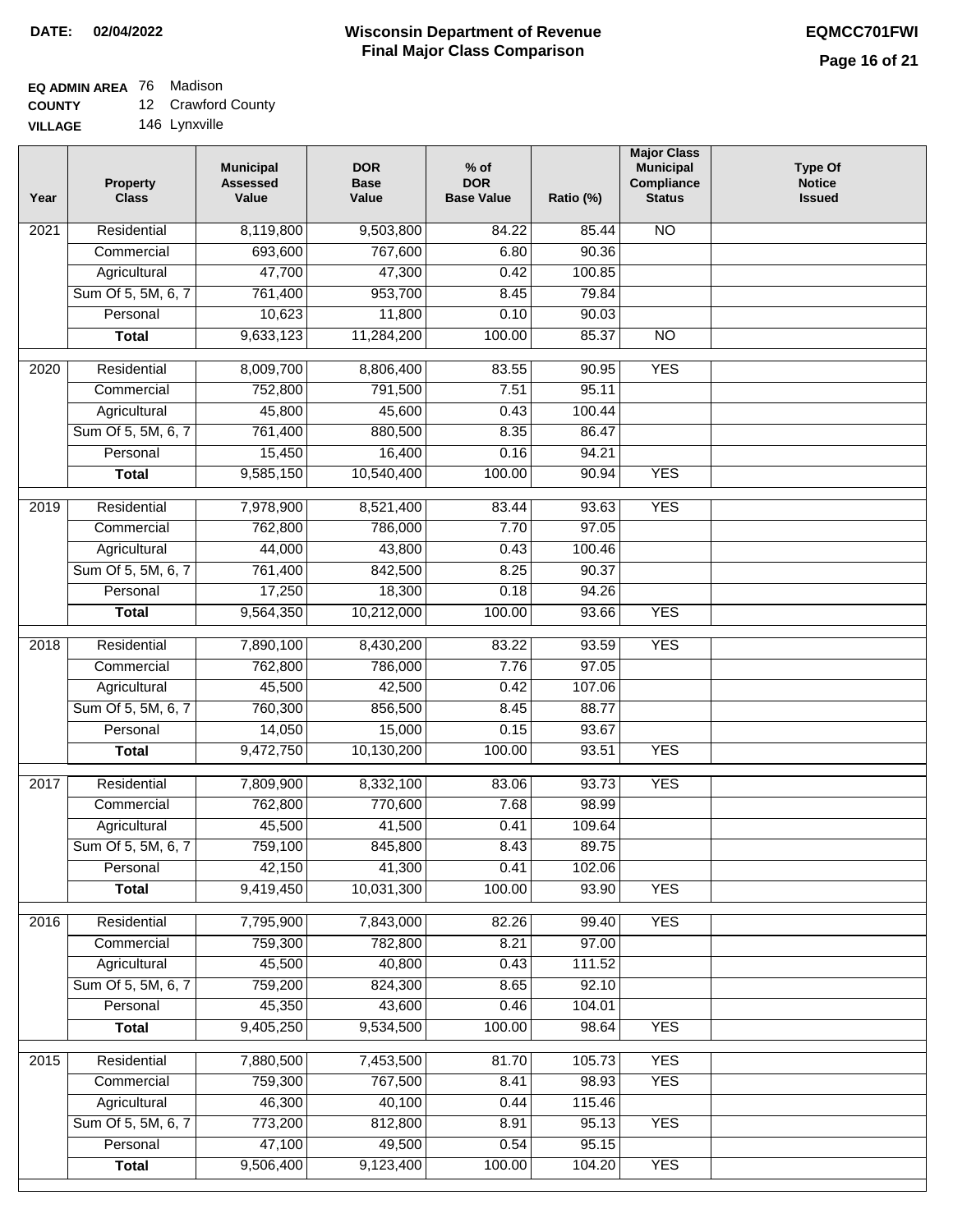$\Box$ 

### **Wisconsin Department of Revenue Final Major Class Comparison DATE: 02/04/2022 EQMCC701FWI**

## **EQ ADMIN AREA** 76 Madison

**COUNTY VILLAGE** 12 Crawford County

151 Mount Sterling

| Year | <b>Property</b><br><b>Class</b> | <b>Municipal</b><br><b>Assessed</b><br>Value | <b>DOR</b><br><b>Base</b><br>Value | $%$ of<br><b>DOR</b><br><b>Base Value</b> | Ratio (%) | <b>Major Class</b><br><b>Municipal</b><br>Compliance<br><b>Status</b> | <b>Type Of</b><br><b>Notice</b><br><b>Issued</b> |
|------|---------------------------------|----------------------------------------------|------------------------------------|-------------------------------------------|-----------|-----------------------------------------------------------------------|--------------------------------------------------|
| 2021 | Residential                     | 6,126,900                                    | 7,479,700                          | 85.13                                     | 81.91     | <b>NO</b>                                                             |                                                  |
|      | Commercial                      | 159,800                                      | 196,600                            | 2.24                                      | 81.28     |                                                                       |                                                  |
|      | Agricultural                    | 133,600                                      | 147,900                            | 1.68                                      | 90.33     |                                                                       |                                                  |
|      | Sum Of 5, 5M, 6, 7              | 857,600                                      | 953,900                            | 10.86                                     | 89.90     | $\overline{NO}$                                                       |                                                  |
|      | Personal                        | 7,600                                        | 8,500                              | 0.10                                      | 89.41     |                                                                       |                                                  |
|      | <b>Total</b>                    | 7,285,500                                    | 8,786,600                          | 100.00                                    | 82.92     | $\overline{NO}$                                                       |                                                  |
| 2020 | Residential                     | 6,091,100                                    | 6,413,800                          | 83.57                                     | 94.97     | <b>YES</b>                                                            |                                                  |
|      | Commercial                      | 159,800                                      | 187,200                            | 2.44                                      | 85.36     |                                                                       |                                                  |
|      | Agricultural                    | 138,000                                      | 142,400                            | 1.86                                      | 96.91     |                                                                       |                                                  |
|      | Sum Of 5, 5M, 6, 7              | 857,600                                      | 918,100                            | 11.96                                     | 93.41     | <b>YES</b>                                                            |                                                  |
|      | Personal                        | 12,300                                       | 13,000                             | 0.17                                      | 94.62     |                                                                       |                                                  |
|      | <b>Total</b>                    | 7,258,800                                    | 7,674,500                          | 100.00                                    | 94.58     | <b>YES</b>                                                            |                                                  |
|      |                                 |                                              |                                    |                                           |           |                                                                       |                                                  |
| 2019 | Residential                     | 6,019,600                                    | 6,146,600                          | 83.09                                     | 97.93     | <b>YES</b>                                                            |                                                  |
|      | Commercial                      | 159,800                                      | 183,500                            | 2.48                                      | 87.08     |                                                                       |                                                  |
|      | Agricultural                    | 139,300                                      | 138,800                            | 1.88                                      | 100.36    |                                                                       |                                                  |
|      | Sum Of 5, 5M, 6, 7              | 862,100                                      | 917,300                            | 12.40                                     | 93.98     | <b>YES</b>                                                            |                                                  |
|      | Personal                        | 10,700                                       | 11,300                             | 0.15                                      | 94.69     |                                                                       |                                                  |
|      | <b>Total</b>                    | 7,191,500                                    | 7,397,500                          | 100.00                                    | 97.22     | <b>YES</b>                                                            |                                                  |
| 2018 | Residential                     | 5,976,200                                    | 6,035,500                          | 83.00                                     | 99.02     | <b>YES</b>                                                            |                                                  |
|      | Commercial                      | 151,700                                      | 173,300                            | 2.38                                      | 87.54     |                                                                       |                                                  |
|      | Agricultural                    | 135,500                                      | 135,300                            | 1.86                                      | 100.15    |                                                                       |                                                  |
|      | Sum Of 5, 5M, 6, 7              | 862,100                                      | 915,900                            | 12.59                                     | 94.13     | <b>YES</b>                                                            |                                                  |
|      | Personal                        | 12,100                                       | 12,100                             | 0.17                                      | 100.00    |                                                                       |                                                  |
|      | <b>Total</b>                    | 7,137,600                                    | 7,272,100                          | 100.00                                    | 98.15     | <b>YES</b>                                                            |                                                  |
| 2017 | Residential                     | 5,926,100                                    | 5,739,200                          | 82.45                                     | 103.26    | <b>YES</b>                                                            |                                                  |
|      | Commercial                      | 185,000                                      | 169,900                            | 2.44                                      | 108.89    |                                                                       |                                                  |
|      | Agricultural                    | 132,500                                      | 131,600                            | 1.89                                      | 100.68    |                                                                       |                                                  |
|      | Sum Of 5, 5M, 6, 7              | 862,100                                      | 898,700                            | 12.91                                     | 95.93     | <b>YES</b>                                                            |                                                  |
|      | Personal                        | 21,600                                       | 21,600                             | 0.31                                      | 100.00    |                                                                       |                                                  |
|      | <b>Total</b>                    | 7,127,300                                    | 6,961,000                          | 100.00                                    | 102.39    | <b>YES</b>                                                            |                                                  |
| 2016 | Residential                     | 5,920,300                                    | 5,389,700                          | 81.73                                     | 109.84    | <b>YES</b>                                                            |                                                  |
|      | Commercial                      | 185,000                                      | 173,400                            | 2.63                                      | 106.69    |                                                                       |                                                  |
|      | Agricultural                    | 130,200                                      | 129,800                            | 1.97                                      | 100.31    |                                                                       |                                                  |
|      | Sum Of 5, 5M, 6, 7              | 862,100                                      | 884,400                            | 13.41                                     | 97.48     | <b>YES</b>                                                            |                                                  |
|      | Personal                        | 19,600                                       | 17,000                             | 0.26                                      | 115.29    |                                                                       |                                                  |
|      | <b>Total</b>                    | 7,117,200                                    | 6,594,300                          | 100.00                                    | 107.93    | <b>YES</b>                                                            |                                                  |
| 2015 | Residential                     | 5,939,000                                    | 5,186,800                          | 81.50                                     | 114.50    | $\overline{NO}$                                                       |                                                  |
|      | Commercial                      | 185,000                                      | 170,000                            | 2.67                                      | 108.82    |                                                                       |                                                  |
|      | Agricultural                    | 128,000                                      | 128,200                            | 2.01                                      | 99.84     |                                                                       |                                                  |
|      | Sum Of 5, 5M, 6, 7              | 862,100                                      | 864,600                            | 13.59                                     | 99.71     | <b>YES</b>                                                            |                                                  |
|      | Personal                        | 16,500                                       | 14,400                             | 0.23                                      | 114.58    |                                                                       |                                                  |
|      | <b>Total</b>                    | 7,130,600                                    | 6,364,000                          | 100.00                                    | 112.05    | $\overline{NO}$                                                       | <b>Non-Compliance Notice</b>                     |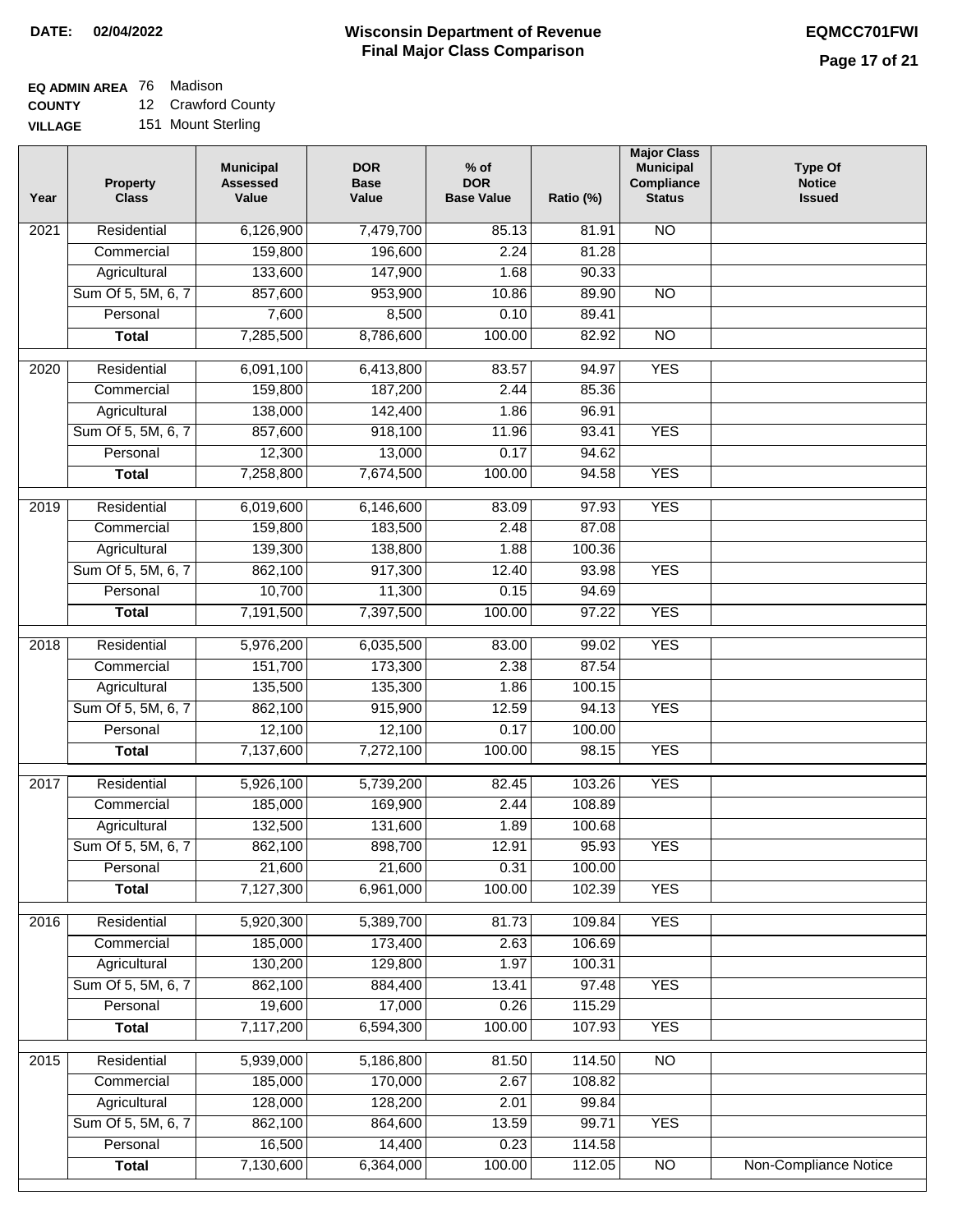### **Wisconsin Department of Revenue Final Major Class Comparison DATE: 02/04/2022 EQMCC701FWI**

٦

# **EQ ADMIN AREA** 76 Madison

**COUNTY VILLAGE** 12 Crawford County

| <b>\GE</b> | 181 Soldiers Grove |  |
|------------|--------------------|--|
|            |                    |  |

| 15,302,900<br>20,054,800<br>$\overline{NO}$<br>Residential<br>69.72<br>76.31<br>2021<br>5,729,400<br>6,488,700<br>22.56<br>88.30<br>$\overline{NO}$<br>Commercial<br>Agricultural<br>106,400<br>131,900<br>0.46<br>80.67 |  |
|--------------------------------------------------------------------------------------------------------------------------------------------------------------------------------------------------------------------------|--|
|                                                                                                                                                                                                                          |  |
|                                                                                                                                                                                                                          |  |
|                                                                                                                                                                                                                          |  |
| Sum Of 5, 5M, 6, 7<br>1,483,600<br>1,934,500<br>6.72<br>76.69                                                                                                                                                            |  |
| 126,500<br>156,200<br>0.54<br>80.99<br>Personal                                                                                                                                                                          |  |
| 22,748,800<br>28,766,100<br>100.00<br>79.08<br>$\overline{NO}$<br><b>Total</b>                                                                                                                                           |  |
| $\overline{NO}$<br>2020<br>Residential<br>15,264,000<br>17,705,200<br>68.38<br>86.21                                                                                                                                     |  |
| <b>YES</b><br>5,702,700<br>6,033,300<br>23.30<br>94.52<br>Commercial                                                                                                                                                     |  |
| 112,700<br>127,000<br>0.49<br>88.74<br>Agricultural                                                                                                                                                                      |  |
| Sum Of 5, 5M, 6, 7<br>1,483,600<br>1,877,100<br>7.25<br>79.04                                                                                                                                                            |  |
| 134,700<br>151,300<br>Personal<br>0.58<br>89.03                                                                                                                                                                          |  |
| 22,697,700<br>100.00<br>$\overline{NO}$<br><b>Total</b><br>25,893,900<br>87.66                                                                                                                                           |  |
|                                                                                                                                                                                                                          |  |
| 17,051,500<br>2019<br>Residential<br>15,147,900<br>71.44<br>88.84<br>NO                                                                                                                                                  |  |
| <b>YES</b><br>4,705,600<br>4,816,700<br>20.18<br>97.69<br>Commercial                                                                                                                                                     |  |
| 113,200<br>122,300<br>0.51<br>Agricultural<br>92.56                                                                                                                                                                      |  |
| Sum Of 5, 5M, 6, 7<br>1,440,900<br>1,730,000<br>7.25<br>83.29                                                                                                                                                            |  |
| 136,300<br>Personal<br>146,600<br>0.61<br>92.97                                                                                                                                                                          |  |
| 21,543,900<br>23,867,100<br>100.00<br>90.27<br>$\overline{NO}$<br><b>Total</b>                                                                                                                                           |  |
| <b>YES</b><br>Residential<br>15,093,600<br>70.71<br>93.26<br>2018<br>16,184,000                                                                                                                                          |  |
| <b>YES</b><br>Commercial<br>4,823,300<br>4,817,000<br>21.05<br>100.13                                                                                                                                                    |  |
| 112,500<br>118,800<br>0.52<br>Agricultural<br>94.70                                                                                                                                                                      |  |
| Sum Of 5, 5M, 6, 7<br>1,438,600<br>1,642,800<br>7.18<br>87.57                                                                                                                                                            |  |
| 117,900<br>124,100<br>0.54<br>Personal<br>95.00                                                                                                                                                                          |  |
| 21,585,900<br>100.00<br><b>YES</b><br>22,886,700<br>94.32<br><b>Total</b>                                                                                                                                                |  |
| 15,059,300<br>96.98<br><b>YES</b><br>2017<br>Residential<br>15,528,300<br>69.60                                                                                                                                          |  |
| <b>YES</b><br>Commercial<br>4,814,600<br>4,713,500<br>21.13<br>102.14                                                                                                                                                    |  |
| 110,200<br>110,400<br>Agricultural<br>0.49<br>99.82                                                                                                                                                                      |  |
| Sum Of 5, 5M, 6, 7<br>1,570,600<br>1,766,500<br>7.92<br>88.91                                                                                                                                                            |  |
| 192,900<br>Personal<br>192,900<br>0.86<br>100.00                                                                                                                                                                         |  |
| 21,747,600<br>22,311,600<br>100.00<br>97.47<br><b>YES</b><br><b>Total</b>                                                                                                                                                |  |
|                                                                                                                                                                                                                          |  |
| 14,705,700<br><b>YES</b><br>Residential<br>14,592,700<br>100.77<br>2016<br>68.17                                                                                                                                         |  |
| 4,701,900<br>4,796,500<br>22.41<br>98.03<br><b>YES</b><br>Commercial                                                                                                                                                     |  |
| 107,600<br>108,100<br>99.54<br>Agricultural<br>0.50                                                                                                                                                                      |  |
| Sum Of 5, 5M, 6, 7<br>1,569,200<br>1,706,100<br>7.97<br>91.98                                                                                                                                                            |  |
| 203,100<br>203,100<br>Personal<br>0.95<br>100.00                                                                                                                                                                         |  |
| 21,287,500<br>21,406,500<br>100.00<br>99.44<br><b>Total</b><br><b>YES</b>                                                                                                                                                |  |
| <b>YES</b><br>2015<br>Residential<br>14,623,600<br>13,927,700<br>66.73<br>105.00                                                                                                                                         |  |
| 4,701,900<br>4,702,500<br>22.53<br>99.99<br><b>YES</b><br>Commercial                                                                                                                                                     |  |
| 115,200<br>106,700<br>0.51<br>107.97<br>Agricultural                                                                                                                                                                     |  |
| Sum Of 5, 5M, 6, 7<br>1,673,100<br>1,853,400<br>8.88<br><b>YES</b><br>90.27                                                                                                                                              |  |
| 303,520<br>281,000<br>Personal<br>1.35<br>108.01                                                                                                                                                                         |  |
| 21,417,320<br>20,871,300<br><b>YES</b><br>100.00<br>102.62<br><b>Total</b>                                                                                                                                               |  |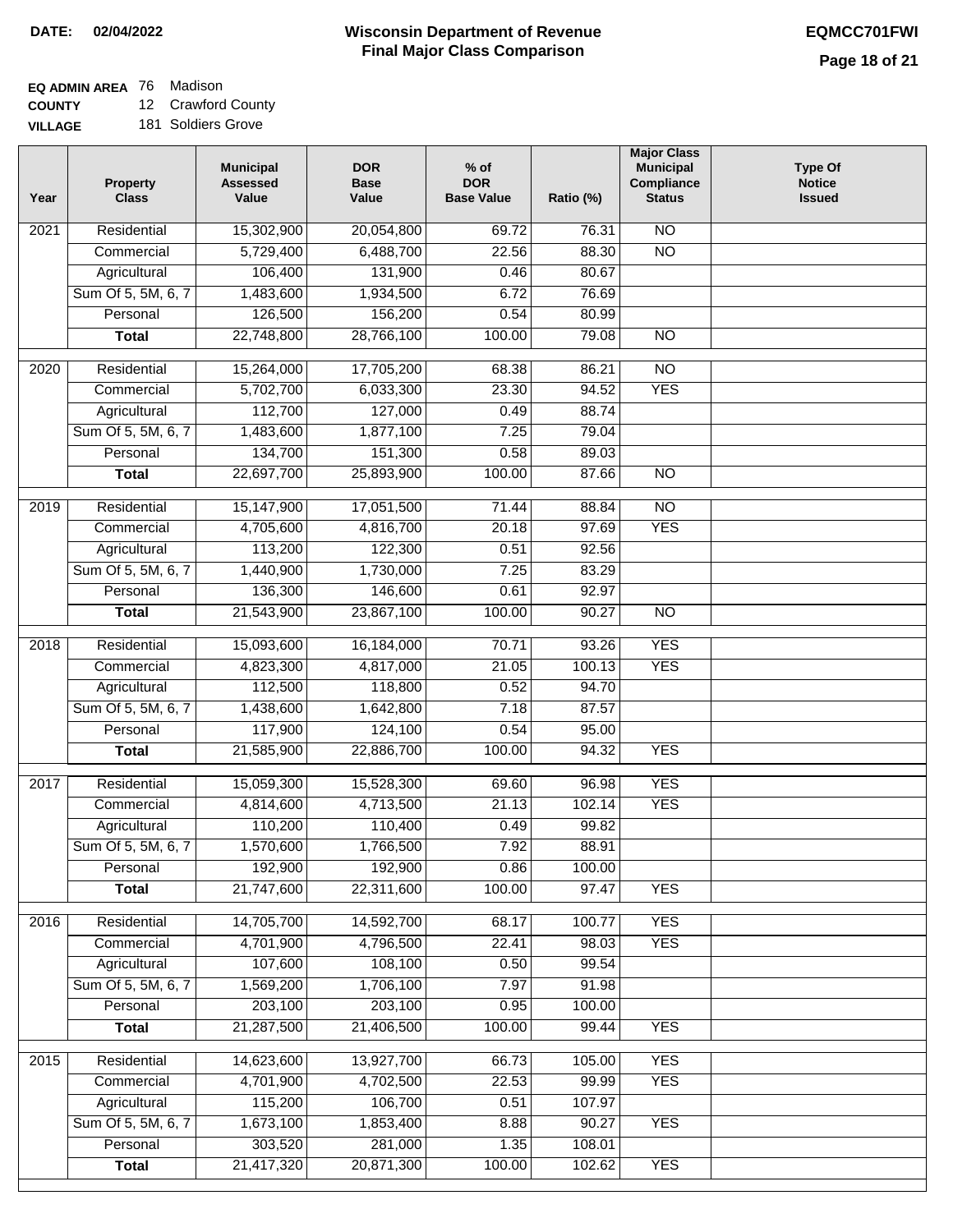### **Wisconsin Department of Revenue Final Major Class Comparison DATE: 02/04/2022 EQMCC701FWI**

## **EQ ADMIN AREA** 76 Madison

**COUNTY** 12 Crawford County

**VILLAGE** 182 Steuben

| Year              | <b>Property</b><br><b>Class</b> | <b>Municipal</b><br><b>Assessed</b><br>Value | <b>DOR</b><br><b>Base</b><br>Value | $%$ of<br><b>DOR</b><br><b>Base Value</b> | Ratio (%) | <b>Major Class</b><br><b>Municipal</b><br>Compliance<br><b>Status</b> | <b>Type Of</b><br><b>Notice</b><br><b>Issued</b> |
|-------------------|---------------------------------|----------------------------------------------|------------------------------------|-------------------------------------------|-----------|-----------------------------------------------------------------------|--------------------------------------------------|
| 2021              | Residential                     | 2,699,700                                    | 3,277,400                          | 58.61                                     | 82.37     | <b>NO</b>                                                             |                                                  |
|                   | Commercial                      | 112,300                                      | 133,000                            | 2.38                                      | 84.44     |                                                                       |                                                  |
|                   | Agricultural                    | 255,300                                      | 255,100                            | 4.56                                      | 100.08    |                                                                       |                                                  |
|                   | Sum Of 5, 5M, 6, 7              | 1,447,300                                    | 1,911,200                          | 34.18                                     | 75.73     | $\overline{NO}$                                                       |                                                  |
|                   | Personal                        | 13,500                                       | 15,400                             | 0.28                                      | 87.66     |                                                                       |                                                  |
|                   | <b>Total</b>                    | 4,528,100                                    | 5,592,100                          | 100.00                                    | 80.97     | $\overline{NO}$                                                       | 1st Notice of Non-Compliance                     |
| $\overline{2020}$ | Residential                     | 2,687,600                                    | 2,862,500                          | 55.98                                     | 93.89     | <b>YES</b>                                                            |                                                  |
|                   | Commercial                      | 112,300                                      | 126,700                            | 2.48                                      | 88.63     |                                                                       |                                                  |
|                   | Agricultural                    | 245,500                                      | 245,200                            | 4.80                                      | 100.12    |                                                                       |                                                  |
|                   | Sum Of 5, 5M, 6, 7              | 1,447,300                                    | 1,863,600                          | 36.44                                     | 77.66     | <b>NO</b>                                                             |                                                  |
|                   | Personal                        | 14,300                                       | 15,600                             | 0.31                                      | 91.67     |                                                                       |                                                  |
|                   | <b>Total</b>                    | 4,507,000                                    | 5,113,600                          | 100.00                                    | 88.14     | <b>NO</b>                                                             |                                                  |
| 2019              | Residential                     | 2,677,300                                    | 2,795,400                          | 55.83                                     | 95.78     | <b>YES</b>                                                            |                                                  |
|                   | Commercial                      | 112,300                                      | 124,200                            | 2.48                                      | 90.42     |                                                                       |                                                  |
|                   | Agricultural                    | 236,600                                      | 236,100                            | 4.72                                      | 100.21    |                                                                       |                                                  |
|                   | Sum Of 5, 5M, 6, 7              | 1,445,600                                    | 1,835,300                          | 36.66                                     | 78.77     | $\overline{N}$                                                        |                                                  |
|                   | Personal                        | 15,300                                       | 15,800                             | 0.32                                      | 96.84     |                                                                       |                                                  |
|                   | <b>Total</b>                    | 4,487,100                                    | 5,006,800                          | 100.00                                    | 89.62     | $\overline{NO}$                                                       |                                                  |
| 2018              | Residential                     | 2,681,500                                    | 2,800,100                          | 55.47                                     | 95.76     | <b>YES</b>                                                            |                                                  |
|                   | Commercial                      | 201,300                                      | 204,300                            | 4.05                                      | 98.53     |                                                                       |                                                  |
|                   | Agricultural                    | 269,800                                      | 229,400                            | 4.54                                      | 117.61    |                                                                       |                                                  |
|                   | Sum Of 5, 5M, 6, 7              | 1,451,400                                    | 1,797,000                          | 35.60                                     | 80.77     | <b>NO</b>                                                             |                                                  |
|                   | Personal                        | 16,700                                       | 17,200                             | 0.34                                      | 97.09     |                                                                       |                                                  |
|                   | <b>Total</b>                    | 4,620,700                                    | 5,048,000                          | 100.00                                    | 91.54     | $\overline{10}$                                                       |                                                  |
| 2017              | Residential                     | 2,681,400                                    | 2,720,100                          | 56.78                                     | 98.58     | <b>YES</b>                                                            |                                                  |
|                   | Commercial                      | 200,700                                      | 199,700                            | 4.17                                      | 100.50    |                                                                       |                                                  |
|                   | Agricultural                    | 279,800                                      | 231,800                            | 4.84                                      | 120.71    |                                                                       |                                                  |
|                   | Sum Of 5, 5M, 6, 7              | 1,443,800                                    | 1,603,700                          | 33.48                                     | 90.03     | <b>YES</b>                                                            |                                                  |
|                   | Personal                        | 35,200                                       | 35,200                             | 0.73                                      | 100.00    |                                                                       |                                                  |
|                   | <b>Total</b>                    | 4,640,900                                    | 4,790,500                          | 100.00                                    | 96.88     | <b>YES</b>                                                            |                                                  |
| 2016              | Residential                     | 2,642,600                                    | 2,610,900                          | 54.36                                     | 101.21    | <b>YES</b>                                                            |                                                  |
|                   | Commercial                      | 200,700                                      | 203,800                            | 4.24                                      | 98.48     |                                                                       |                                                  |
|                   | Agricultural                    | 262,500                                      | 213,700                            | 4.45                                      | 122.84    |                                                                       |                                                  |
|                   | Sum Of 5, 5M, 6, 7              | 1,411,200                                    | 1,737,700                          | 36.18                                     | 81.21     | N <sub>O</sub>                                                        |                                                  |
|                   | Personal                        | 36,500                                       | 37,300                             | 0.78                                      | 97.86     |                                                                       |                                                  |
|                   | <b>Total</b>                    | 4,553,500                                    | 4,803,400                          | 100.00                                    | 94.80     | N <sub>O</sub>                                                        | 1st Notice of Non-Compliance                     |
| 2015              | Residential                     | 2,712,800                                    | 2,495,000                          | 53.19                                     | 108.73    | <b>YES</b>                                                            |                                                  |
|                   | Commercial                      | 204,300                                      | 204,900                            | 4.37                                      | 99.71     |                                                                       |                                                  |
|                   | Agricultural                    | 262,500                                      | 211,100                            | 4.50                                      | 124.35    |                                                                       |                                                  |
|                   | Sum Of 5, 5M, 6, 7              | 1,404,600                                    | 1,737,500                          | 37.04                                     | 80.84     | $\overline{NO}$                                                       |                                                  |
|                   | Personal                        | 40,200                                       | 42,300                             | 0.90                                      | 95.04     |                                                                       |                                                  |
|                   | <b>Total</b>                    | 4,624,400                                    | 4,690,800                          | 100.00                                    | 98.58     | N <sub>O</sub>                                                        |                                                  |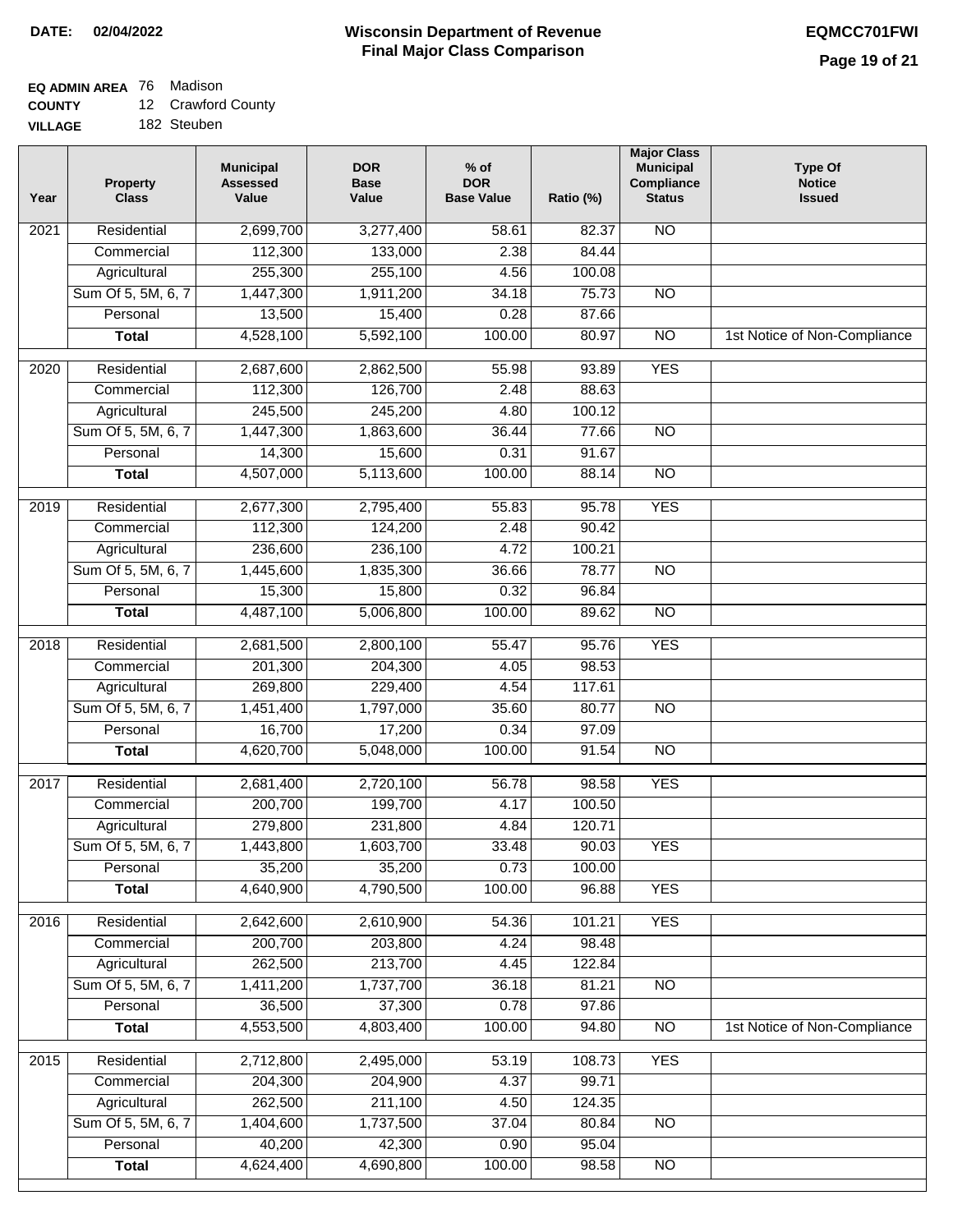## **EQ ADMIN AREA** 76 Madison

**COUNTY** 12 Crawford County

**VILLAGE** 191 Wauzeka

| Year              | <b>Property</b><br><b>Class</b>    | <b>Municipal</b><br><b>Assessed</b><br>Value | <b>DOR</b><br><b>Base</b><br>Value | $%$ of<br><b>DOR</b><br><b>Base Value</b> | Ratio (%)      | <b>Major Class</b><br><b>Municipal</b><br>Compliance<br><b>Status</b> | <b>Type Of</b><br><b>Notice</b><br><b>Issued</b> |
|-------------------|------------------------------------|----------------------------------------------|------------------------------------|-------------------------------------------|----------------|-----------------------------------------------------------------------|--------------------------------------------------|
| 2021              | Residential                        | 16,821,200                                   | 21,121,300                         | 80.66                                     | 79.64          | $\overline{NO}$                                                       |                                                  |
|                   | Commercial                         | 2,552,700                                    | 3,003,400                          | 11.47                                     | 84.99          | $\overline{NO}$                                                       |                                                  |
|                   | Agricultural                       | 202,450                                      | 224,400                            | 0.86                                      | 90.22          |                                                                       |                                                  |
|                   | Sum Of 5, 5M, 6, 7                 | 1,291,700                                    | 1,625,700                          | 6.21                                      | 79.46          |                                                                       |                                                  |
|                   | Personal                           | 189,228                                      | 210,300                            | 0.80                                      | 89.98          |                                                                       |                                                  |
|                   | <b>Total</b>                       | 21,057,278                                   | 26, 185, 100                       | 100.00                                    | 80.42          | $\overline{NO}$                                                       |                                                  |
| 2020              | Residential                        | 16,688,400                                   | 18,382,900                         | 78.92                                     | 90.78          | <b>YES</b>                                                            |                                                  |
|                   | Commercial                         | 2,600,700                                    | 2,915,500                          | 12.52                                     | 89.20          | $\overline{NO}$                                                       |                                                  |
|                   | Agricultural                       | 203,850                                      | 218,600                            | 0.94                                      | 93.25          |                                                                       |                                                  |
|                   | Sum Of 5, 5M, 6, 7                 | 1,283,000                                    | 1,555,700                          | 6.68                                      | 82.47          |                                                                       |                                                  |
|                   | Personal                           | 204,915                                      | 220,300                            | 0.95                                      | 93.02          |                                                                       |                                                  |
|                   | <b>Total</b>                       | 20,980,865                                   | 23,293,000                         | 100.00                                    | 90.07          | $\overline{NO}$                                                       |                                                  |
| $\frac{1}{2019}$  | Residential                        | 16,436,300                                   | 17,461,800                         | 78.57                                     | 94.13          | <b>YES</b>                                                            |                                                  |
|                   | Commercial                         | 2,581,600                                    | 2,838,200                          | 12.77                                     | 90.96          | <b>YES</b>                                                            |                                                  |
|                   | Agricultural                       | 202,000                                      | 209,500                            | 0.94                                      | 96.42          |                                                                       |                                                  |
|                   | Sum Of 5, 5M, 6, 7                 | 1,284,900                                    | 1,533,100                          | 6.90                                      | 83.81          |                                                                       |                                                  |
|                   | Personal                           | 175,793                                      | 183,100                            | 0.82                                      | 96.01          |                                                                       |                                                  |
|                   | <b>Total</b>                       | 20,680,593                                   | 22,225,700                         | 100.00                                    | 93.05          | <b>YES</b>                                                            |                                                  |
|                   |                                    |                                              |                                    |                                           |                |                                                                       |                                                  |
| 2018              | Residential                        | 16,332,800                                   | 16,780,800                         | 78.05                                     | 97.33          | <b>YES</b>                                                            |                                                  |
|                   | Commercial                         | 2,700,700<br>195,750                         | 2,810,100<br>204,100               | 13.07<br>0.95                             | 96.11<br>95.91 | <b>YES</b>                                                            |                                                  |
|                   | Agricultural<br>Sum Of 5, 5M, 6, 7 | 1,282,900                                    | 1,509,700                          | 7.02                                      | 84.98          |                                                                       |                                                  |
|                   | Personal                           | 182,133                                      | 195,800                            | 0.91                                      | 93.02          |                                                                       |                                                  |
|                   | <b>Total</b>                       | 20,694,283                                   | 21,500,500                         | 100.00                                    | 96.25          | <b>YES</b>                                                            |                                                  |
|                   |                                    |                                              |                                    |                                           |                |                                                                       |                                                  |
| $\overline{2017}$ | Residential                        | 16,132,400                                   | 17,213,900                         | 78.94                                     | 93.72          | <b>YES</b>                                                            |                                                  |
|                   | Commercial                         | 2,634,100                                    | 2,751,100                          | 12.62                                     | 95.75          | <b>YES</b>                                                            |                                                  |
|                   | Agricultural                       | 190,850                                      | 198,300                            | 0.91                                      | 96.24          |                                                                       |                                                  |
|                   | Sum Of 5, 5M, 6, 7                 | 1,282,900                                    | 1,474,600                          | 6.76                                      | 87.00          |                                                                       |                                                  |
|                   | Personal                           | 162,653                                      | 169,500                            | 0.78                                      | 95.96          |                                                                       |                                                  |
|                   | <b>Total</b>                       | 20,402,903                                   | 21,807,400                         | 100.00                                    | 93.56          | <b>YES</b>                                                            |                                                  |
| 2016              | Residential                        | 15,836,500                                   | 16,277,700                         | 78.05                                     | 97.29          | <b>YES</b>                                                            |                                                  |
|                   | Commercial                         | 2,607,900                                    | 2,779,400                          | 13.33                                     | 93.83          | <b>YES</b>                                                            |                                                  |
|                   | Agricultural                       | 193,800                                      | 195,600                            | 0.94                                      | 99.08          |                                                                       |                                                  |
|                   | Sum Of 5, 5M, 6, 7                 | 1,282,400                                    | 1,451,500                          | 6.96                                      | 88.35          |                                                                       |                                                  |
|                   | Personal                           | 150,855                                      | 152,300                            | 0.73                                      | 99.05          |                                                                       |                                                  |
|                   | <b>Total</b>                       | 20,071,455                                   | 20,856,500                         | 100.00                                    | 96.24          | <b>YES</b>                                                            |                                                  |
| 2015              | Residential                        | 15,736,000                                   | 15,606,600                         | 78.02                                     | 100.83         | <b>YES</b>                                                            |                                                  |
|                   | Commercial                         | 2,522,400                                    | 2,640,600                          | 13.20                                     | 95.52          | <b>YES</b>                                                            |                                                  |
|                   | Agricultural                       | 185,550                                      | 194,300                            | 0.97                                      | 95.50          |                                                                       |                                                  |
|                   | Sum Of 5, 5M, 6, 7                 | 1,283,600                                    | 1,426,100                          | 7.13                                      | 90.01          | <b>YES</b>                                                            |                                                  |
|                   | Personal                           | 129,532                                      | 136,400                            | 0.68                                      | 94.96          |                                                                       |                                                  |
|                   | <b>Total</b>                       | 19,857,082                                   | 20,004,000                         | 100.00                                    | 99.27          | <b>YES</b>                                                            |                                                  |